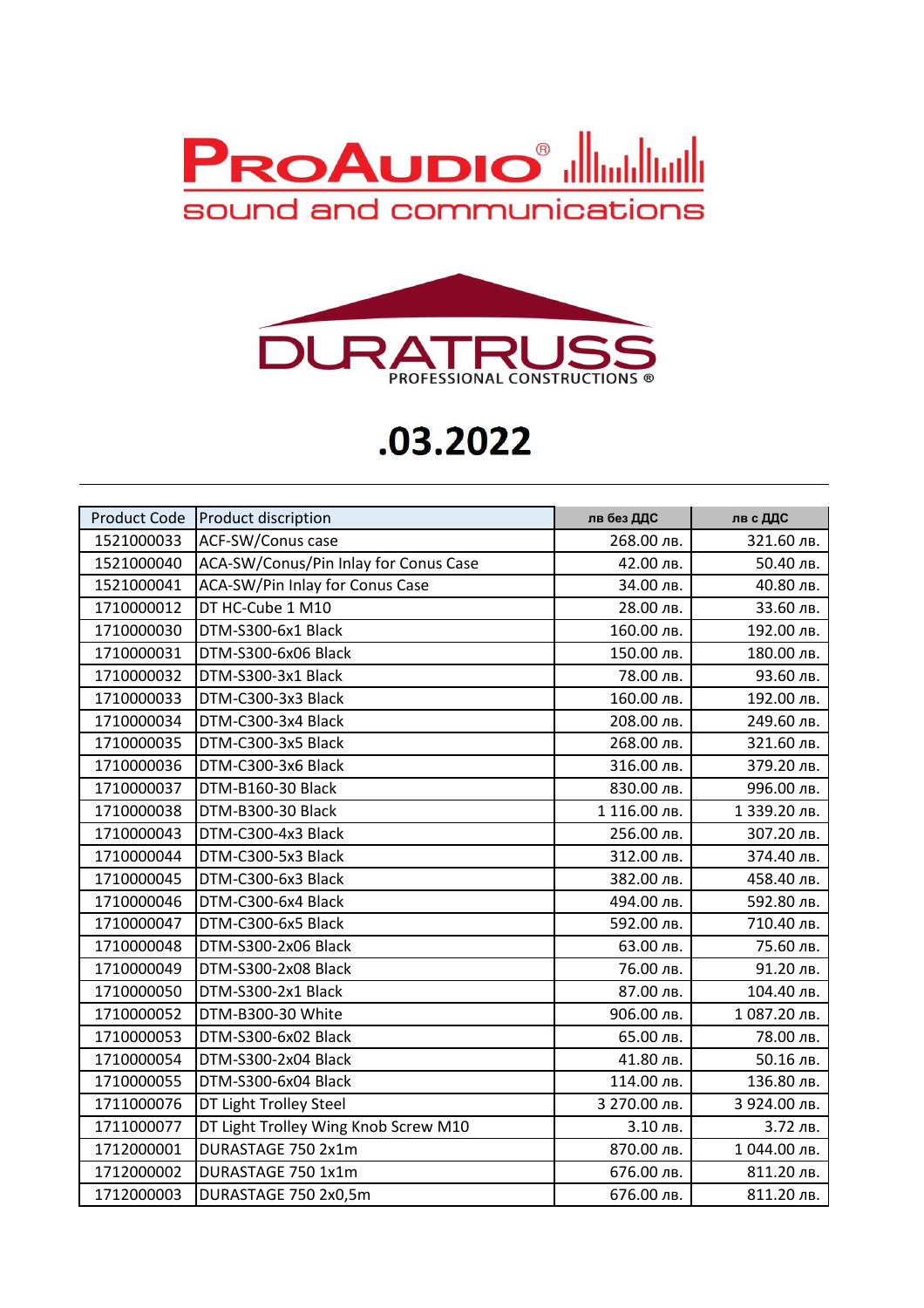| 1712000004 | DURASTAGE 750 1x0,5m                            | 608.00 лв.   | 729.60 лв.   |
|------------|-------------------------------------------------|--------------|--------------|
| 1712000005 | DURASTAGE 750 2x1m Plexi                        | 2 078.00 лв. | 2 493.60 лв. |
| 1712000006 | DURASTAGE 750 1x1m Plexi                        | 1 806.00 лв. | 2 167.20 лв. |
| 1712000007 | DURASTAGE 750 2x1m Trusscut Right               | 1 168.00 лв. | 1401.60 лв.  |
| 1712000008 | DURASTAGE 750 2x1m Trusscut Left                | 1 168.00 лв. | 1401.60 лв.  |
| 1712000009 | DURASTAGE 750 2x1m Triangle Right               | 1480.00 лв.  | 1776.00 лв.  |
| 1712000010 | DURASTAGE 750 2x1m Triangle Left                | 1480.00 лв.  | 1776.00 лв.  |
| 1712000011 | DURASTAGE 750 1x1m Triangle                     | 1 158.00 лв. | 1 389.60 лв. |
| 1712000012 | DURASTAGE 750 2x1m Round Right                  | 1970.00 лв.  | 2 364.00 лв. |
| 1712000013 | DURASTAGE 750 2x1m Round Left                   | 1970.00 лв.  | 2 364.00 лв. |
| 1712000014 | DURASTAGE 750 1x1m Round                        | 1544.00 лв.  | 1 852.80 лв. |
| 1712000015 | <b>DURASTAGE Clamp Set (3 pcs)</b>              | 69.80 лв.    | 83.76 лв.    |
| 1712000016 | <b>DURASTAGE Leveler Set (3 pcs)</b>            | 41.90 лв.    | 50.28 лв.    |
| 1712000017 | <b>DURASTAGE Duo Leg Clamp</b>                  | 30.20 лв.    | 36.24 лв.    |
| 1712000018 | <b>DURASTAGE Quad Leg Clamp</b>                 | 64.60 лв.    | 77.52 лв.    |
| 1712000019 | DURASTAGE 750 Fixed Leg Set 20cm (4 pcs)        | 111.80 лв.   | 134.16 лв.   |
| 1712000020 | DURASTAGE 750 Fixed Leg Set 40cm (4 pcs)        | 167.60 лв.   | 201.12 лв.   |
| 1712000021 | DURASTAGE 750 Fixed Leg Set 60cm (4 pcs)        | 223.60 лв.   | 268.32 лв.   |
| 1712000022 | DURASTAGE 750 Fixed Leg Set 80cm (4 pcs)        | 259.80 лв.   | 311.76 лв.   |
| 1712000023 | DURASTAGE 750 Fixed Leg Set 100cm (4pcs)        | 333.80 лв.   | 400.56 лв.   |
| 1712000024 | DURASTAGE Vario Leg Set 40-60cm (4 pcs)         | 410.00 лв.   | 492.00 лв.   |
| 1712000025 | DURASTAGE Vario Leg Set 60-100cm (4 pcs)        | 522.00 лв.   | 626.40 лв.   |
| 1712000026 | DURASTAGE Vario Leg Set 80-140cm (4 pcs)        | 634.00 лв.   | 760.80 лв.   |
| 1712000027 | DURASTAGE Vario Leg Set 100-180cm(4 pcs)        | 708.00 лв.   | 849.60 лв.   |
| 1712000028 | <b>DURASTAGE Stair Module 20cm</b>              | 420.00 лв.   | 504.00 лв.   |
| 1712000029 | <b>DURASTAGE Stair Module 40cm</b>              | 456.00 лв.   | 547.20 лв.   |
| 1712000030 | <b>DURASTAGE Stair Module 60cm</b>              | 474.00 лв.   | 568.80 лв.   |
| 1712000031 | <b>DURASTAGE Stair Module 80cm</b>              | 522.00 лв.   | 626.40 лв.   |
| 1712000032 | <b>DURASTAGE Handrail Stair Module</b>          | 363.00 лв.   | 435.60 лв.   |
| 1712000033 | <b>DURASTAGE Vario Stair 40-60cm</b>            | 1 238.00 лв. | 1485.60 лв.  |
| 1712000034 | DURASTAGE Vario Stair 60-100cm                  | 1400.00 лв.  | 1 680.00 лв. |
| 1712000035 | <b>DURASTAGE Vario Stair 80-140cm</b>           | 1582.00 лв.  | 1 898.40 лв. |
| 1712000036 | DURASTAGE Vario Stair 100-180cm                 | 1 664.00 лв. | 1996.80 лв.  |
| 1712000037 | <b>DURASTAGE Handrail Vario Stair left</b>      | 442.00 лв.   | 530.40 лв.   |
| 1712000038 | <b>DURASTAGE Handrail 2m</b>                    | 438.00 лв.   | 525.60 лв.   |
| 1712000039 | <b>DURASTAGE Handrail 1m</b>                    | 382.00 лв.   | 458.40 лв.   |
| 1712000040 | <b>DURASTAGE Handrail Connector Set (2 pcs)</b> | 55.80 лв.    | 66.96 лв.    |
| 1712000041 | <b>DURASTAGE Trolley Horizontal</b>             | 1 388.00 лв. | 1 665.60 лв. |
| 1712000042 | <b>DURASTAGE Trolley Vertical</b>               | 2 224.00 лв. | 2 668.80 лв. |
| 1712000043 | <b>DURASTAGE Handrail Trolley</b>               | 1 676.00 лв. | 2 011.20 лв. |
| 1712000044 | <b>DURASTAGE Click Skirt Profile 470</b>        | 62.00 лв.    | 74.40 лв.    |
| 1712000045 | <b>DURASTAGE Click Skirt Profile 970</b>        | 110.00 лв.   | 132.00 лв.   |
| 1712000046 | <b>DURASTAGE Click Skirt Profile 1970</b>       | 218.00 лв.   | 261.60 лв.   |
| 1712000047 | <b>DURASTAGE Skirt Profile 470</b>              | 62.00 лв.    | 74.40 лв.    |
| 1712000048 | <b>DURASTAGE Skirt Profile 970</b>              | 110.00 лв.   | 132.00 лв.   |
| 1712000049 | <b>DURASTAGE Skirt Profile 1970</b>             | 218.00 лв.   | 261.60 лв.   |
| 1712000050 | DURASTAGE Steel Clamp Set (3 pcs)               | 69.80 лв.    | 83.76 лв.    |
| 1712000051 | DURASTAGE Handrail Clamp Set (2 pcs)            | 90.00 лв.    | 108.00 лв.   |
| 1712000052 | <b>DURASTAGE Handrail 0,5m</b>                  | 354.00 лв.   | 424.80 лв.   |
| 1712000053 | DURASTAGE 750 0,5x0,5m                          | 568.00 лв.   | 681.60 лв.   |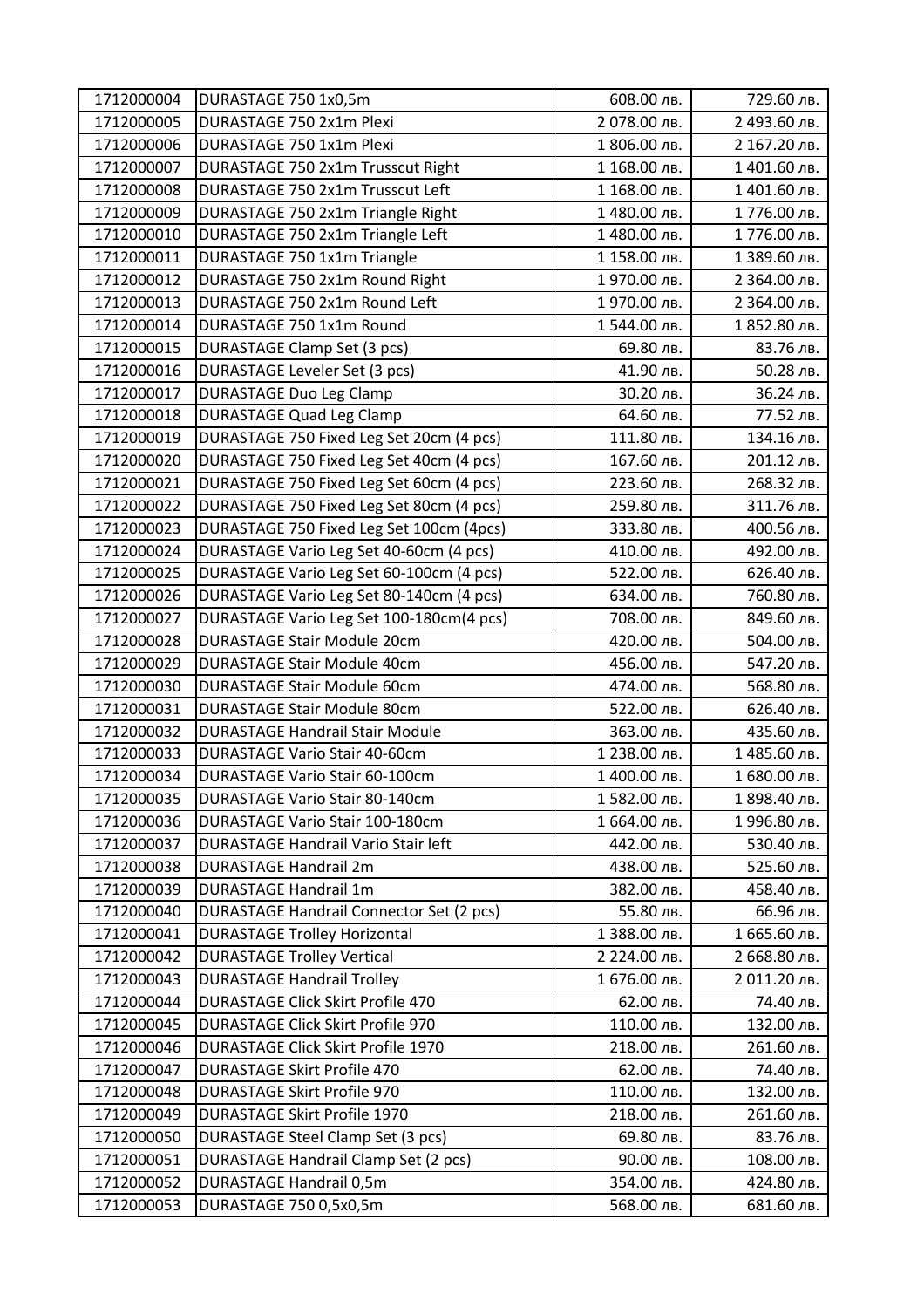| 1712000054 | DURASTAGE 750 1,5x0,5m                       | 648.00 лв.   | 777.60 лв.   |
|------------|----------------------------------------------|--------------|--------------|
| 1712000055 | <b>DURASTAGE LEG Bracing 1m</b>              | 102.00 лв.   | 122.40 лв.   |
| 1712000056 | <b>DURASTAGE LEG Bracing 2m</b>              | 134.00 лв.   | 160.80 лв.   |
| 1712000057 | <b>DURASTAGE Handrail Vario Stair right</b>  | 442.00 лв.   | 530.40 лв.   |
| 1712000058 | DURASTAGE 750 2x1m Plexi Round right         | 3 040.00 лв. | 3 648.00 лв. |
| 1712000059 | DURASTAGE 750 2x1m Plexi Round left          | 3 040.00 лв. | 3 648.00 лв. |
| 1712000060 | DURASTAGE 750 1x1m Plexi Round               | 2 642.00 лв. | 3 170.40 лв. |
| 1712000061 | <b>DURASTAGE Trusshook</b>                   | 59.90 лв.    | 71.88 лв.    |
| 1712000062 | DURASTAGE Deck Profile Clamp Set (3pcs.)     | 67.80 лв.    | 81.36 лв.    |
| 1712000063 | <b>DURASTAGE Corner Pressure Cube</b>        | 9.00 лв.     | 10.80 лв.    |
| 1712000065 | <b>DURASTAGE Red Knob For Stage Deck</b>     | 15.00 лв.    | 18.00 лв.    |
| 1712000066 | <b>DURASTAGE Red Knob For Vario Leg</b>      | 11.30 лв.    | 13.56 лв.    |
| 1712000067 | <b>DURASTAGE Rubber Shoe</b>                 | 10.50 лв.    | 12.60 лв.    |
| 1712000068 | <b>DURASTAGE Red Knob For Handrail Clamp</b> | 11.30 лв.    | 13.56 лв.    |
| 1712000069 | <b>DURASTAGE Height Adapter Plate Set</b>    | 118.00 лв.   | 141.60 лв.   |
| 1712000070 | <b>DURASTAGE Insert For Deck Profile</b>     | 18.00 лв.    | 21.60 лв.    |
| 1712000071 | <b>DURASTAGE Rollriser 1 Leg 30cm</b>        | 154.00 лв.   | 184.80 лв.   |
| 1712000072 | <b>DURASTAGE Rollriser 2 Legs 30cm</b>       | 234.00 лв.   | 280.80 лв.   |
| 1712000073 | <b>DURASTAGE Rollriser 4 Legs 30cm</b>       | 334.00 лв.   | 400.80 лв.   |
| 1712000074 | <b>DURASTAGE 1 LEG RollRiser - 22CM</b>      | 150.00 лв.   | 180.00 лв.   |
| 1712000075 | <b>DURASTAGE 2 LEG RollRiser - 22CM</b>      | 226.00 лв.   | 271.20 лв.   |
| 1712000076 | <b>DURASTAGE Rollriser 1 Leg 40cm</b>        | 164.00 лв.   | 196.80 лв.   |
| 1712000077 | <b>DURASTAGE Rollriser 2 Legs 40cm</b>       | 254.00 лв.   | 304.80 лв.   |
| 1712000078 | <b>DURASTAGE Rollriser 4 Legs 40cm</b>       | 372.00 лв.   | 446.40 лв.   |
| 1712000080 | DURASTAGE 750 Fixed Round Leg Set 20cm       | 52.00 лв.    | 62.40 лв.    |
| 1712000081 | DURASTAGE 750 Fixed Round Leg Set 30cm       | 72.00 лв.    | 86.40 лв.    |
| 1712000082 | DURASTAGE 750 Fixed Round Leg Set 40cm       | 92.00 лв.    | 110.40 лв.   |
| 1712000083 | DURASTAGE 750 Fixed Round Leg Set 50cm       | 114.00 лв.   | 136.80 лв.   |
| 1712000084 | DURASTAGE 750 Fixed Round Leg Set 60cm       | 136.00 лв.   | 163.20 лв.   |
| 1712000085 | DURASTAGE 750 Fixed Round Leg Set 70cm       | 156.00 лв.   | 187.20 лв.   |
| 1712000086 | DURASTAGE 750 Fixed Round Leg Set 80cm       | 178.00 лв.   | 213.60 лв.   |
| 1712000087 | DURASTAGE 750 Fixed Round Leg Set 90cm       | 198.00 лв.   | 237.60 лв.   |
| 1712000088 | DURASTAGE 750 Fixed Round Leg Set 100cm      | 222.00 лв.   | 266.40 лв.   |
| 1712000089 | DURASTAGE 750 Fixed Round Leg Set 110cm      | 242.00 лв.   | 290.40 лв.   |
| 1712000090 | DURASTAGE 750 Fixed Round Leg Set 120cm      | 262.00 лв.   | 314.40 лв.   |
| 1712000091 | DURASTAGE 750 Corner Base Cover Red          | 3.80 лв.     | 4.56 лв.     |
| 1712000119 | DURASTAGE 750 Fixed Leg Set 30cm (4 pcs)     | 140.00 лв.   | 168.00 лв.   |
| 1712000120 | DURASTAGE 750 Fixed Leg Set 50cm (4 pcs)     | 168.00 лв.   | 201.60 лв.   |
| 1712000121 | DURASTAGE 750 Fixed Leg Set 70cm (4 pcs)     | 242.00 лв.   | 290.40 лв.   |
| 1712000122 | DURASTAGE 750 Fixed Leg Set 90cm (4 pcs)     | 298.00 лв.   | 357.60 лв.   |
| 1720000003 | DT BPS-650 Black                             | 722.00 лв.   | 866.40 лв.   |
| 1720000004 | DT BPS-8080 Black                            | 1 242.00 лв. | 1490.40 лв.  |
| 1720000005 | DT BPS-4040                                  | 310.00 лв.   | 372.00 лв.   |
| 1720000006 | DT BPS-4040 Black                            | 272.00 лв.   | 326.40 лв.   |
| 1720000007 | DT-BPS 8080 Light Black                      | 610.00 лв.   | 732.00 лв.   |
| 1720000008 | DT CUBE 1 M10                                | 98.00 лв.    | 117.60 лв.   |
| 1720000010 | DT 30/40-BPM-BW                              | 94.00 лв.    | 112.80 лв.   |
| 1720000011 | DT TR-2m                                     | 3 024.00 лв. | 3 628.80 лв. |
| 1720000012 | DT TR-3m                                     | 2 790.00 лв. | 3 348.00 лв. |
| 1720000013 | DT TR-4m                                     | 3 704.00 лв. | 4 444.80 лв. |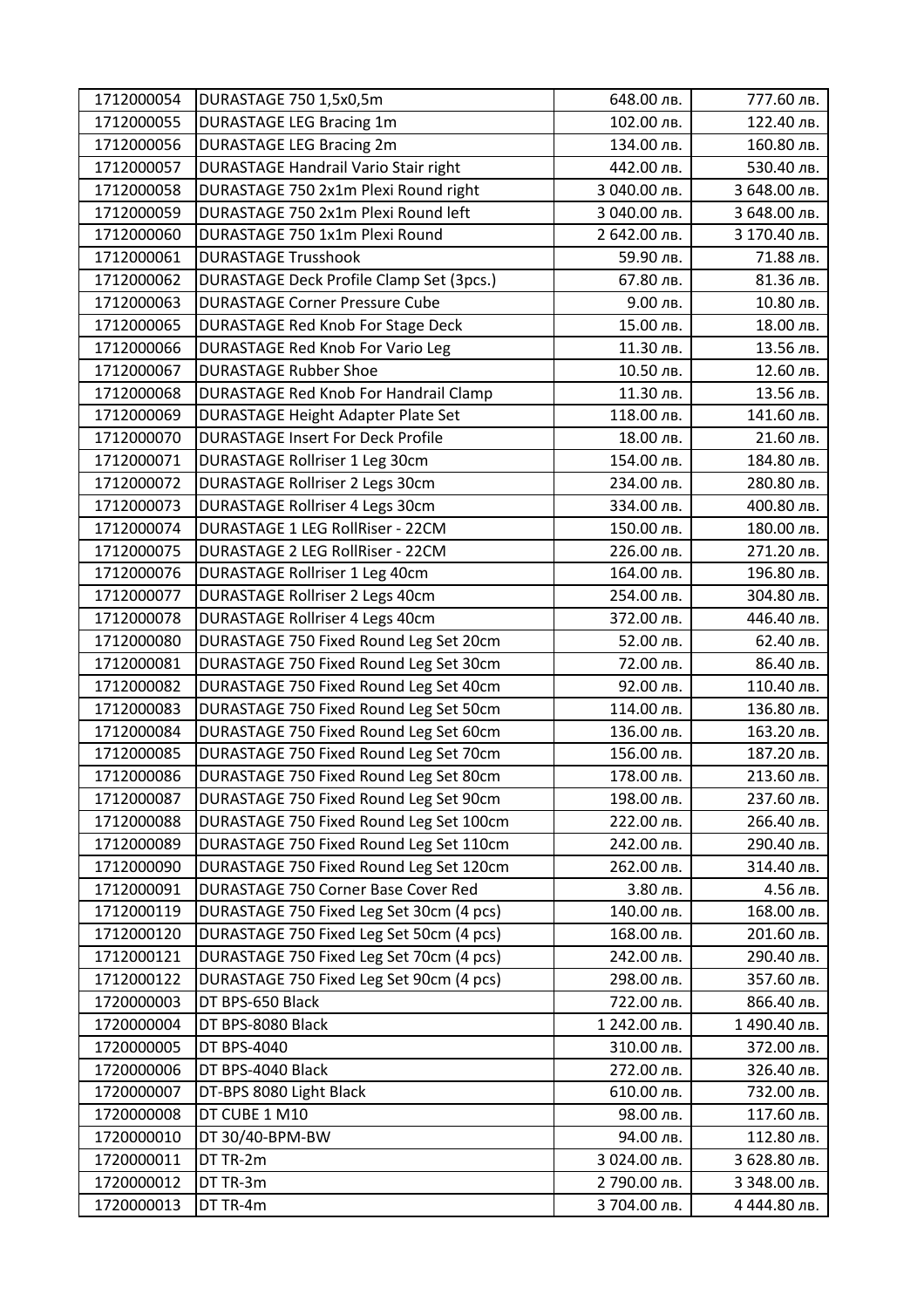| 1720000014 | DT Dolly-BPS 8080                        | 4 398.00 лв. | 5 277.60 лв. |
|------------|------------------------------------------|--------------|--------------|
| 1720000015 | DT Dolly-BPS 650                         | 3 460.00 лв. | 4 152.00 лв. |
| 1720000017 | DT Column Base 40x40 AL incl. connectors | 206.00 лв.   | 247.20 лв.   |
| 1720000018 | DT Column Base 60x60 AL incl. connectors | 328.00 лв.   | 393.60 лв.   |
| 1720000019 | DT Column Base 80x80 AL incl. connectors | 396.00 лв.   | 475.20 лв.   |
| 1720000020 | DT CUBE 1 M10 Black                      | 208.00 лв.   | 249.60 лв.   |
| 1720000021 | DT-BPS 8080 Medium Black                 | 816.00 лв.   | 979.20 лв.   |
| 1721100000 | DT 31/2-075                              | 108.00 лв.   | 129.60 лв.   |
| 1721100001 | DT 31/2-100                              | 110.00 лв.   | 132.00 лв.   |
| 1721100002 | DT 31/2-150                              | 126.00 лв.   | 151.20 лв.   |
| 1721100003 | DT 31/2-200                              | 144.00 лв.   | 172.80 лв.   |
| 1721100004 | DT 31/2-250                              | 160.00 лв.   | 192.00 лв.   |
| 1721100005 | DT 31/2-300                              | 176.00 лв.   | 211.20 лв.   |
| 1721100006 | DT 31/2-400                              | 206.00 лв.   | 247.20 лв.   |
| 1721100007 | DT 31/2-500                              | 226.00 лв.   | 271.20 лв.   |
| 1721100008 | DT 31/2-450                              | 214.00 лв.   | 256.80 лв.   |
| 1721100009 | DT 31/2-025                              | 91.00 лв.    | 109.20 лв.   |
| 1721100011 | DT 31/2-025 Black                        | 110.00 лв.   | 132.00 лв.   |
| 1721100012 | DT 31/2-050 Black                        | 110.00 лв.   | 132.00 лв.   |
| 1721100013 | DT 31/2-075 Black                        | 134.00 лв.   | 160.80 лв.   |
| 1721100014 | DT 31/2-100 Black                        | 136.00 лв.   | 163.20 лв.   |
| 1721100015 | DT 31/2-150 Black                        | 164.00 лв.   | 196.80 лв.   |
| 1721100016 | DT 31/2-200 Black                        | 194.00 лв.   | 232.80 лв.   |
| 1721100017 | DT 31/2-250 Black                        | 222.00 лв.   | 266.40 лв.   |
| 1721100018 | DT 31/2-300 Black                        | 250.00 лв.   | 300.00 лв.   |
| 1721100019 | DT 31/2-350 Black                        | 278.00 лв.   | 333.60 лв.   |
| 1721100020 | DT 31/2-400 Black                        | 306.00 лв.   | 367.20 лв.   |
| 1721100021 | DT 31/2-450 Black                        | 326.00 лв.   | 391.20 лв.   |
| 1721100022 | DT 31/2-500 Black                        | 368.00 лв.   | 441.60 лв.   |
| 1721100030 | DT 21/2-025                              | 66.00 лв.    | 79.20 лв.    |
| 1721100031 | DT 21/2-050                              | 66.00 лв.    | 79.20 лв.    |
| 1721100032 | DT 21/2-075                              | 90.00 лв.    | 108.00 лв.   |
| 1721100033 | DT 21/2-100                              | 90.00 лв.    | 108.00 лв.   |
| 1721100034 | DT 21/2-150                              | 104.00 лв.   | 124.80 лв.   |
| 1721100035 | DT 21/2-200                              | 118.00 лв.   | 141.60 лв.   |
| 1721100036 | DT 21/2-250                              | 130.00 лв.   | 156.00 лв.   |
| 1721100037 | DT 21/2-300                              | 150.00 лв.   | 180.00 лв.   |
| 1721100038 | DT 21/2-125                              | 104.00 лв.   | 124.80 лв.   |
| 1721100039 | DT 21/2-175                              | 118.00 лв.   | 141.60 лв.   |
| 1721200001 | DT 31/2-C19-L45                          | 150.00 лв.   | 180.00 лв.   |
| 1721200002 | DT 31/2-C20-L60                          | 144.00 лв.   | 172.80 лв.   |
| 1721200003 | DT 31/2-C21-L90                          | 136.00 лв.   | 163.20 лв.   |
| 1721200004 | DT 31/2-C22-L120                         | 138.00 лв.   | 165.60 лв.   |
| 1721200005 | DT 31/2-C23-L135                         | 138.00 лв.   | 165.60 лв.   |
| 1721200006 | DT 31/2-T35                              | 186.00 лв.   | 223.20 лв.   |
| 1721200007 | DT 31/2-T35 Black                        | 216.00 лв.   | 259.20 лв.   |
| 1721200008 | DT 31/2-T40                              | 268.00 лв.   | 321.60 лв.   |
| 1721200009 | DT 31/2-T40 Black                        | 298.00 лв.   | 357.60 лв.   |
| 1721200011 | DT 21/2-C19                              | 134.00 лв.   | 160.80 лв.   |
| 1721200012 | DT 21/2-C20                              | 128.00 лв.   | 153.60 лв.   |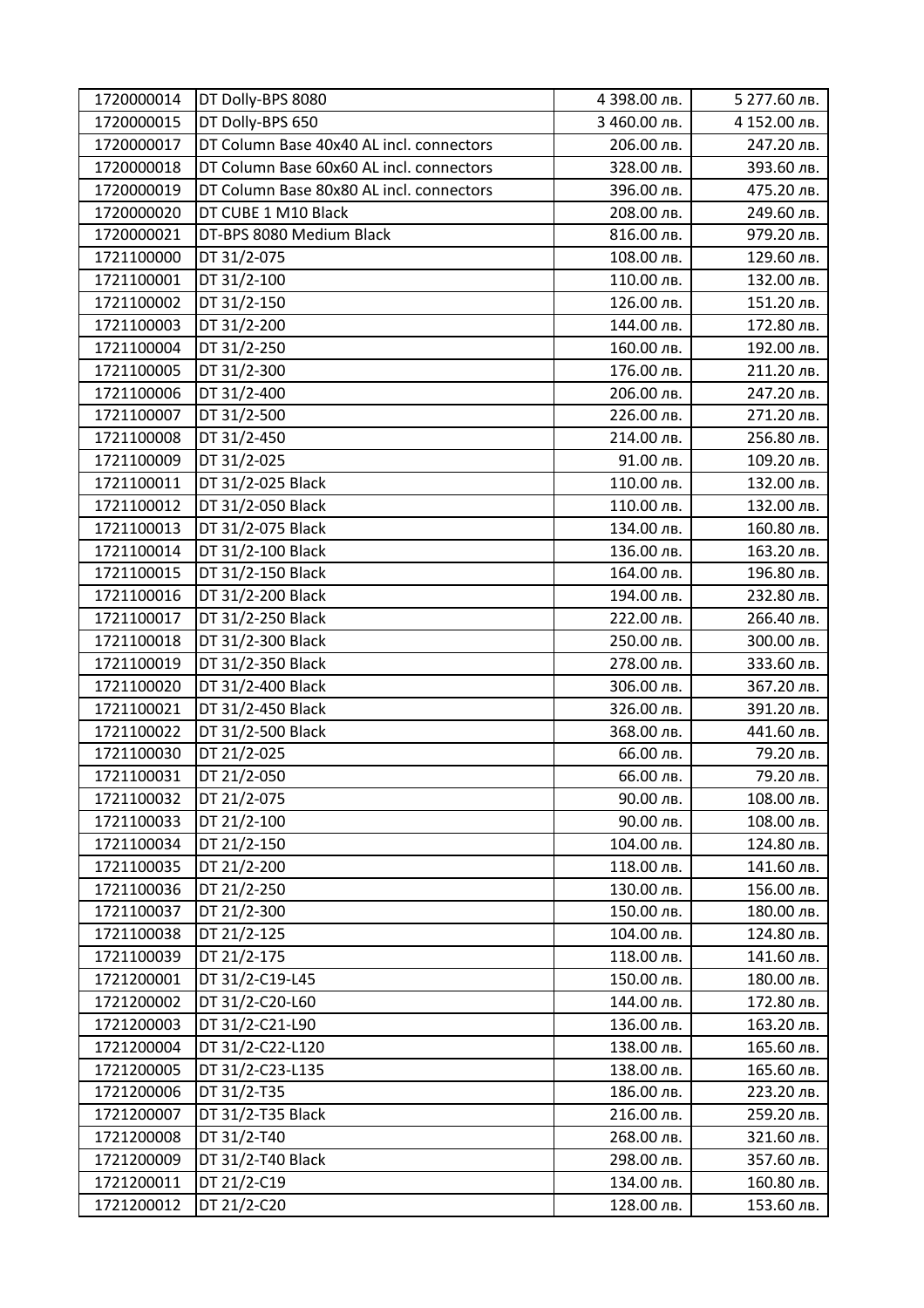| 1721200013 | DT 21/2-C21-L90                      | 118.00 лв.   | 141.60 лв.  |
|------------|--------------------------------------|--------------|-------------|
| 1721200014 | DT 21/2-C22-L120                     | 110.00 лв.   | 132.00 лв.  |
| 1721200015 | DT 21/2-C23-L135                     | 110.00 лв.   | 132.00 лв.  |
| 1721200016 | DT 21/2-T35-T                        | 156.00 лв.   | 187.20 лв.  |
| 1721200017 | DT 21/2-C30-LD                       | 190.00 лв.   | 228.00 лв.  |
| 1721300001 | DT 31/2-Circle-1m-360°               | 424.00 лв.   | 508.80 лв.  |
| 1721300002 | DT 31/2-Circle Part-1m-360° Black    | 520.00 лв.   | 624.00 лв.  |
| 1721300003 | DT 31/2-Circle Part-1,5m-90° Black   | 294.00 лв.   | 352.80 лв.  |
| 1721300004 | DT 31/2-Circle Part-2m-90° Black     | 254.00 лв.   | 304.80 лв.  |
| 1721300005 | DT 31/2-Circle Part-3m-90° Black     | 386.00 лв.   | 463.20 лв.  |
| 1721300006 | DT 31/2-Circle Part-1,5m-90°         | 238.00 лв.   | 285.60 лв.  |
| 1721300007 | DT 31/2-Circle Part-2m-90°           | 212.00 лв.   | 254.40 лв.  |
| 1721300008 | DT 31/2-Circle Part-3m-90°           | 318.00 лв.   | 381.60 лв.  |
| 1721300009 | DT 31/2-Circle Part-4m-90°           | 424.00 лв.   | 508.80 лв.  |
| 1721300010 | DT 31/2-C41-X                        | 244.00 лв.   | 292.80 лв.  |
| 1721300011 | DT 31/2-C41-X Black                  | 274.00 лв.   | 328.80 лв.  |
| 1721300012 | DT 31/2-Circle Part-4m-90° Black     | 520.00 лв.   | 624.00 лв.  |
| 1721300013 | DT 31/2-C30 - 3-way-corner 90°       | 218.00 лв.   | 261.60 лв.  |
| 1721300014 | DT 31/2-C30 - 3-Way-Corner 90° Black | 248.00 лв.   | 297.60 лв.  |
| 1721300015 | DT 31/2-Circle Part-5m-45°           | 266.00 лв.   | 319.20 лв.  |
| 1721300016 | DT 31/2-Circle Part-6m-45°           | 318.00 лв.   | 381.60 лв.  |
| 1721300020 | DT 31/2-C19-L45 Black                | 180.00 лв.   | 216.00 лв.  |
| 1721300021 | DT 31/2-C20-L60 Black                | 176.00 лв.   | 211.20 лв.  |
| 1721300022 | DT 31/2-C22-L120 Black               | 170.00 лв.   | 204.00 лв.  |
| 1721300023 | DT 31/2-C23-L135 Black               | 170.00 лв.   | 204.00 лв.  |
| 1722100000 | DT 22/2-025                          | 160.00 лв.   | 192.00 лв.  |
| 1722100001 | DT 22/2-050                          | 162.00 лв.   | 194.40 лв.  |
| 1722100002 | DT 22/2-100                          | 198.00 лв.   | 237.60 лв.  |
| 1722100003 | DT 22/2-150                          | 230.00 лв.   | 276.00 лв.  |
| 1722100004 | DT 22/2-200                          | 260.00 лв.   | 312.00 лв.  |
| 1722100005 | DT 22/2-250                          | 298.00 лв.   | 357.60 лв.  |
| 1722100006 | DT 22/2-300                          | 336.00 лв.   | 403.20 лв.  |
| 1722100007 | DT 22/2-350                          | 372.00 лв.   | 446.40 лв.  |
| 1722100008 | DT 22/2-400                          | 408.00 лв.   | 489.60 лв.  |
| 1722100009 | DT 22/2-450                          | 468.00 лв.   | 561.60 лв.  |
| 1722100010 | DT 32/2-050                          | 198.00 лв.   | 237.60 лв.  |
| 1722100011 | DT 32/2-100                          | 238.00 лв.   | 285.60 лв.  |
| 1722100012 | DT 32/2-150                          | 286.00 лв.   | 343.20 лв.  |
| 1722100013 | DT 32/2-200                          | 286.00 лв.   | 343.20 лв.  |
| 1722100014 | DT 32/2-250                          | 372.00 лв.   | 446.40 лв.  |
| 1722100015 | DT 32/2-300                          | 418.00 лв.   | 501.60 лв.  |
| 1722100016 | DT 32/2-350                          | 464.00 лв.   | 556.80 лв.  |
| 1722100017 | DT 32/2-400                          | 514.00 лв.   | 616.80 лв.  |
| 1722100018 | DT 32/2-450                          | 558.00 лв.   | 669.60 лв.  |
| 1722100019 | DT 32/2-500                          | 606.00 лв.   | 727.20 лв.  |
| 1722100020 | DT 32/2-025                          | 172.00 лв.   | 206.40 лв.  |
| 1722100021 | DT 32/2-075                          | 238.00 лв.   | 285.60 лв.  |
| 1722100025 | DT 32/2-Folding Foot                 | 1 192.00 лв. | 1430.40 лв. |
| 1722200001 | DT 22/2-C19H-L45                     | 306.00 лв.   | 367.20 лв.  |
| 1722200002 | DT 22/2-C20H-L60                     | 300.00 лв.   | 360.00 лв.  |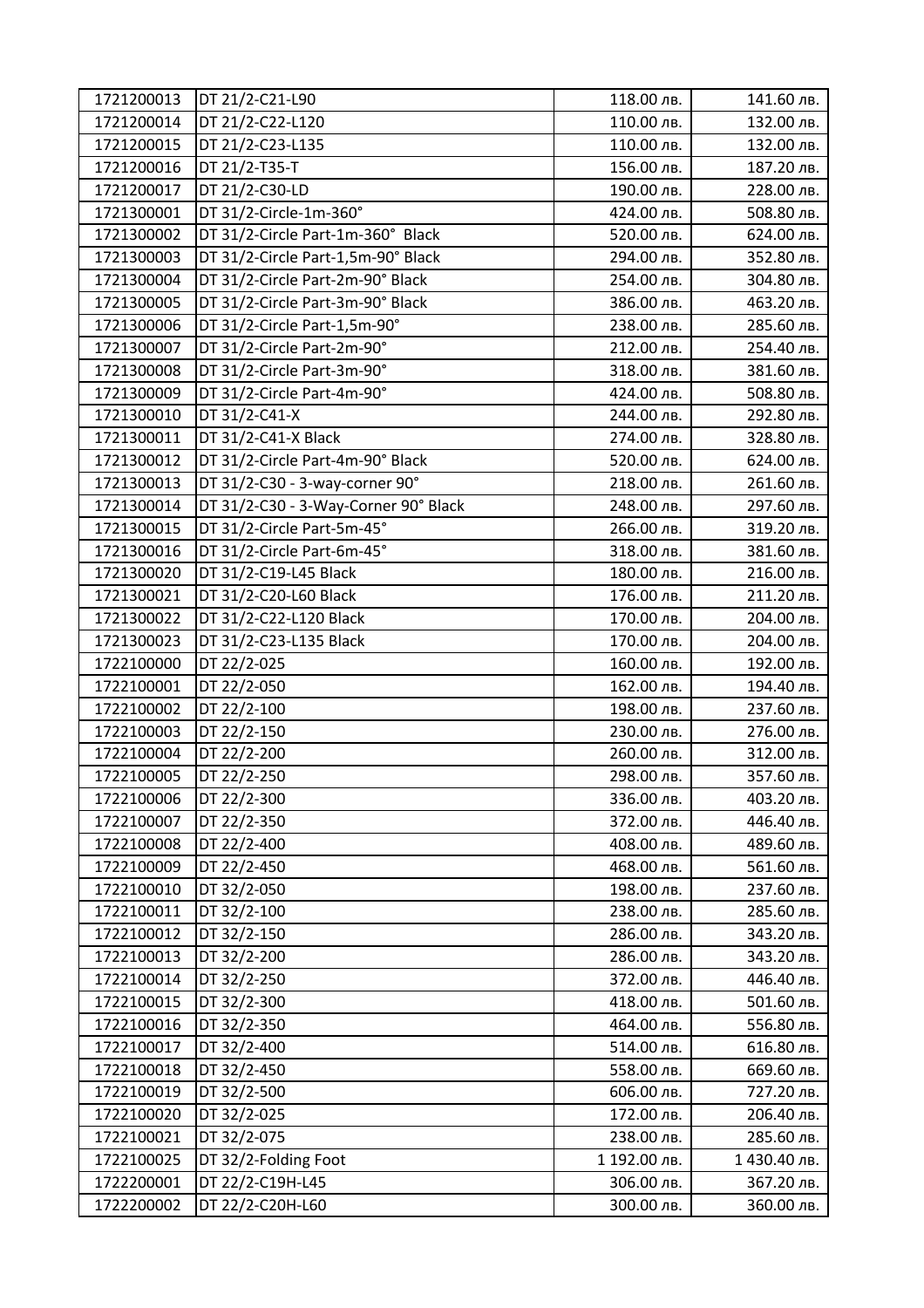| 1722200003 | DT 22/2-C21H-L90                   | 216.00 лв. | 259.20 лв.  |
|------------|------------------------------------|------------|-------------|
| 1722200004 | DT 22/2-C22H-L120                  | 210.00 лв. | 252.00 лв.  |
| 1722200005 | DT 22/2-C23H-L135                  | 216.00 лв. | 259.20 лв.  |
| 1722200006 | DT 22/2-C19V-L45                   | 342.00 лв. | 410.40 лв.  |
| 1722200007 | DT 22/2-C20V-L60                   | 332.00 лв. | 398.40 лв.  |
| 1722200008 | DT 22/2-C21V-L90                   | 216.00 лв. | 259.20 лв.  |
| 1722200009 | DT 22/2-C22V-L120                  | 224.00 лв. | 268.80 лв.  |
| 1722200010 | DT 22/2-C23V-L135                  | 216.00 лв. | 259.20 лв.  |
| 1722200011 | DT 22/2-C31H-LD                    | 348.00 лв. | 417.60 лв.  |
| 1722200012 | DT 22/2-C31V-LD                    | 348.00 лв. | 417.60 лв.  |
| 1722200013 | DT 22/2-T35H-T                     | 308.00 лв. | 369.60 лв.  |
| 1722200014 | DT 22/2-T35V-T                     | 308.00 лв. | 369.60 лв.  |
| 1722200015 | DT 22/2-C41H-X                     | 354.00 лв. | 424.80 лв.  |
| 1722200016 | DT 22/2-T42H-TD                    | 392.00 лв. | 470.40 лв.  |
| 1722200017 | DT 22/2-C44H-LUD                   | 422.00 лв. | 506.40 лв.  |
| 1722200018 | DT 22/2-C41V-X                     | 378.00 лв. | 453.60 лв.  |
| 1722200019 | DT 22/2-T42V-TD                    | 392.00 лв. | 470.40 лв.  |
| 1722200020 | DT 22/2-C44V-LUD                   | 422.00 лв. | 506.40 лв.  |
| 1722200021 | DT 32/2-C19H-L45                   | 372.00 лв. | 446.40 лв.  |
| 1722200022 | DT 32/2-C19V-L45                   | 416.00 лв. | 499.20 лв.  |
| 1722200023 | DT 32/2-C20H-L60                   | 376.00 лв. | 451.20 лв.  |
| 1722200024 | DT 32/2-C20V-L60                   | 406.00 лв. | 487.20 лв.  |
| 1722200025 | DT 32/2-C21H-L90                   | 258.00 лв. | 309.60 лв.  |
| 1722200026 | DT 32/2-C21V-L90                   | 270.00 лв. | 324.00 лв.  |
| 1722200027 | DT 32/2-C22H-L120                  | 260.00 лв. | 312.00 лв.  |
| 1722200028 | DT 32/2-C22V-L120                  | 270.00 лв. | 324.00 лв.  |
| 1722200029 | DT 32/2-C23V-L135                  | 270.00 лв. | 324.00 лв.  |
| 1722200030 | DT 32/2-C23H-L135                  | 262.00 лв. | 314.40 лв.  |
| 1722200031 | DT 32/2-C44H                       | 520.00 лв. | 624.00 лв.  |
| 1722200032 | DT 32/2-C31H-LD90                  | 428.00 лв. | 513.60 лв.  |
| 1722200033 | DT 32/2-C31V-LD90                  | 426.00 лв. | 511.20 лв.  |
| 1722200038 | DT 32/2-C41HX                      | 454.00 лв. | 544.80 лв.  |
| 1722200039 | DT 32/2-C41VX                      | 494.00 лв. | 592.80 лв.  |
| 1722200040 | DT 32/2-C44V                       | 520.00 лв. | 624.00 лв.  |
| 1722200041 | DT 32/2-Five Way Adapter M12       | 248.00 лв. | 297.60 лв.  |
| 1722200042 | DT 32/2-Five Way Adapter M12 Black | 324.00 лв. | 388.80 лв.  |
| 1722200043 | DT 32/2-025 Black                  | 202.00 лв. | 242.40 лв.  |
| 1722200044 | DT 32/2-050 Black                  | 228.00 лв. | 273.60 лв.  |
| 1722200045 | DT 32/2-075 Black                  | 282.00 лв. | 338.40 лв.  |
| 1722200046 | DT 32/2-100 Black                  | 296.00 лв. | 355.20 лв.  |
| 1722200047 | DT 32/2-150 Black                  | 372.00 лв. | 446.40 лв.  |
| 1722200048 | DT 32/2-200 Black                  | 444.00 лв. | 532.80 лв.  |
| 1722200049 | DT 32/2-250 Black                  | 516.00 лв. | 619.20 лв.  |
| 1722200050 | DT 32/2-300 Black                  | 590.00 лв. | 708.00 лв.  |
| 1722200051 | DT 32/2-350 Black                  | 666.00 лв. | 799.20 лв.  |
| 1722200052 | DT 32/2-400 Black                  | 744.00 лв. | 892.80 лв.  |
| 1722200053 | DT 32/2-450 Black                  | 816.00 лв. | 979.20 лв.  |
| 1722200054 | DT 32/2-500 Black                  | 898.00 лв. | 1077.60 лв. |
| 1722200055 | DT 32/2-C19H-L45 Black             | 522.00 лв. | 626.40 лв.  |
| 1722200056 | DT 32/2-C20H-L60 Black             | 526.00 лв. | 631.20 лв.  |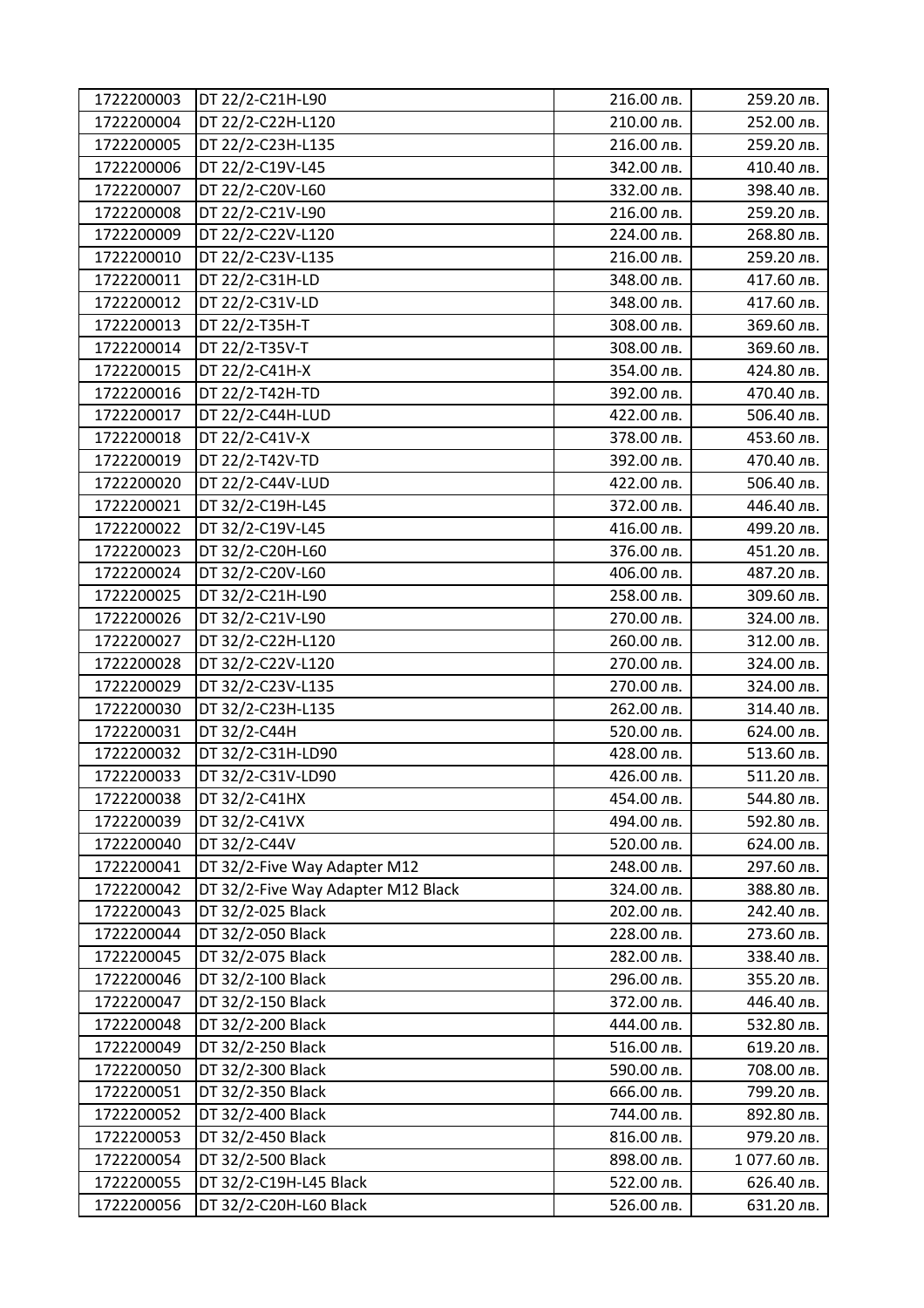| 1722200057 | DT 32/2-C21H-L90 Black            | 352.00 лв.   | 422.40 лв.   |
|------------|-----------------------------------|--------------|--------------|
| 1722200058 | DT 32/2-C22H-L120 Black           | 356.00 лв.   | 427.20 лв.   |
| 1722200059 | DT 32/2-C23H-L135 Black           | 358.00 лв.   | 429.60 лв.   |
| 1722200060 | DT 32/2-C19V-L45 Black            | 566.00 лв.   | 679.20 лв.   |
| 1722200061 | DT 32/2-C20V-L60 Black            | 556.00 лв.   | 667.20 лв.   |
| 1722200062 | DT 32/2-C21V-L90 Black            | 366.00 лв.   | 439.20 лв.   |
| 1722200063 | DT 32/2-C22V-L120 Black           | 366.00 лв.   | 439.20 лв.   |
| 1722200064 | DT 32/2-C23V-L135 Black           | 356.00 лв.   | 427.20 лв.   |
| 1722200065 | DT 32/2-C31H-LD90 Black           | 512.00 лв.   | 614.40 лв.   |
| 1722200066 | DT 32/2-C31V-LD90 Black           | 510.00 лв.   | 612.00 лв.   |
| 1722200069 | DT 32/2-C41HX Black               | 528.00 лв.   | 633.60 лв.   |
| 1722200071 | DT 32/2-C41VX Black               | 568.00 лв.   | 681.60 лв.   |
| 1722200073 | DT 32/2-44V Black                 | 608.00 лв.   | 729.60 лв.   |
| 1722200074 | DT 32/2-C44H Black                | 598.00 лв.   | 717.60 лв.   |
| 1722200075 | DT 22/2-Five-Way-Adapter          | 178.00 лв.   | 213.60 лв.   |
| 1722200076 | DT 22/2-Five-Way-Adapter Black    | 280.00 лв.   | 336.00 лв.   |
| 1722300016 | DT 32/2V-Circle Part-3m-90°       | 672.00 лв.   | 806.40 лв.   |
| 1722300017 | DT 32/2V-Circle Part-4m-90°       | 898.00 лв.   | 1077.60 лв.  |
| 1722300018 | DT 32/2V-Circle Part-5m-45°       | 560.00 лв.   | 672.00 лв.   |
| 1722300019 | DT 32/2V-Circle Part-6m-45°       | 672.00 лв.   | 806.40 лв.   |
| 1722300020 | DT 32/2V-Circle Part-7m-45°       | 786.00 лв.   | 943.20 лв.   |
| 1722300021 | DT 32/2V-Circle Part-8m-45°       | 898.00 лв.   | 1077.60 лв.  |
| 1722300022 | DT 32/2H-Circle Part-2m-90°       | 448.00 лв.   | 537.60 лв.   |
| 1722300023 | DT 32/2H-Circle Part-3m-90°       | 672.00 лв.   | 806.40 лв.   |
| 1722300024 | DT 32/2H-Circle Part-4m-90°       | 898.00 лв.   | 1077.60 лв.  |
| 1722300025 | DT 32/2H-Circle Part-5m-45°       | 560.00 лв.   | 672.00 лв.   |
| 1722300026 | DT 32/2H-Circle Part-6m-45°       | 672.00 лв.   | 806.40 лв.   |
| 1722300027 | DT 32/2H-Circle Part-7m-45°       | 786.00 лв.   | 943.20 лв.   |
| 1722300028 | DT 32/2H-Circle Part-8m-45°       | 898.00 лв.   | 1077.60 лв.  |
| 1722300031 | DT 32/2V-Circle Part-3m-90° Black | 838.00 лв.   | 1005.60 лв.  |
| 1722300032 | DT 32/2V-Circle Part-4m-90° Black | 1 120.00 лв. | 1 344.00 лв. |
| 1722300033 | DT 32/2V-Circle Part-5m-45° Black | 690.00 лв.   | 828.00 лв.   |
| 1722300034 | DT 32/2V-Circle Part-6m-45° Black | 838.00 лв.   | 1005.60 лв.  |
| 1722300035 | DT 32/2V-Circle Part-7m-45° Black | 974.00 лв.   | 1 168.80 лв. |
| 1722300036 | DT 32/2V-Circle Part-8m-45° Black | 1 120.00 лв. | 1 344.00 лв. |
| 1722200034 | DT 32/2-T36H-T                    | 367.24 лв.   | 440.69 лв.   |
| 1722200067 | DT 32/2-T36H-T Black              | 441.24 лв.   | 529.49 лв.   |
| 1722200035 | DT 32/2-T36V-T                    | 384.44 лв.   | 461.33 лв.   |
| 1722200068 | DT 32/2-T36V-T Black              | 458.42 лв.   | 550.10 лв.   |
| 1722200036 | DT 32/2-T42H-TD                   | 494.08 лв.   | 592.90 лв.   |
| 1722200070 | DT 32/2-T42H-TD Black             | 568.08 лв.   | 681.70 лв.   |
| 1722200037 | DT 32/2-T42V-TD                   | 494.08 лв.   | 592.90 лв.   |
| 1722200072 | DT 32/2-T42V-TD Black             | 568.08 лв.   | 681.70 лв.   |
| 1722300015 | DT 32/2V-Circle Part-2m-90°       | 448.64 лв.   | 538.37 лв.   |
| 1722300030 | DT 32/2V-Circle Part-2m-90° Black | 878.38 лв.   | 1054.06 лв.  |
| 1722300040 | DT 32/2H-Circle Part-2m-90° Black | 578.00 лв.   | 693.60 лв.   |
| 1722300041 | DT 32/2H-Circle Part-3m-90° Black | 838.00 лв.   | 1005.60 лв.  |
| 1722300042 | DT 32/2H-Circle Part-4m-90° Black | 1 120.00 лв. | 1 344.00 лв. |
| 1722300043 | DT 32/2H-Circle Part-5m-45° Black | 690.00 лв.   | 828.00 лв.   |
| 1722300044 | DT 32/2H-Circle Part-6m-45° Black | 838.00 лв.   | 1005.60 лв.  |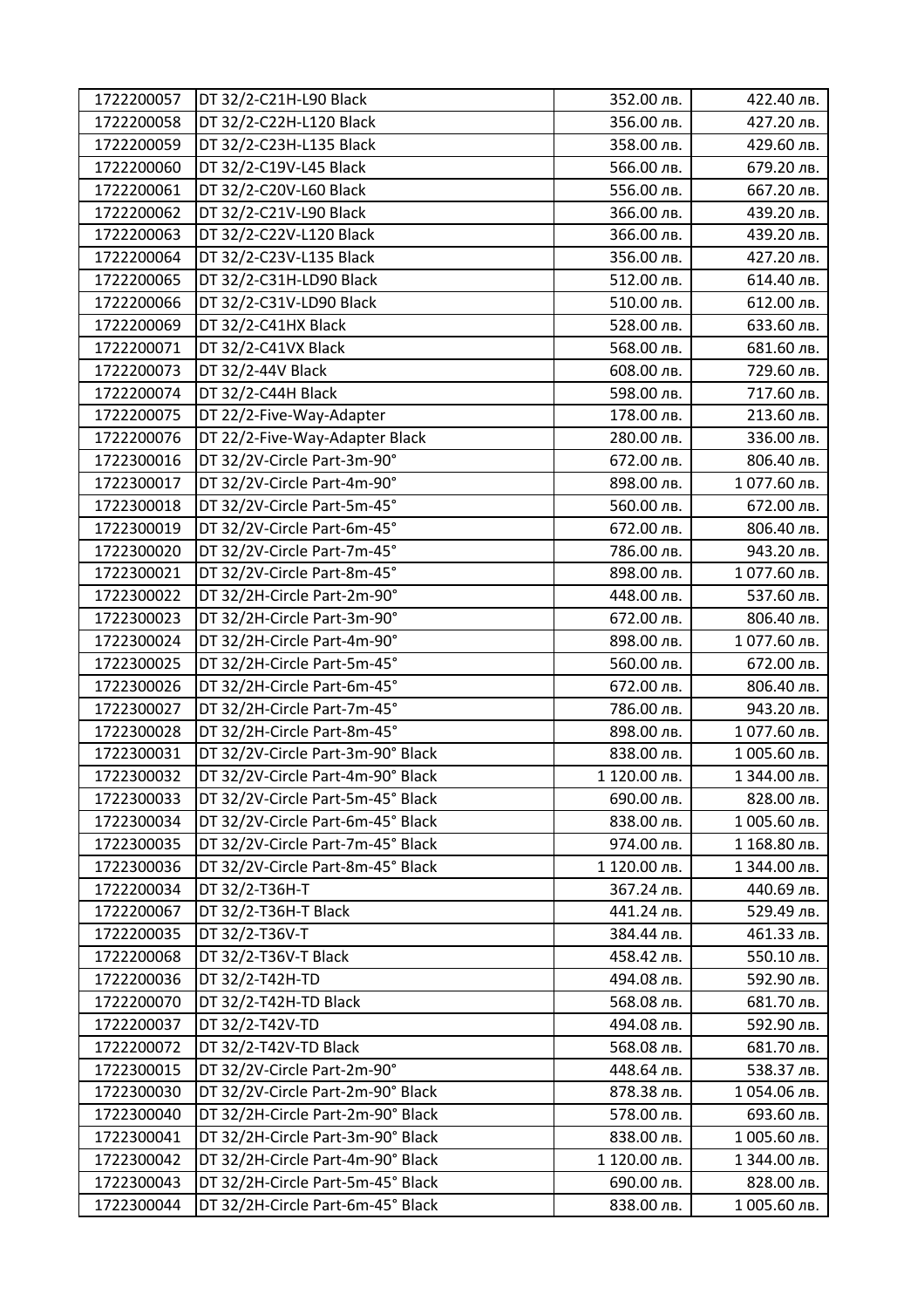| 1722300045 | DT 32/2H-Circle Part-7m-45° Black | 974.00 лв.   | 1 168.80 лв. |
|------------|-----------------------------------|--------------|--------------|
| 1722300046 | DT 32/2H-Circle Part-8m-45° Black | 1 120.00 лв. | 1 344.00 лв. |
| 1722400001 | DT 32-BPM                         | 133.80 лв.   | 160.56 лв.   |
| 1722400002 | DT 32-BPF                         | 122.00 лв.   | 146.40 лв.   |
| 1722400003 | DT 32-WPF                         | 128.00 лв.   | 153.60 лв.   |
| 1722400004 | DT 32-WPM                         | 128.00 лв.   | 153.60 лв.   |
| 1722400005 | DT 20-Terminal Piece              | 15.40 лв.    | 18.48 лв.    |
| 1722400006 | DT 32-BPM Black                   | 168.00 лв.   | 201.60 лв.   |
| 1722400007 | DT 32-BPF Black                   | 191.00 лв.   | 229.20 лв.   |
| 1722400009 | DT 32-WPM Black                   | 162.00 лв.   | 194.40 лв.   |
| 1722400010 | DT 32-WPF Black                   | 162.00 лв.   | 194.40 лв.   |
| 1723100000 | DT 23/2-025                       | 256.00 лв.   | 307.20 лв.   |
| 1723100001 | DT 23/2-050                       | 258.00 лв.   | 309.60 лв.   |
| 1723100002 | DT 23/2-100                       | 318.00 лв.   | 381.60 лв.   |
| 1723100003 | DT 23/2-150                       | 398.00 лв.   | 477.60 лв.   |
| 1723100004 | DT 23/2-200                       | 464.00 лв.   | 556.80 лв.   |
| 1723100005 | DT 23/2-250                       | 544.00 лв.   | 652.80 лв.   |
| 1723100006 | DT 23/2-300                       | 616.00 лв.   | 739.20 лв.   |
| 1723100007 | DT 23/2-350                       | 692.00 лв.   | 830.40 лв.   |
| 1723100008 | DT 23/2-400                       | 764.00 лв.   | 916.80 лв.   |
| 1723100009 | DT 23/2-450                       | 862.00 лв.   | 1034.40 лв.  |
| 1723100010 | DT 33/2-050                       | 330.00 лв.   | 396.00 лв.   |
| 1723100011 | DT 33/2-100                       | 398.00 лв.   | 477.60 лв.   |
| 1723100012 | DT 33/2-150                       | 482.00 лв.   | 578.40 лв.   |
| 1723100013 | DT 33/2-200                       | 574.00 лв.   | 688.80 лв.   |
| 1723100014 | DT 33/2-250                       | 670.00 лв.   | 804.00 лв.   |
| 1723100015 | DT 33/2-300                       | 756.00 лв.   | 907.20 лв.   |
| 1723100016 | DT 33/2-350                       | 854.00 лв.   | 1024.80 лв.  |
| 1723100017 | DT 33/2-400                       | 956.00 лв.   | 1 147.20 лв. |
| 1723100018 | DT 33/2-450                       | 1046.00 лв.  | 1 255.20 лв. |
| 1723100019 | DT 33/2-500                       | 1 138.00 лв. | 1 365.60 лв. |
| 1723100020 | DT 43/2-050                       | 382.00 лв.   | 458.40 лв.   |
| 1723100021 | DT 43/2-100                       | 508.00 лв.   | 609.60 лв.   |
| 1723100022 | DT 43/2-150                       | 618.00 лв.   | 741.60 лв.   |
| 1723100023 | DT 43/2-200                       | 728.00 лв.   | 873.60 лв.   |
| 1723100024 | DT 43/2-250                       | 866.00 лв.   | 1 039.20 лв. |
| 1723100025 | DT 43/2-300                       | 974.00 лв.   | 1 168.80 лв. |
| 1723100026 | DT 43/2-350                       | 1 102.00 лв. | 1 322.40 лв. |
| 1723100027 | DT 43/2-400                       | 1 212.00 лв. | 1454.40 лв.  |
| 1723100028 | DT 43/2-450                       | 1 312.00 лв. | 1574.40 лв.  |
| 1723100029 | DT 43/2-500                       | 1430.00 лв.  | 1716.00 лв.  |
| 1723100032 | DT 33/2-075                       | 362.00 лв.   | 434.40 лв.   |
| 1723100033 | DT 33/2-025                       | 278.00 лв.   | 333.60 лв.   |
| 1723100034 | DT 34/2-025                       | 340.00 лв.   | 408.00 лв.   |
| 1723100035 | DT 33/2-025 Black                 | 322.00 лв.   | 386.40 лв.   |
| 1723100036 | DT 33/2-050 Black                 | 372.00 лв.   | 446.40 лв.   |
| 1723100037 | DT 33/2-075 Black                 | 426.00 лв.   | 511.20 лв.   |
| 1723100038 | DT 33/2-100 Black                 | 484.00 лв.   | 580.80 лв.   |
| 1723100039 | DT 33/2-150 Black                 | 610.00 лв.   | 732.00 лв.   |
| 1723100040 | DT 33/2-200 Black                 | 746.00 лв.   | 895.20 лв.   |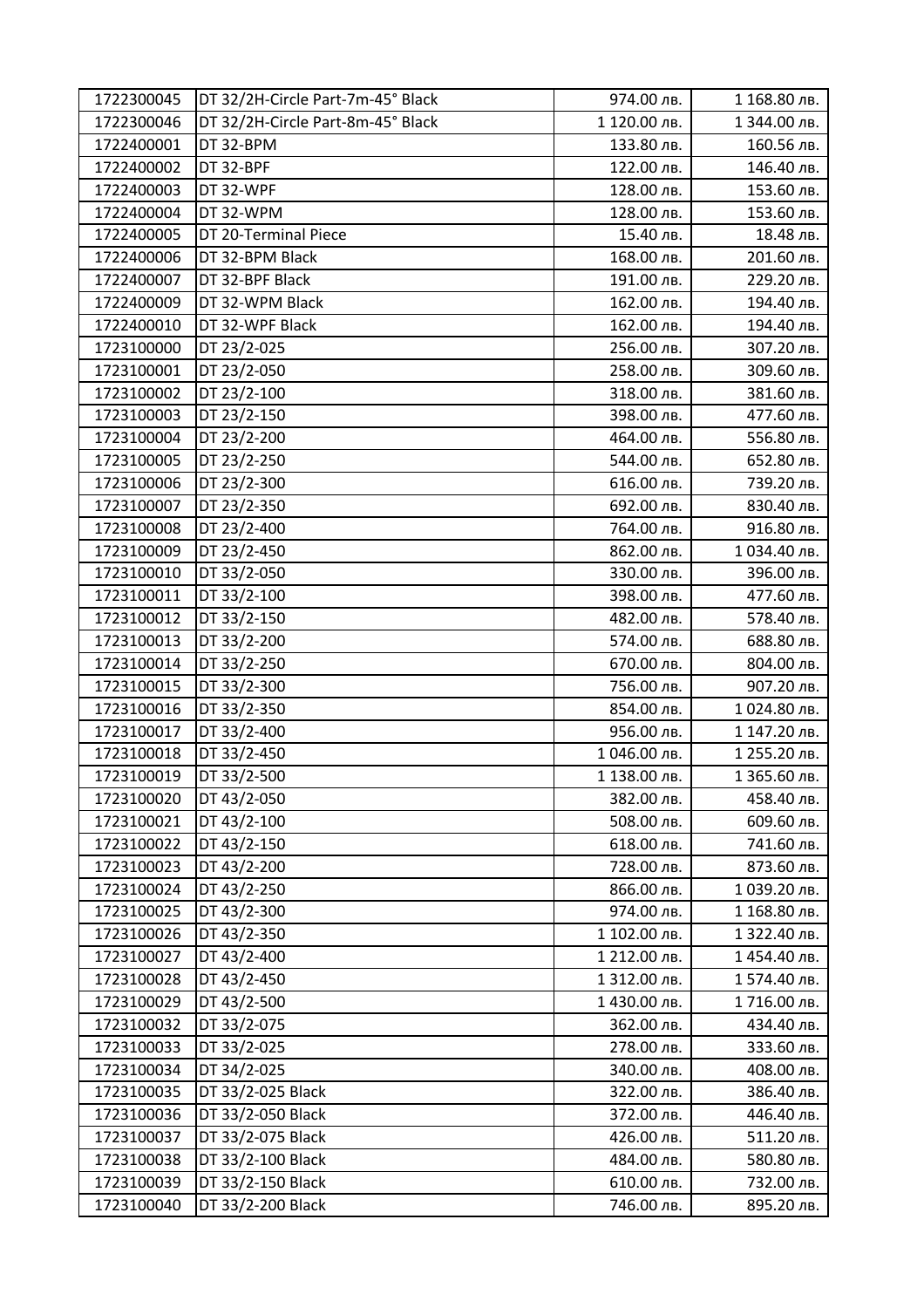| 1723100041 | DT 33/2-250 Black      | 886.00 лв.   | 1 063.20 лв. |
|------------|------------------------|--------------|--------------|
| 1723100042 | DT 33/2-300 Black      | 1014.00 лв.  | 1 216.80 лв. |
| 1723100043 | DT 33/2-350 Black      | 1 154.00 лв. | 1 384.80 лв. |
| 1723100044 | DT 33/2-400 Black      | 1 298.00 лв. | 1557.60 лв.  |
| 1723100045 | DT 33/2-450 Black      | 1432.00 лв.  | 1718.40 лв.  |
| 1723100046 | DT 33/2-500 Black      | 1566.00 лв.  | 1 879.20 лв. |
| 1723100047 | DT 33/2-C21-L90 Black  | 578.00 лв.   | 693.60 лв.   |
| 1723100048 | DT 33/2-C24-D90 Black  | 582.00 лв.   | 698.40 лв.   |
| 1723100049 | DT 33/2-C25-U90 Black  | 596.00 лв.   | 715.20 лв.   |
| 1723100050 | DT 33/2-C31-LU Black   | 858.00 лв.   | 1029.60 лв.  |
| 1723100051 | DT 33/2-C32-LU Black   | 858.00 лв.   | 1029.60 лв.  |
| 1723100052 | DT 33/2-C33-LD Black   | 864.00 лв.   | 1036.80 лв.  |
| 1723100053 | DT 33/2-C34-LD Black   | 864.00 лв.   | 1036.80 лв.  |
| 1723100054 | DT 33/2-C41-X Black    | 892.00 лв.   | 1070.40 лв.  |
| 1723100055 | DT 33/2-C52-XD Black   | 1 322.00 лв. | 1586.40 лв.  |
| 1723100056 | DT 33/2-C53-XU Black   | 1 322.00 лв. | 1586.40 лв.  |
| 1723100057 | DT 33/2-T35-T Black    | 796.00 лв.   | 955.20 лв.   |
| 1723100058 | DT 33/2-T36-T Black    | 710.00 лв.   | 852.00 лв.   |
| 1723100059 | DT 33/2-T37-T Black    | 784.00 лв.   | 940.80 лв.   |
| 1723100060 | DT 33/2-T38-T Black    | 742.00 лв.   | 890.40 лв.   |
| 1723100061 | DT 33/2-T42-TD Black   | 1038.00 лв.  | 1 245.60 лв. |
| 1723100062 | DT 33/2-T43-TU Black   | 1030.00 лв.  | 1 236.00 лв. |
| 1723100063 | DT 33-BPM Black        | 234.00 лв.   | 280.80 лв.   |
| 1723100064 | DT 33-WPF Black        | 254.00 лв.   | 304.80 лв.   |
| 1723100065 | DT 33-BPF Black        | 234.00 лв.   | 280.80 лв.   |
| 1723100066 | DT 33/2-C24R-L90 Black | 866.00 лв.   | 1039.20 лв.  |
| 1723100074 | DT 33/3-200 Black      | 652.00 лв.   | 782.40 лв.   |
| 1723100076 | DT 33/3-300 Black      | 1 134.00 лв. | 1 360.80 лв. |
| 1723100078 | DT 33/3-400 Black      | 1458.00 лв.  | 1749.60 лв.  |
| 1723100089 | DT 33/2-125            | 478.00 лв.   | 573.60 лв.   |
| 1723100090 | DT 33/3-0922,5         | 436.00 лв.   | 523.20 лв.   |
| 1723100091 | SS25-09-TR5824-4000 mm | 1450.00 лв.  | 1740.00 лв.  |
| 1723100092 | SS25-09-TR5824-912 mm  | 600.00 лв.   | 720.00 лв.   |
| 1723100093 | DT 33/3-395 Special    | 1 114.00 лв. | 1 336.80 лв. |
| 1723100094 | DT 33/3-190 Special    | 652.00 лв.   | 782.40 лв.   |
| 1723100095 | DT 33/2-C22-L120 Black | 584.00 лв.   | 700.80 лв.   |
| 1723100096 | DT 33/2-C23-L135 Black | 588.00 лв.   | 705.60 лв.   |
| 1723100097 | DT 33/2-T39-T Black    | 736.00 лв.   | 883.20 лв.   |
| 1723100098 | DT 33/2-C44-CL Black   | 1 110.00 лв. | 1 332.00 лв. |
| 1723100099 | DT 33/2-C45-CL Black   | 1 110.00 лв. | 1 332.00 лв. |
| 1723100100 | DT 33/2-C51-TD Black   | 1 334.00 лв. | 1 600.80 лв. |
| 1723100101 | DT 23/2-0575           | 318.00 лв.   | 381.60 лв.   |
| 1723200001 | DT 23/2-C19-L45        | 582.00 лв.   | 698.40 лв.   |
| 1723200002 | DT 23/2-C20-L60        | 576.00 лв.   | 691.20 лв.   |
| 1723200003 | DT 23/2-C21-L90        | 368.00 лв.   | 441.60 лв.   |
| 1723200004 | DT 23/2-C22-L120       | 394.00 лв.   | 472.80 лв.   |
| 1723200005 | DT 23/2-C23-L135       | 404.00 лв.   | 484.80 лв.   |
| 1723200006 | DT 23/2-C24-L90        | 410.00 лв.   | 492.00 лв.   |
| 1723200007 | DT 23/2-C25-L90        | 406.00 лв.   | 487.20 лв.   |
| 1723200008 | DT 23/2-C31-ULDL       | 616.00 лв.   | 739.20 лв.   |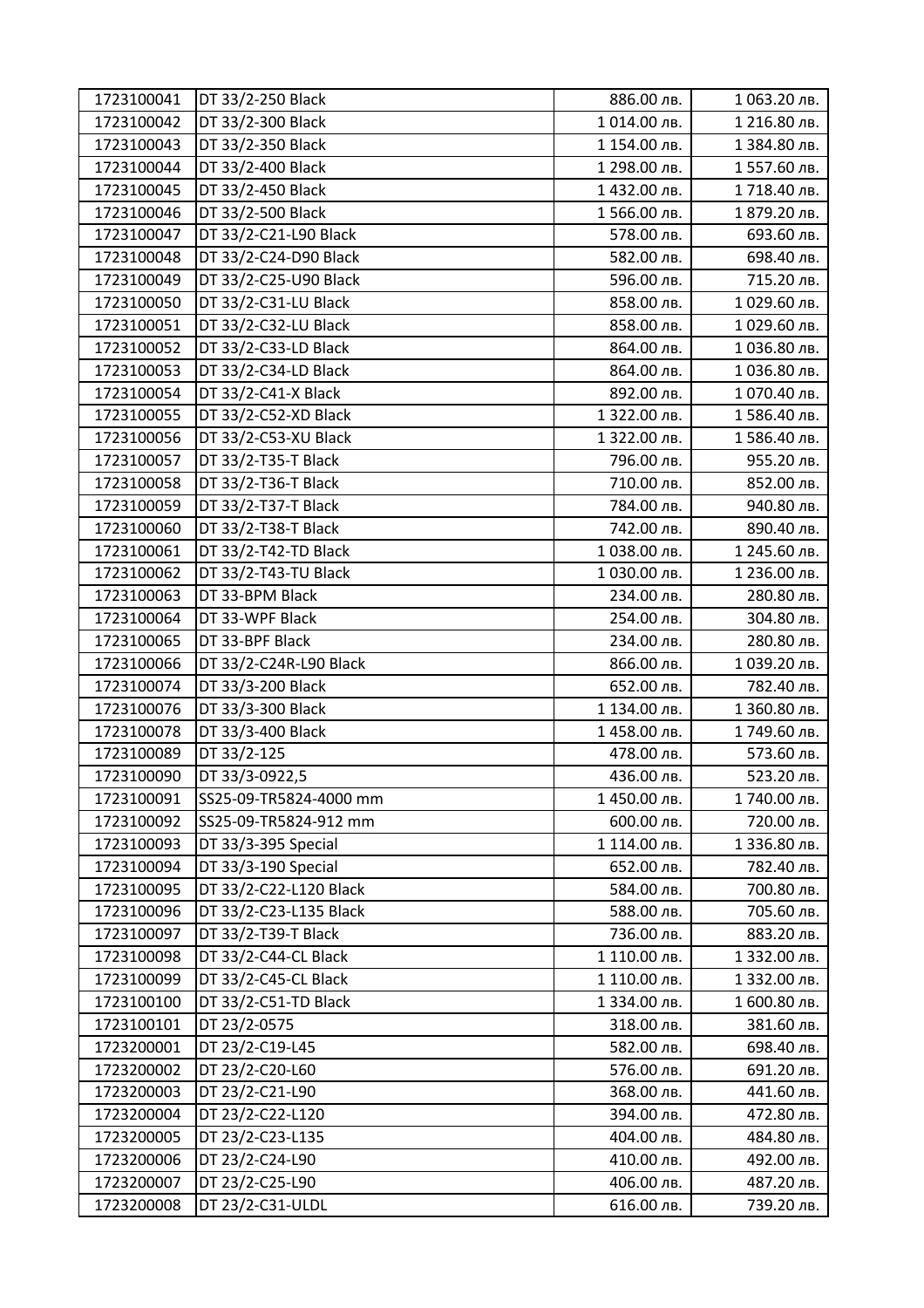| 1723200009 | DT 23/2-C32-ULDL | 616.00 лв.   | 739.20 лв.   |
|------------|------------------|--------------|--------------|
| 1723200010 | DT 23/2-C33-LD   | 598.00 лв.   | 717.60 лв.   |
| 1723200011 | DT 23/2-C34-LD   | 598.00 лв.   | 717.60 лв.   |
| 1723200012 | DT 23/2-T35-VD   | 542.00 лв.   | 650.40 лв.   |
| 1723200013 | DT 23/2-T36H     | 470.00 лв.   | 564.00 лв.   |
| 1723200014 | DT 23/2-T37V     | 528.00 лв.   | 633.60 лв.   |
| 1723200015 | DT 23/2-C41      | 646.00 лв.   | 775.20 лв.   |
| 1723200016 | DT 23/2-T42-DTD  | 678.00 лв.   | 813.60 лв.   |
| 1723200017 | DT 23/2-T43-UTD  | 700.00 лв.   | 840.00 лв.   |
| 1723200018 | DT 23/2-C44-LUD  | 772.00 лв.   | 926.40 лв.   |
| 1723200019 | DT 23/2-C45-LUD  | 772.00 лв.   | 926.40 лв.   |
| 1723200020 | DT 23/2-T51-TUD  | 994.00 лв.   | 1 192.80 лв. |
| 1723200021 | DT 23/2-C52-XU   | 990.00 лв.   | 1 188.00 лв. |
| 1723200022 | DT 23/2-C53-XD   | 990.00 лв.   | 1 188.00 лв. |
| 1723200023 | DT 23/2 C61-XUD  | 1 256.00 лв. | 1507.20 лв.  |
| 1723200024 | DT 33/2-C19-L45  | 672.00 лв.   | 806.40 лв.   |
| 1723200025 | DT 33/2-C20-L60  | 690.00 лв.   | 828.00 лв.   |
| 1723200026 | DT 33/2-C21-L90  | 498.00 лв.   | 597.60 лв.   |
| 1723200027 | DT 33/2-C22-L120 | 502.00 лв.   | 602.40 лв.   |
| 1723200028 | DT 33/2-C23-L135 | 506.00 лв.   | 607.20 лв.   |
| 1723200029 | DT 33/2-C25-D90  | 522.00 лв.   | 626.40 лв.   |
| 1723200030 | DT 33/2-C24-D90  | 516.00 лв.   | 619.20 лв.   |
| 1723200031 | DT 33/2-C33-LD   | 782.00 лв.   | 938.40 лв.   |
| 1723200032 | DT 33/2-C34-LD   | 782.00 лв.   | 938.40 лв.   |
| 1723200033 | DT 33/2-C31-LU   | 778.00 лв.   | 933.60 лв.   |
| 1723200034 | DT 33/2-C32-LU   | 778.00 лв.   | 933.60 лв.   |
| 1723200035 | DT 33/2-C44-LUD  | 1038.00 лв.  | 1 245.60 лв. |
| 1723200036 | DT 33/2-C45-LUD  | 1038.00 лв.  | 1 245.60 лв. |
| 1723200037 | DT 33/2-T35-T    | 730.00 лв.   | 876.00 лв.   |
| 1723200038 | DT 33/2-T36-T    | 642.00 лв.   | 770.40 лв.   |
| 1723200039 | DT 33/2-T37-T    | 708.00 лв.   | 849.60 лв.   |
| 1723200040 | DT 33/2-T42-TD   | 966.00 лв.   | 1 159.20 лв. |
| 1723200041 | DT 33/2-T43-TU   | 958.00 лв.   | 1 149.60 лв. |
| 1723200042 | DT 33/2-T51-TUD  | 1 258.00 лв. | 1509.60 лв.  |
| 1723200043 | DT 33/2-C41-X    | 816.00 лв.   | 979.20 лв.   |
| 1723200044 | DT 33/2-C53-XD   | 1 248.00 лв. | 1497.60 лв.  |
| 1723200045 | DT 33/2-C52-XU   | 1 250.00 лв. | 1500.00 лв.  |
| 1723200046 | DT 33/2-C61-XUD  | 1416.00 лв.  | 1 699.20 лв. |
| 1723200047 | DT 43/2-C19-L45  | 1758.00 лв.  | 2 109.60 лв. |
| 1723200048 | DT 43/2-C20-L60  | 1758.00 лв.  | 2 109.60 лв. |
| 1723200049 | DT 43/2-C21-L90  | 600.00 лв.   | 720.00 лв.   |
| 1723200050 | DT 43/2-C22-L120 | 600.00 лв.   | 720.00 лв.   |
| 1723200051 | DT 43/2-C23-L135 | 644.00 лв.   | 772.80 лв.   |
| 1723200052 | DT 43/2-C24-L90  | 644.00 лв.   | 772.80 лв.   |
| 1723200053 | DT 43/2-C25-L90  | 770.00 лв.   | 924.00 лв.   |
| 1723200054 | DT 43/2-C31-ULDL | 844.00 лв.   | 1012.80 лв.  |
| 1723200055 | DT 43/2-C32-ULDL | 844.00 лв.   | 1012.80 лв.  |
| 1723200056 | DT 43/2-C33-DLDL | 884.00 лв.   | 1060.80 лв.  |
| 1723200057 | DT 43/2-C34-DLDL | 884.00 лв.   | 1060.80 лв.  |
| 1723200058 | DT 43/2-T35-VD   | 884.00 лв.   | 1 060.80 лв. |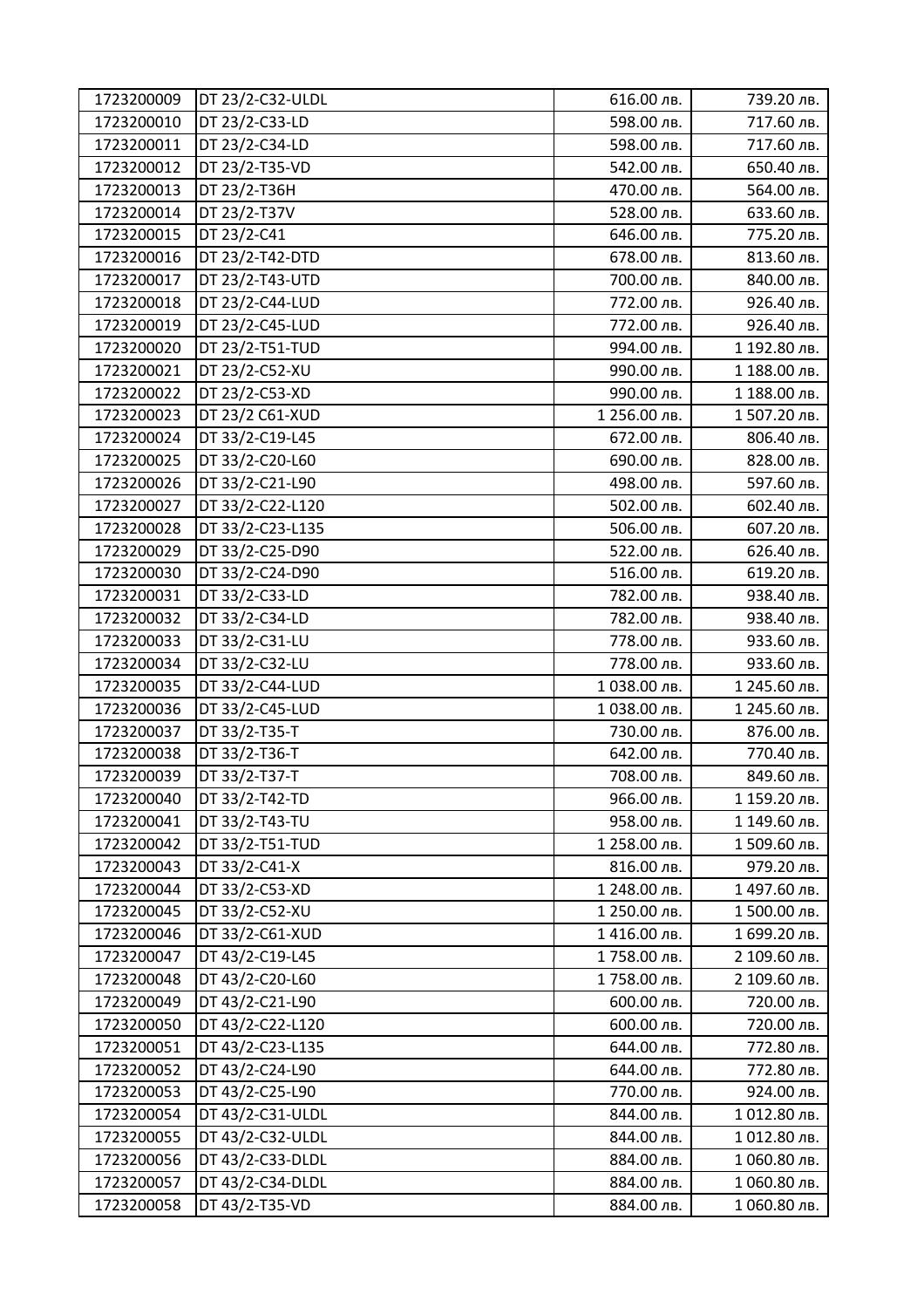| 1723200059 | DT 43/2-T36-H                    | 794.00 лв.   | 952.80 лв.   |
|------------|----------------------------------|--------------|--------------|
| 1723200060 | DT 43/2-C41                      | 1084.00 лв.  | 1 300.80 лв. |
| 1723200061 | DT 43/2-T42-DTD                  | 1 084.00 лв. | 1 300.80 лв. |
| 1723200062 | DT 43/2-T43-UTD                  | 1 108.00 лв. | 1 329.60 лв. |
| 1723200063 | DT 43/2 C44-LUDL                 | 1 108.00 лв. | 1 329.60 лв. |
| 1723200064 | DT 43/2-C45-LUDL                 | 1 108.00 лв. | 1 329.60 лв. |
| 1723200065 | DT 43/2-T51-TUD                  | 1 306.00 лв. | 1567.20 лв.  |
| 1723200066 | DT 43/2-C52-XU                   | 1 306.00 лв. | 1567.20 лв.  |
| 1723200067 | DT 43/2-C61-XUD                  | 1 364.00 лв. | 1 636.80 лв. |
| 1723200069 | DT 23/2-C23ARC                   | 630.00 лв.   | 756.00 лв.   |
| 1723200070 | DT 23/2-C25R-L90                 | 596.00 лв.   | 715.20 лв.   |
| 1723200071 | DT 23/2-C24R-L90                 | 520.00 лв.   | 624.00 лв.   |
| 1723200072 | DT 33/2-C25R-L90                 | 864.00 лв.   | 1036.80 лв.  |
| 1723200073 | DT 33/2-C24R-L90                 | 800.00 лв.   | 960.00 лв.   |
| 1723200074 | DT 23-LCT-DL                     | 1 106.00 лв. | 1 327.20 лв. |
| 1723200075 | DT 33/2-C30                      | 766.00 лв.   | 919.20 лв.   |
| 1723200076 | DT 33/2-T39-T                    | 662.00 лв.   | 794.40 лв.   |
| 1723200100 | DT 33/2-0925                     | 398.00 лв.   | 477.60 лв.   |
| 1723200101 | DT 32/3-290                      | 520.00 лв.   | 624.00 лв.   |
| 1723200102 | DT 30/40-HC+25mm M12 d=50mm      | 39.90 лв.    | 47.88 лв.    |
| 1723200103 | DT-32/3-195                      | 392.00 лв.   | 470.40 лв.   |
| 1723200104 | DT 32/3-229                      | 452.00 лв.   | 542.40 лв.   |
| 1723200105 | DT 32/3-245                      | 452.00 лв.   | 542.40 лв.   |
| 1723300011 | DT 33/2-Circle Part-2m-90°       | 750.00 лв.   | 900.00 лв.   |
| 1723300012 | DT 33/2-Circle Part-3m-90°       | 1 124.00 лв. | 1 348.80 лв. |
| 1723300013 | DT 33/2-Circle Part-4m-90°       | 1498.00 лв.  | 1797.60 лв.  |
| 1723300014 | DT 33/2-Circle Part-5m-45°       | 936.00 лв.   | 1 123.20 лв. |
| 1723300015 | DT 33/2-Circle Part-6m-45°       | 1 124.00 лв. | 1 348.80 лв. |
| 1723300016 | DT 33/2-Circle Part-7m-45°       | 1 312.00 лв. | 1574.40 лв.  |
| 1723300017 | DT 33/2-Circle Part-8m-45°       | 1498.00 лв.  | 1797.60 лв.  |
| 1723300018 | DT 33/2 Dyno Wheel               | 748.00 лв.   | 897.60 лв.   |
| 1723300019 | DT 33/2 Dyno Wheel Black         | 998.00 лв.   | 1 197.60 лв. |
| 1723300031 | DT 33/2-Circle Part-2m-90° Black | 878.00 лв.   | 1053.60 лв.  |
| 1723300032 | DT 33/2-Circle Part-3m-90° Black | 1 316.00 лв. | 1579.20 лв.  |
| 1723300033 | DT 33/2-Circle Part-4m-90° Black | 1770.00 лв.  | 2 124.00 лв. |
| 1723300034 | DT 33/2-Circle Part-5m-45° Black | 1 106.00 лв. | 1 327.20 лв. |
| 1723300035 | DT 33/2-Circle Part-6m-45° Black | 1 316.00 лв. | 1579.20 лв.  |
| 1723300036 | DT 33/2-Circle Part-7m-45° Black | 1548.00 лв.  | 1 857.60 лв. |
| 1723300037 | DT 33/2-Circle Part-8m-45° Black | 1756.00 лв.  | 2 107.20 лв. |
| 1723400001 | DT 22-BPM                        | 117.40 лв.   | 140.88 лв.   |
| 1723400002 | DT 22-WPM                        | 93.00 лв.    | 111.60 лв.   |
| 1723400003 | DT 23-BPM                        | 136.00 лв.   | 163.20 лв.   |
| 1723400004 | DT 23-WPM                        | 136.00 лв.   | 163.20 лв.   |
| 1723400005 | DT 33-BPM                        | 164.00 лв.   | 196.80 лв.   |
| 1723400006 | DT 33-WPF                        | 184.00 лв.   | 220.80 лв.   |
| 1723400007 | DT 43-BPM                        | 292.00 лв.   | 350.40 лв.   |
| 1723400008 | DT 30/40-CC                      | 17.30 лв.    | 20.76 лв.    |
| 1723400009 | DT Spacer-10mm                   | 66.54 лв.    | 79.85 лв.    |
| 1723400010 | DT Spacer-20mm                   | 56.92 лв.    | 68.30 лв.    |
| 1723400011 | DT Spacer-30mm                   | 59.62 лв.    | 71.54 лв.    |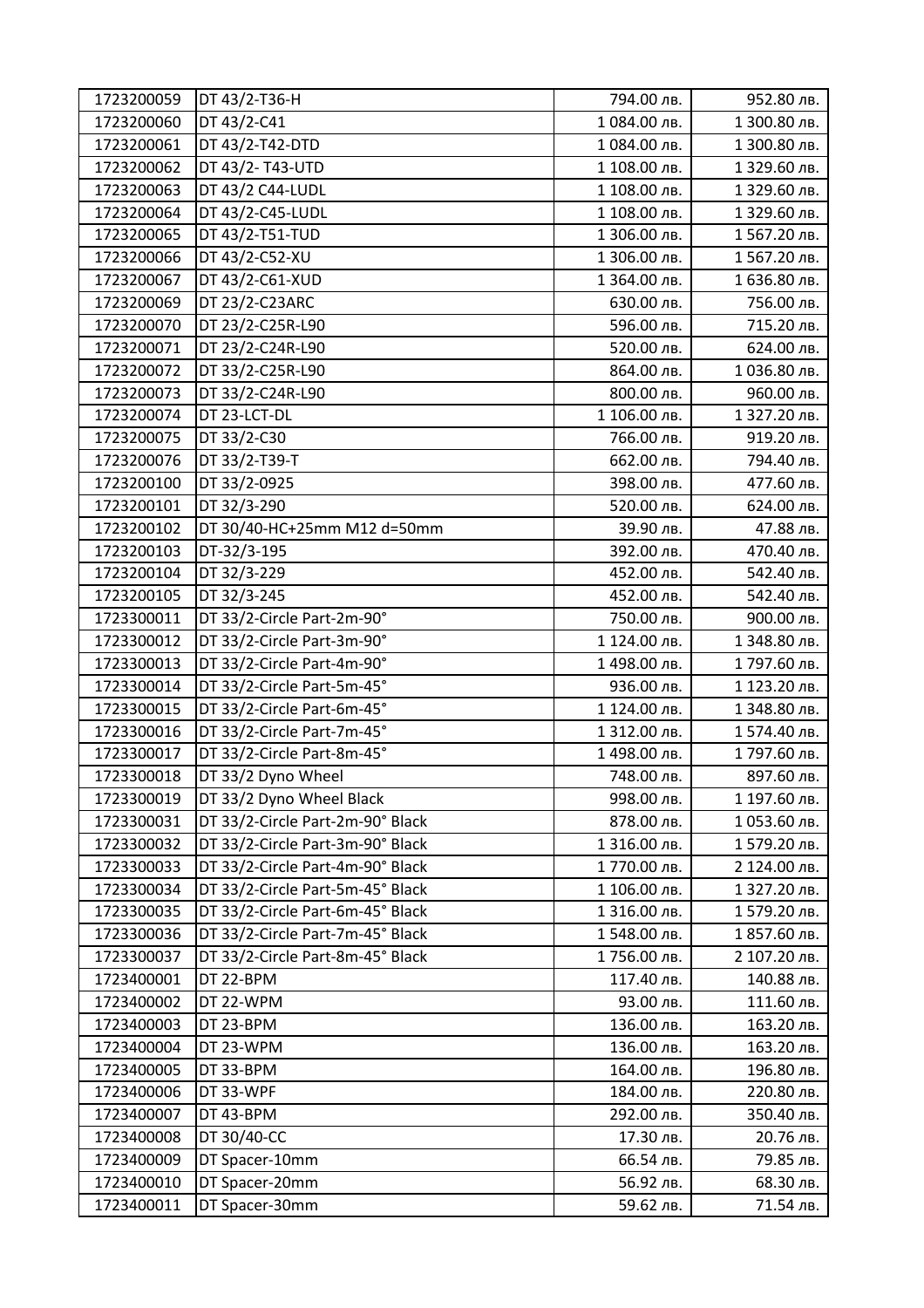| 1723400012 | DT Spacer-40mm                          | 62.76 лв.    | 75.31 лв.    |
|------------|-----------------------------------------|--------------|--------------|
| 1723400013 | DT Spacer-50mm                          | 66.90 лв.    | 80.28 лв.    |
| 1723400014 | DT 30/40-FCBC                           | 44.00 лв.    | 52.80 лв.    |
| 1723400015 | <b>DT 20-CC</b>                         | 10.20 лв.    | 12.24 лв.    |
| 1723400016 | DT 20-Steel Pin                         | 3.00 лв.     | 3.60 лв.     |
| 1723400018 | DT Spacer-80mm                          | 82.54 лв.    | 99.05 лв.    |
| 1723400019 | DT Corner Book                          | 1 062.00 лв. | 1 274.40 лв. |
| 1723400020 | DT 33-WPM                               | 184.00 лв.   | 220.80 лв.   |
| 1723400022 | DT 33-BPF                               | 152.00 лв.   | 182.40 лв.   |
| 1723400023 | DT 33/2-T38-T                           | 668.00 лв.   | 801.60 лв.   |
| 1723400025 | DT Spacer-adjustable                    | 140.34 лв.   | 168.41 лв.   |
| 1723400026 | DT Spacer-121,5mm                       | 48.14 лв.    | 57.77 лв.    |
| 1723400027 | DT Spacer-210mm                         | 62.88 лв.    | 75.46 лв.    |
| 1723400028 | DT Truss Protector Silver (Set: 100pcs) | 124.28 лв.   | 149.14 лв.   |
| 1723400029 | DT 34 Wall Mount 400kg                  | 552.00 лв.   | 662.40 лв.   |
| 1723400030 | DT Truss Protector Black (Set: 100pcs)  | 138.08 лв.   | 165.70 лв.   |
| 1723400031 | DT 34 Shelf                             | 492.00 лв.   | 590.40 лв.   |
| 1723400032 | DT 34 Wall Mount 400kg Black            | 676.00 лв.   | 811.20 лв.   |
| 1723400033 | DT Spacer 170mm female                  | 57.62 лв.    | 69.14 лв.    |
| 1723400035 | DT Book corner lockable                 | 1 062.00 лв. | 1 274.40 лв. |
| 1723400036 | DT Book Corner Lockable Schwarz         | 1 388.00 лв. | 1 665.60 лв. |
| 1723400037 | DT Corner Book Black                    | 1 284.00 лв. | 1540.80 лв.  |
| 1723400039 | DT 4030/3 HCBC Set (4 pcs.)             | 69.20 лв.    | 83.04 лв.    |
| 1723400040 | DT 4030 CC                              | 19.70 лв.    | 23.64 лв.    |
| 1723400041 | DT 4030 CC Set                          | 154.60 лв.   | 185.52 лв.   |
| 1723400042 | <b>DT 4030 FCBC</b>                     | 70.40 лв.    | 84.48 лв.    |
| 1723400043 | DT 4030 Steel Pin                       | 9.00 лв.     | 10.80 лв.    |
| 1723400044 | DT 4030 Safety Clip                     | 0.70 лв.     | 0.84 лв.     |
| 1723400045 | DT 4030 Steel Pin M10                   | 16.50 лв.    | 19.80 лв.    |
| 1723400046 | DT 30/40-CC 90° twisted left            | 18.20 лв.    | 21.84 лв.    |
| 1723400047 | DT 30/40-CC 90° twisted right           | 18.20 лв.    | 21.84 лв.    |
| 1723400048 | DT 30/40-CC 45° twisted left            | 17.30 лв.    | 20.76 лв.    |
| 1723400049 | DT 30/40-CC 45° twisted right           | 17.30 лв.    | 20.76 лв.    |
| 1723400057 | DT Spacer Mini 70 male Ø 35mm           | 31.64 лв.    | 37.97 лв.    |
| 1723400058 | DT Spacer Mini 100 female Ø 35mm        | 22.90 лв.    | 27.48 лв.    |
| 1724100000 | DT 24/2-025                             | 334.00 лв.   | 400.80 лв.   |
| 1724100001 | DT 24/2-050                             | 336.00 лв.   | 403.20 лв.   |
| 1724100002 | DT 24/2-100                             | 446.00 лв.   | 535.20 лв.   |
| 1724100003 | DT 24/2-150                             | 522.00 лв.   | 626.40 лв.   |
| 1724100004 | DT 24/2-200                             | 628.00 лв.   | 753.60 лв.   |
| 1724100005 | DT 24/2-250                             | 724.00 лв.   | 868.80 лв.   |
| 1724100006 | DT 24/2-300                             | 798.00 лв.   | 957.60 лв.   |
| 1724100007 | DT 24/2-350                             | 904.00 лв.   | 1084.80 лв.  |
| 1724100008 | DT 24/2-400                             | 1024.00 лв.  | 1 228.80 лв. |
| 1724100009 | DT 34/2-050                             | 408.00 лв.   | 489.60 лв.   |
| 1724100010 | DT 34/2-100                             | 504.00 лв.   | 604.80 лв.   |
| 1724100011 | DT 34/2-150                             | 618.00 лв.   | 741.60 лв.   |
| 1724100012 | DT 34/2-200                             | 738.00 лв.   | 885.60 лв.   |
| 1724100013 | DT 34/2-250                             | 858.00 лв.   | 1029.60 лв.  |
| 1724100014 | DT 34/2-300                             | 974.00 лв.   | 1 168.80 лв. |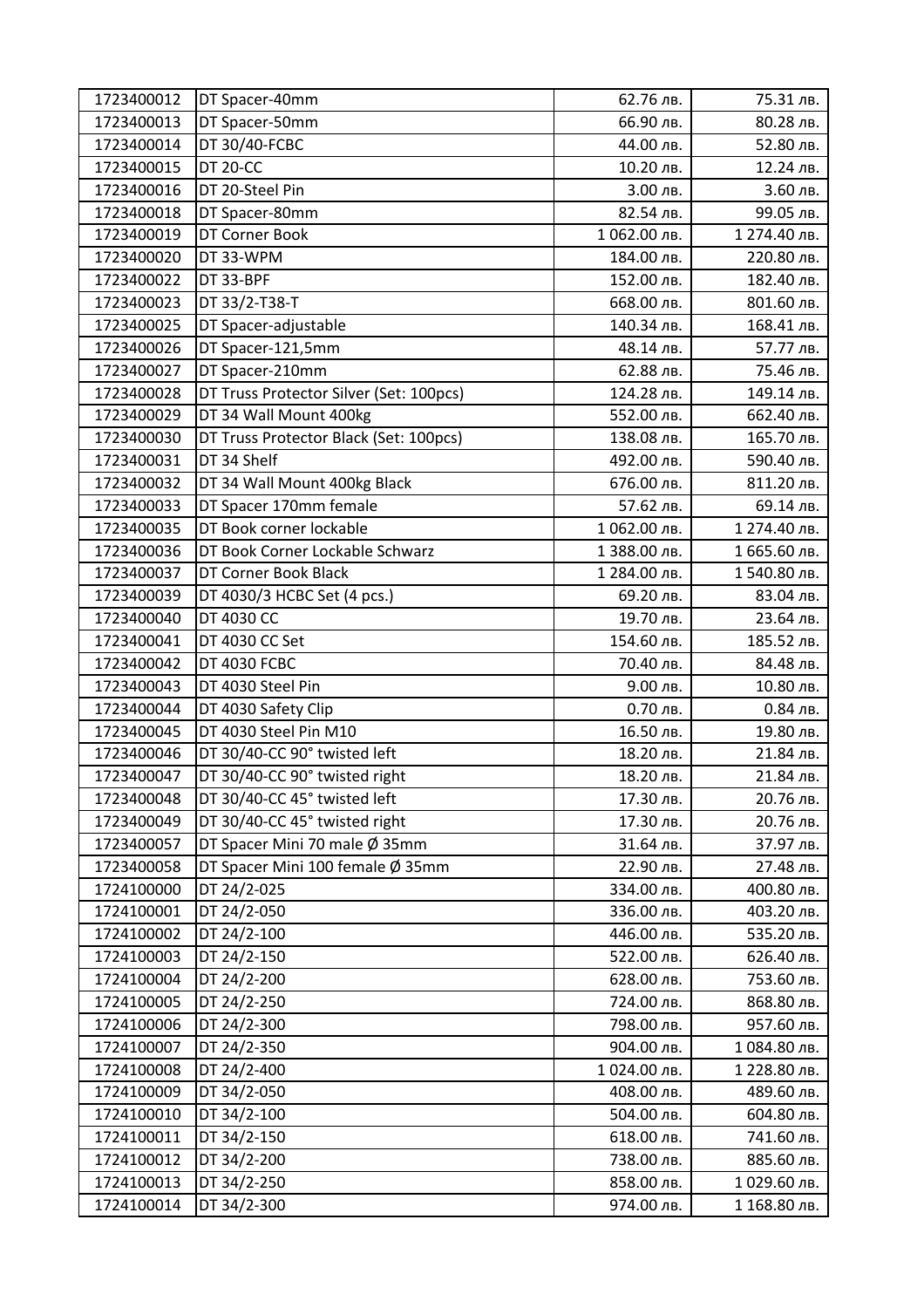| 1724100015 | DT 34/2-350        | 1 094.00 лв. | 1 312.80 лв. |
|------------|--------------------|--------------|--------------|
| 1724100016 | DT 34/2-400        | 1024.00 лв.  | 1 228.80 лв. |
| 1724100017 | DT 34/2-450        | 1 338.00 лв. | 1 605.60 лв. |
| 1724100018 | DT 34/2-500        | 1454.00 лв.  | 1744.80 лв.  |
| 1724100019 | DT 34/2-021        | 338.00 лв.   | 405.60 лв.   |
| 1724100020 | DT 34/2-029        | 404.00 лв.   | 484.80 лв.   |
| 1724100021 | DT 44/2-050        | 522.00 лв.   | 626.40 лв.   |
| 1724100022 | DT 44/2-100        | 688.00 лв.   | 825.60 лв.   |
| 1724100023 | DT 44/2-150        | 842.00 лв.   | 1010.40 лв.  |
| 1724100024 | DT 44/2-200        | 970.00 лв.   | 1 164.00 лв. |
| 1724100025 | DT 44/2-250        | 1 108.00 лв. | 1 329.60 лв. |
| 1724100026 | DT 44/2-300        | 1 280.00 лв. | 1536.00 лв.  |
| 1724100027 | DT 44/2-350        | 1 398.00 лв. | 1 677.60 лв. |
| 1724100028 | DT 44/2-400        | 1598.00 лв.  | 1917.60 лв.  |
| 1724100029 | DT 44/2-450        | 1726.00 лв.  | 2 071.20 лв. |
| 1724100030 | DT 44/2-500        | 1 870.00 лв. | 2 244.00 лв. |
| 1724100031 | DT 14/2-050        | 260.00 лв.   | 312.00 лв.   |
| 1724100032 | DT 14/2-100        | 326.00 лв.   | 391.20 лв.   |
| 1724100033 | DT 14/2-150        | 378.00 лв.   | 453.60 лв.   |
| 1724100034 | DT 14/2-200        | 442.00 лв.   | 530.40 лв.   |
| 1724100035 | DT 14/2-250        | 496.00 лв.   | 595.20 лв.   |
| 1724100036 | DT 14/2-300        | 556.00 лв.   | 667.20 лв.   |
| 1724100037 | DT 34/4-050        | 482.00 лв.   | 578.40 лв.   |
| 1724100038 | DT 34/4-100        | 642.00 лв.   | 770.40 лв.   |
| 1724100039 | DT 34/4-150        | 822.00 лв.   | 986.40 лв.   |
| 1724100040 | DT 34/4-200        | 1 004.00 лв. | 1 204.80 лв. |
| 1724100041 | DT 34/4-250        | 1 198.00 лв. | 1437.60 лв.  |
| 1724100042 | DT 34/4-300        | 1 366.00 лв. | 1 639.20 лв. |
| 1724100043 | DT 14 - Box Corner | 440.00 лв.   | 528.00 лв.   |
| 1724100044 | DT 14/2-030        | 260.00 лв.   | 312.00 лв.   |
| 1724100045 | DT 14/2-040        | 260.00 лв.   | 312.00 лв.   |
| 1724100046 | DT 34/3-029        | 436.00 лв.   | 523.20 лв.   |
| 1724100048 | DT 34/4-400        | 1748.00 лв.  | 2 097.60 лв. |
| 1724100049 | DT 34/2-075        | 502.00 лв.   | 602.40 лв.   |
| 1724100050 | DT 34/4-350        | 1556.00 лв.  | 1 867.20 лв. |
| 1724100051 | DT 34/3-050        | 440.00 лв.   | 528.00 лв.   |
| 1724100052 | DT 34/3-100        | 568.00 лв.   | 681.60 лв.   |
| 1724100053 | DT 34/3-150        | 712.00 лв.   | 854.40 лв.   |
| 1724100054 | DT 34/3-200        | 860.00 лв.   | 1032.00 лв.  |
| 1724100055 | DT 34/3-250        | 1028.00 лв.  | 1 233.60 лв. |
| 1724100056 | DT 34/3-300        | 1 158.00 лв. | 1 389.60 лв. |
| 1724100057 | DT 34/3-350        | 716.00 лв.   | 859.20 лв.   |
| 1724100058 | DT 34/3-400        | 1464.00 лв.  | 1756.80 лв.  |
| 1724100059 | DT 34/3-450        | 1 634.00 лв. | 1960.80 лв.  |
| 1724100060 | DT 34/3-500        | 1750.00 лв.  | 2 100.00 лв. |
| 1724100061 | DT 34/3-C21-L90    | 676.00 лв.   | 811.20 лв.   |
| 1724100062 | DT 34/3-C30-LD90   | 1020.00 лв.  | 1 224.00 лв. |
| 1724100063 | DT 34/3-T35-T      | 906.00 лв.   | 1087.20 лв.  |
| 1724100064 | DT 34/3-T40-TD     | 1 218.00 лв. | 1461.60 лв.  |
| 1724100065 | DT 34/3-C41-X      | 1 176.00 лв. | 1411.20 лв.  |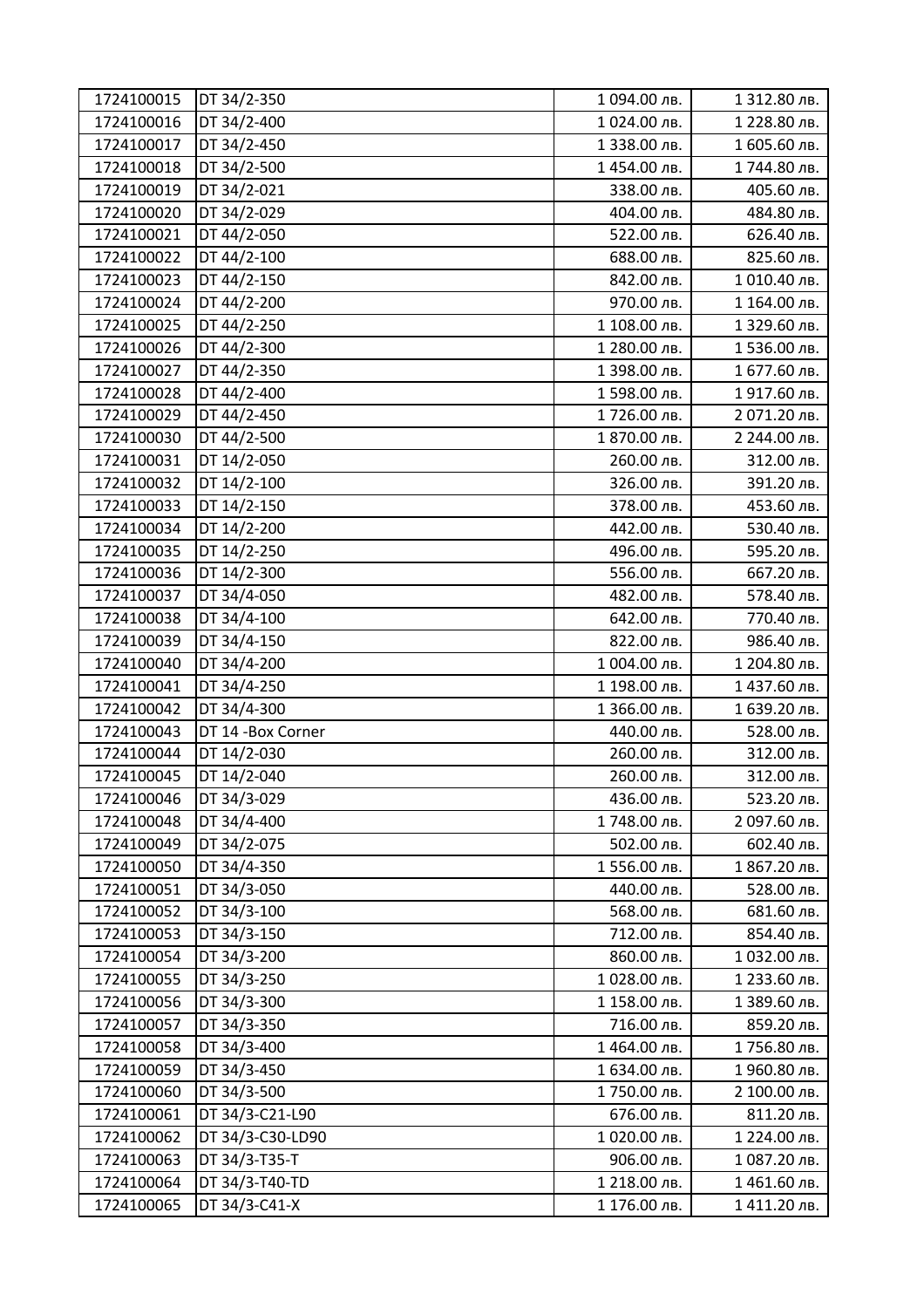| 1724100066 | DT 34/3-C51-XD           | 1 622.00 лв. | 1946.40 лв.  |
|------------|--------------------------|--------------|--------------|
| 1724100067 | DT 34/3-C61              | 1 670.00 лв. | 2 004.00 лв. |
| 1724100068 | DT 34/2-050 Black        | 460.00 лв.   | 552.00 лв.   |
| 1724100069 | DT 34/2-100 Black        | 606.00 лв.   | 727.20 лв.   |
| 1724100070 | DT 34/2-300 Black        | 1 284.00 лв. | 1540.80 лв.  |
| 1724100071 | DT 34/2-200 Black        | 944.00 лв.   | 1 132.80 лв. |
| 1724100072 | DT 34/2-C21-L90 Black    | 684.00 лв.   | 820.80 лв.   |
| 1724100073 | DT 34/2-C30-LD Black     | 1006.00 лв.  | 1 207.20 лв. |
| 1724100074 | DT 34/2-T35-T Black      | 900.00 лв.   | 1080.00 лв.  |
| 1724100075 | DT 34-BPM Black          | 240.00 лв.   | 288.00 лв.   |
| 1724100076 | DT 34/3-021              | 356.00 лв.   | 427.20 лв.   |
| 1724100077 | DT 34/2-025 Black        | 392.00 лв.   | 470.40 лв.   |
| 1724100078 | DT 34/2-C41 Black        | 1 158.00 лв. | 1 389.60 лв. |
| 1724100079 | DT 34/2-T40-TD Black     | 1 186.00 лв. | 1423.20 лв.  |
| 1724100080 | DT 34/2-021 Black        | 392.00 лв.   | 470.40 лв.   |
| 1724100081 | DT 34/2-029 Black        | 456.00 лв.   | 547.20 лв.   |
| 1724100082 | DT 34/2-075 Black        | 580.00 лв.   | 696.00 лв.   |
| 1724100083 | DT 34/2-150 Black        | 772.00 лв.   | 926.40 лв.   |
| 1724100084 | DT 34/2-250 Black        | 1 118.00 лв. | 1 341.60 лв. |
| 1724100085 | DT 34 Box Corner Black   | 1 210.00 лв. | 1452.00 лв.  |
| 1724100086 | DT 34/3-075              | 562.00 лв.   | 674.40 лв.   |
| 1724100087 | DT 24/2-125              | 522.00 лв.   | 626.40 лв.   |
| 1724100088 | DT 34/2-C51-XD Black     | 1420.00 лв.  | 1704.00 лв.  |
| 1724100089 | DT 33/3-400              | 1 110.00 лв. | 1 332.00 лв. |
| 1724100090 | DT 33/3-300              | 876.00 лв.   | 1051.20 лв.  |
| 1724100091 | DT 33/3-200              | 652.00 лв.   | 782.40 лв.   |
| 1724100092 | DT 34/3-130 Ladder       | 822.00 лв.   | 986.40 лв.   |
| 1724100093 | DT 34/3-200 Ladder       | 1074.00 лв.  | 1 288.80 лв. |
| 1724100094 | DT 34/3-250 Ladder       | 1086.00 лв.  | 1 303.20 лв. |
| 1724100095 | DT 34/3-300 Ladder       | 1476.00 лв.  | 1771.20 лв.  |
| 1724100096 | DT 34/2-350 Black        | 1456.00 лв.  | 1747.20 лв.  |
| 1724100097 | DT 34/2-400 Black        | 1 638.00 лв. | 1965.60 лв.  |
| 1724100098 | DT 34/2-450 Black        | 1 802.00 лв. | 2 162.40 лв. |
| 1724100099 | DT 34/2-500 Black        | 1970.00 лв.  | 2 364.00 лв. |
| 1724100100 | DT 34/3-025              | 358.00 лв.   | 429.60 лв.   |
| 1724100181 | DT 34/2-0432             | 408.00 лв.   | 489.60 лв.   |
| 1724100182 | DT 34/2-0915             | 504.00 лв.   | 604.80 лв.   |
| 1724100183 | DT 34/2-175              | 732.00 лв.   | 878.40 лв.   |
| 1724100184 | DT 34/2-125              | 614.00 лв.   | 736.80 лв.   |
| 1724100192 | DT 34/3-130 Ladder Black | 978.00 лв.   | 1 173.60 лв. |
| 1724100193 | DT 34/3-200 Ladder Black | 1 286.00 лв. | 1543.20 лв.  |
| 1724100194 | DT 34/3-250 Ladder Black | 1554.00 лв.  | 1 864.80 лв. |
| 1724100195 | DT 34/3-300 Ladder Black | 1794.00 лв.  | 2 152.80 лв. |
| 1724100196 | DT 44/2-48               | 522.00 лв.   | 626.40 лв.   |
| 1724100197 | DT 44/2-42-Special       | 1 658.00 лв. | 1989.60 лв.  |
| 1724100198 | DT 44/2-21-Special       | 1718.00 лв.  | 2 061.60 лв. |
| 1724100250 | DT 34/3-021 Black        | 408.00 лв.   | 489.60 лв.   |
| 1724100251 | DT 34/3-025 Black        | 412.00 лв.   | 494.40 лв.   |
| 1724100252 | DT 34/3-029 Black        | 490.00 лв.   | 588.00 лв.   |
| 1724100253 | DT 34/3-050 Black        | 490.00 лв.   | 588.00 лв.   |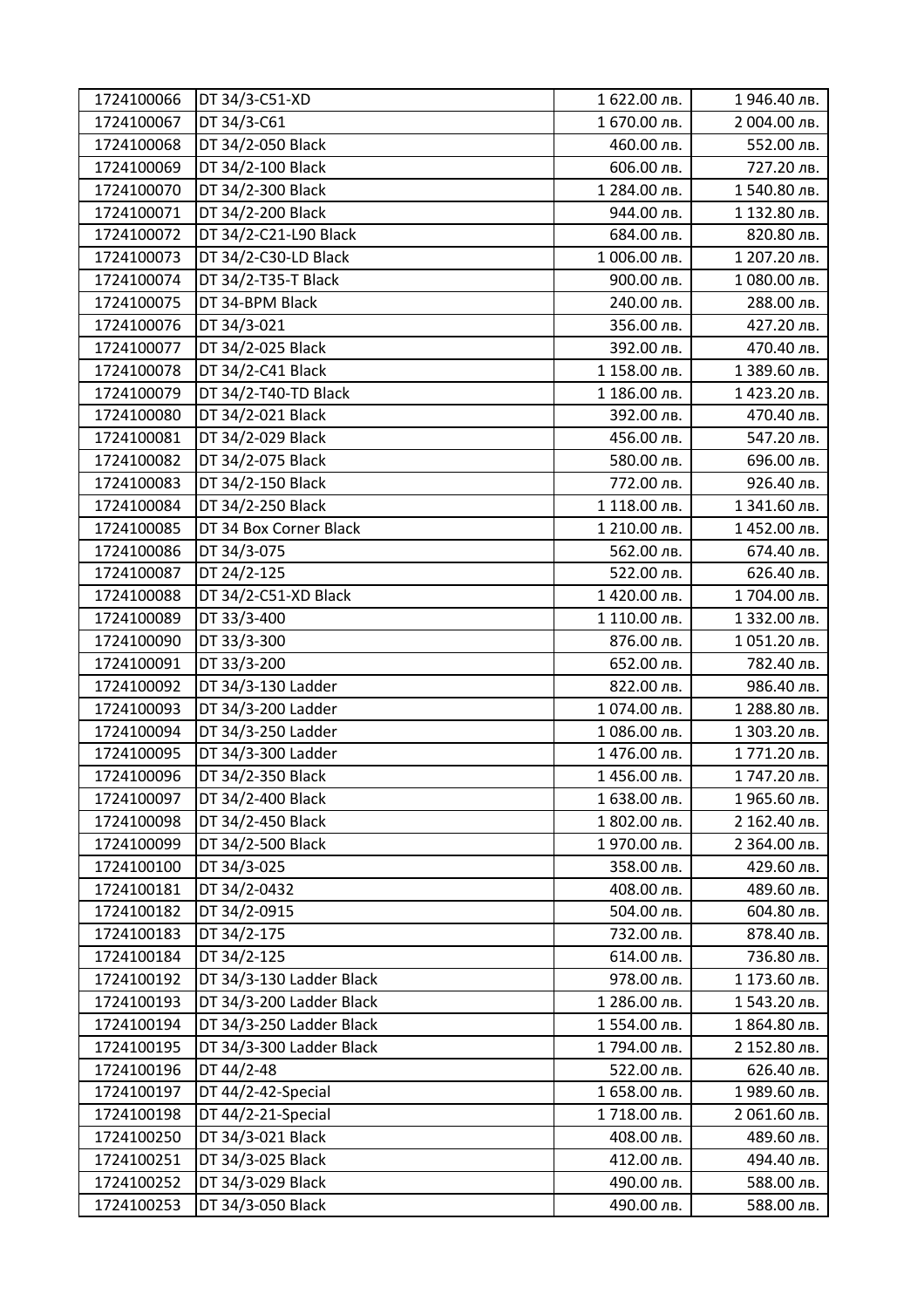| 1724100254 | DT 34/3-071 Black       | 656.00 лв.   | 787.20 лв.   |
|------------|-------------------------|--------------|--------------|
| 1724100255 | DT 34/3-075 Black       | 656.00 лв.   | 787.20 лв.   |
| 1724100256 | DT 34/3-100 Black       | 668.00 лв.   | 801.60 лв.   |
| 1724100257 | DT 34/3-125 Black       | 842.00 лв.   | 1010.40 лв.  |
| 1724100258 | DT 34/3-150 Black       | 876.00 лв.   | 1051.20 лв.  |
| 1724100259 | DT 34/3-200 Black       | 1066.00 лв.  | 1 279.20 лв. |
| 1724100260 | DT 34/3-250 Black       | 1 286.00 лв. | 1543.20 лв.  |
| 1724100261 | DT 34/3-300 Black       | 1468.00 лв.  | 1761.60 лв.  |
| 1724100262 | DT 34/3-350 Black       | 1 676.00 лв. | 2 011.20 лв. |
| 1724100263 | DT 34/3-400 Black       | 1 884.00 лв. | 2 260.80 лв. |
| 1724100264 | DT 34/3-450 Black       | 2 080.00 лв. | 2 496.00 лв. |
| 1724100265 | DT 34/3-500 Black       | 2 290.00 лв. | 2 748.00 лв. |
| 1724100270 | DT 34/3-C21-L90 Black   | 752.00 лв.   | 902.40 лв.   |
| 1724100271 | DT 34/3-C30-LD90 Black  | 1092.00 лв.  | 1 310.40 лв. |
| 1724100272 | DT 34/3-T35-T Black     | 974.00 лв.   | 1 168.80 лв. |
| 1724100273 | DT 34/3-C41-X Black     | 1 242.00 лв. | 1490.40 лв.  |
| 1724100274 | DT 34/3-T40-TD Black    | 1 284.00 лв. | 1540.80 лв.  |
| 1724100275 | DT 34/3-C51-XD Black    | 1 684.00 лв. | 2 020.80 лв. |
| 1724100276 | DT 34/3-C61 Black       | 1732.00 лв.  | 2 078.40 лв. |
| 1724100277 | DT 34/3-T35-T XL Black  | 1 204.00 лв. | 1444.80 лв.  |
| 1724100278 | DT 34/3-C41-X XL Black  | 1552.00 лв.  | 1 862.40 лв. |
| 1724100279 | DT 34/3-T40-TD XL Black | 1550.00 лв.  | 1 860.00 лв. |
| 1724200001 | DT 24/2-C19-L45         | 750.00 лв.   | 900.00 лв.   |
| 1724200002 | DT 24/2-C20-L60         | 740.00 лв.   | 888.00 лв.   |
| 1724200003 | DT 24/2-C21-L90         | 524.00 лв.   | 628.80 лв.   |
| 1724200004 | DT 24/2-C22-L120        | 522.00 лв.   | 626.40 лв.   |
| 1724200005 | DT 24/2-C23-L135        | 544.00 лв.   | 652.80 лв.   |
| 1724200006 | DT 24/2-C30-L90         | 812.00 лв.   | 974.40 лв.   |
| 1724200007 | DT 24/2-T35             | 712.00 лв.   | 854.40 лв.   |
| 1724200008 | DT 24/2-C41             | 906.00 лв.   | 1087.20 лв.  |
| 1724200009 | DT 24/2-T40             | 942.00 лв.   | 1 130.40 лв. |
| 1724200010 | DT 24/2-C51             | 1 112.00 лв. | 1 334.40 лв. |
| 1724200011 | DT 24/2-C61             | 1 370.00 лв. | 1 644.00 лв. |
| 1724200012 | DT 34/2-C19-L45         | 832.00 лв.   | 998.40 лв.   |
| 1724200013 | DT 34/2-C20-L60         | 880.00 лв.   | 1056.00 лв.  |
| 1724200014 | DT 34/2-C21-L90         | 606.00 лв.   | 727.20 лв.   |
| 1724200015 | DT 34/2-C22-L120        | 620.00 лв.   | 744.00 лв.   |
| 1724200016 | DT 34/2-C23-L135        | 624.00 лв.   | 748.80 лв.   |
| 1724200017 | DT 34/2-C30-LD.         | 932.00 лв.   | 1 118.40 лв. |
| 1724200018 | DT 34/2-T35-T           | 832.00 лв.   | 998.40 лв.   |
| 1724200019 | DT 34/2-T40-TD          | 1 120.00 лв. | 1 344.00 лв. |
| 1724200020 | DT 34/2-C41-X           | 1 092.00 лв. | 1 310.40 лв. |
| 1724200021 | DT 34/2-C51-XD          | 1 354.00 лв. | 1 624.80 лв. |
| 1724200022 | DT 34/2-C61             | 1590.00 лв.  | 1 908.00 лв. |
| 1724200024 | DT 34-Box corner        | 1 156.00 лв. | 1 387.20 лв. |
| 1724200025 | DT 30/40-HCBC M12       | 24.90 лв.    | 29.88 лв.    |
| 1724200026 | DT 44/2-C19-L45         | 1504.00 лв.  | 1 804.80 лв. |
| 1724200027 | DT 44/2-C20-L60         | 918.00 лв.   | 1 101.60 лв. |
| 1724200028 | DT 44/2-C21-L90         | 752.00 лв.   | 902.40 лв.   |
| 1724200029 | DT 44/2-C22-L120        | 738.00 лв.   | 885.60 лв.   |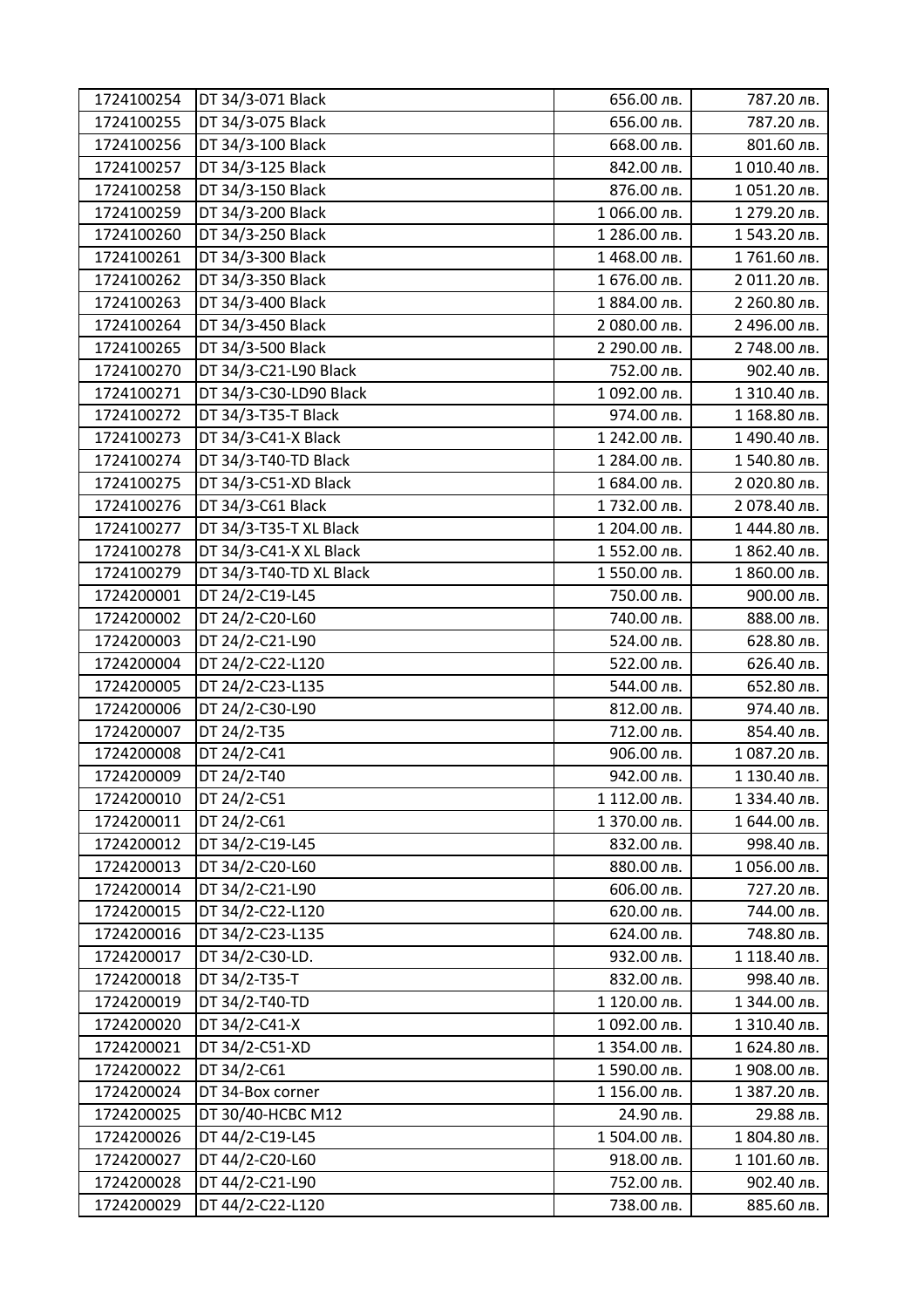| 1724200030 | DT 44/2-C23-L135               | 744.00 лв.   | 892.80 лв.   |
|------------|--------------------------------|--------------|--------------|
| 1724200031 | DT 44/2-C30-LD90               | 1088.00 лв.  | 1 305.60 лв. |
| 1724200032 | DT 44/2-T35-T                  | 970.00 лв.   | 1 164.00 лв. |
| 1724200033 | DT 44/2-C41-X                  | 1 294.00 лв. | 1552.80 лв.  |
| 1724200034 | DT 44/2-TD40-TD                | 1 228.00 лв. | 1473.60 лв.  |
| 1724200035 | DT 44/2-C51-XD                 | 1538.00 лв.  | 1 845.60 лв. |
| 1724200036 | DT 44/2-C61-X40                | 1592.00 лв.  | 1910.40 лв.  |
| 1724200037 | DT 34/2-Circle Part-9m-30°     | 1464.00 лв.  | 1756.80 лв.  |
| 1724200038 | DT 34/2-C30 Special For Roof A | 1036.00 лв.  | 1 243.20 лв. |
| 1724200039 | DT 30/40-HC-M12                | 14.20 лв.    | 17.04 лв.    |
| 1724200042 | DT 44/4-050                    | 460.00 лв.   | 552.00 лв.   |
| 1724200043 | DT 44/4-100                    | 832.00 лв.   | 998.40 лв.   |
| 1724200044 | DT 44/4-200                    | 1 242.00 лв. | 1490.40 лв.  |
| 1724200045 | DT 44/4-300                    | 1 662.00 лв. | 1994.40 лв.  |
| 1724200046 | DT 44/4-400                    | 2 130.00 лв. | 2 556.00 лв. |
| 1724200050 | DT 24-BOX CORNER               | 788.00 лв.   | 945.60 лв.   |
| 1724200051 | DT 24-HCBC                     | 17.60 лв.    | 21.12 лв.    |
| 1724200052 | DT 34/2-C21R-L90               | 980.00 лв.   | 1 176.00 лв. |
| 1724200053 | DT 24/2-C21R-L90               | 718.00 лв.   | 861.60 лв.   |
| 1724200054 | DT 34-LCT-Plexi                | 810.00 лв.   | 972.00 лв.   |
| 1724200055 | DT 44/3-050                    | 524.00 лв.   | 628.80 лв.   |
| 1724200056 | DT 44/3-100                    | 712.00 лв.   | 854.40 лв.   |
| 1724200057 | DT 44/3-052                    | 712.00 лв.   | 854.40 лв.   |
| 1724200058 | DT 44/3-200                    | 1036.00 лв.  | 1 243.20 лв. |
| 1724200059 | DT 44/3-054                    | 712.00 лв.   | 854.40 лв.   |
| 1724200060 | DT 44/3-300                    | 1 366.00 лв. | 1 639.20 лв. |
| 1724200061 | DT 44/3-350                    | 1526.00 лв.  | 1 831.20 лв. |
| 1724200062 | DT 44/3-400                    | 1740.00 лв.  | 2 088.00 лв. |
| 1724200063 | DT 44/3-450                    | 1 890.00 лв. | 2 268.00 лв. |
| 1724200064 | DT 44/3-500                    | 2 042.00 лв. | 2 450.40 лв. |
| 1724200065 | DT 44/3-C19                    | 1 162.00 лв. | 1 394.40 лв. |
| 1724200066 | DT 44/3-C20                    | 1 162.00 лв. | 1 394.40 лв. |
| 1724200067 | DT 44/3-C21                    | 746.00 лв.   | 895.20 лв.   |
| 1724200068 | DT 44/3-C22                    | 706.00 лв.   | 847.20 лв.   |
| 1724200069 | DT 44/3-C23                    | 734.00 лв.   | 880.80 лв.   |
| 1724200070 | DT 44/3-C30                    | 1072.00 лв.  | 1 286.40 лв. |
| 1724200071 | DT 44/3-T35                    | 960.00 лв.   | 1 152.00 лв. |
| 1724200072 | DT 44/3-C41                    | 1500.00 лв.  | 1 800.00 лв. |
| 1724200073 | DT 44/3-T42                    | 1 216.00 лв. | 1459.20 лв.  |
| 1724200074 | DT 44/3-T51                    | 1718.00 лв.  | 2 061.60 лв. |
| 1724200075 | DT 44/3-T61                    | 1 842.00 лв. | 2 210.40 лв. |
| 1724200076 | DT 44/3-150                    | 886.00 лв.   | 1063.20 лв.  |
| 1724200077 | DT 44/3-250                    | 1 196.00 лв. | 1435.20 лв.  |
| 1724200078 | DT 44/4-150                    | 1 044.00 лв. | 1 252.80 лв. |
| 1724200079 | DT 44/4-250                    | 1444.00 лв.  | 1732.80 лв.  |
| 1724200080 | DT 44/4-500                    | 2 598.00 лв. | 3 117.60 лв. |
| 1724200085 | DT 34/2-C42-Special SP1        | 1412.00 лв.  | 1 694.40 лв. |
| 1724200088 | DT 24-22-Adapter Frame         | 308.00 лв.   | 369.60 лв.   |
| 1724200089 | DT 24-22-Adapter Frame Black   | 470.00 лв.   | 564.00 лв.   |
| 1724200090 | DT 44/3-050 Black              | 586.00 лв.   | 703.20 лв.   |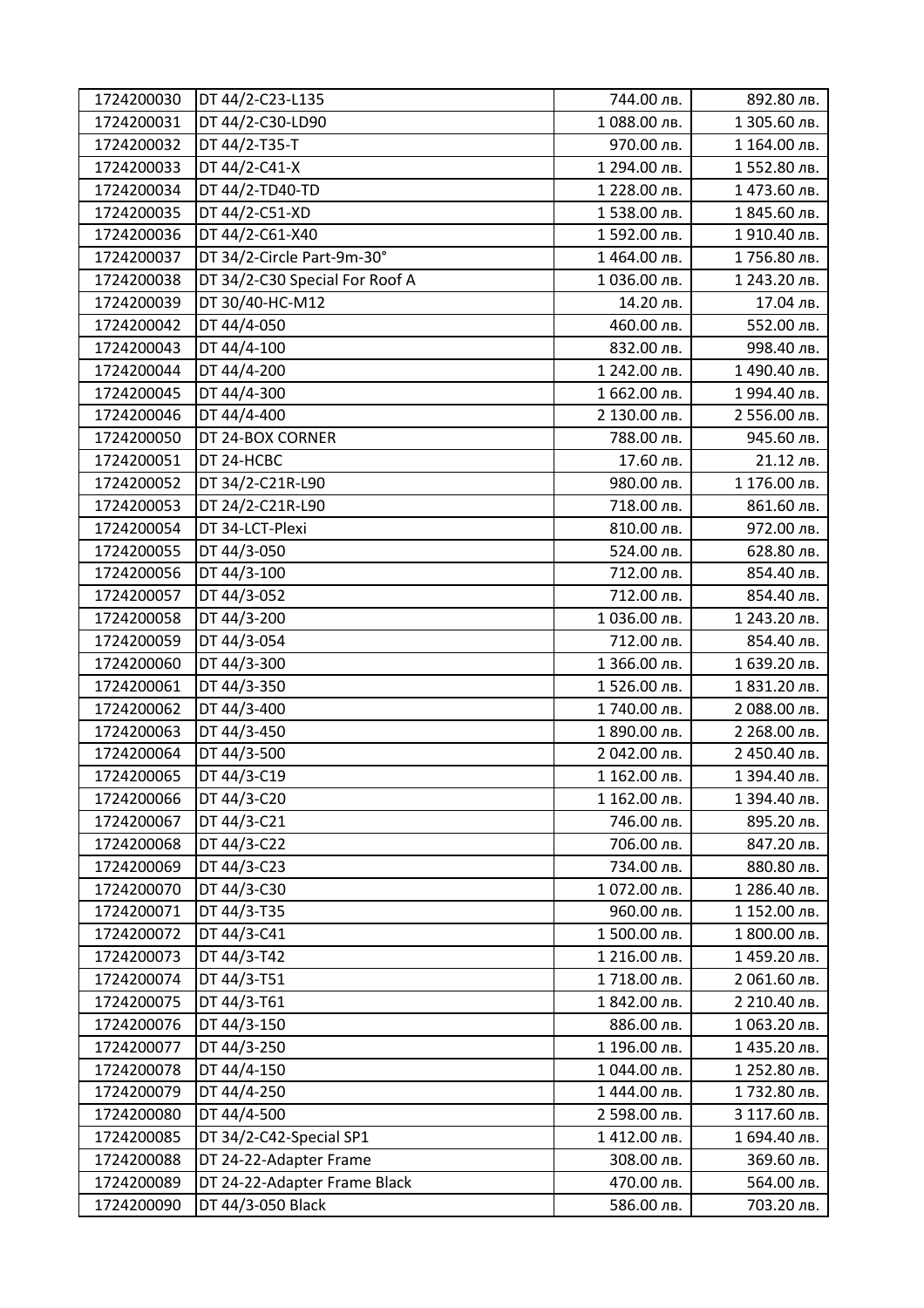| 1724200092 | DT 44/3-100 Black                        | 824.00 лв.   | 988.80 лв.   |
|------------|------------------------------------------|--------------|--------------|
| 1724200094 | DT 44/3-150 Black                        | 1052.00 лв.  | 1 262.40 лв. |
| 1724200096 | DT 44/3-200 Black                        | 1 252.00 лв. | 1502.40 лв.  |
| 1724200098 | DT 44/3-250 Black                        | 1468.00 лв.  | 1761.60 лв.  |
| 1724200100 | DT 44/3-300 Black                        | 1 694.00 лв. | 2 032.80 лв. |
| 1724200102 | DT 44/3-350 Black                        | 1 904.00 лв. | 2 284.80 лв. |
| 1724200104 | DT 44/3-400 Black                        | 2 174.00 лв. | 2 608.80 лв. |
| 1724200106 | DT 44/3-450 Black                        | 2 180.00 лв. | 2 616.00 лв. |
| 1724200108 | DT 44/3-500 Black                        | 2 596.00 лв. | 3 115.20 лв. |
| 1724200110 | DT 44/3-C19 Black                        | 1 324.00 лв. | 1588.80 лв.  |
| 1724200112 | DT 44/3-C20 Black                        | 1 286.00 лв. | 1543.20 лв.  |
| 1724200114 | DT 44/3-C21 Black                        | 828.00 лв.   | 993.60 лв.   |
| 1724200116 | DT 44/3-C22 Black                        | 806.00 лв.   | 967.20 лв.   |
| 1724200118 | DT 44/3-C23 Black                        | 814.00 лв.   | 976.80 лв.   |
| 1724200120 | DT 44/3-C30 Black                        | 1 150.00 лв. | 1 380.00 лв. |
| 1724200122 | DT 44/3-T35 Black                        | 1036.00 лв.  | 1 243.20 лв. |
| 1724200124 | DT 44/3-C41 Black                        | 1574.00 лв.  | 1 888.80 лв. |
| 1724200126 | DT 44/3-T42 Black                        | 1 290.00 лв. | 1548.00 лв.  |
| 1724200128 | DT 44/3-T51 Black                        | 1794.00 лв.  | 2 152.80 лв. |
| 1724200130 | DT 44/3 Box Corner Black                 | 1 398.00 лв. | 1 677.60 лв. |
| 1724300001 | DT 24-BPM                                | 138.00 лв.   | 165.60 лв.   |
| 1724300002 | DT 24-WPM                                | 141.40 лв.   | 169.68 лв.   |
| 1724300003 | DT 34/2 Dyno Wheel                       | 772.00 лв.   | 926.40 лв.   |
| 1724300004 | U-Frame 50                               | 303.08 лв.   | 363.70 лв.   |
| 1724300005 | U-Frame 100                              | 375.40 лв.   | 450.48 лв.   |
| 1724300006 | U-Frame Dolly                            | 1078.00 лв.  | 1 293.60 лв. |
| 1724300007 | U-Frame 50 Black                         | 390.00 лв.   | 468.00 лв.   |
| 1724300008 | DT Truss Topper/Floor Stand/Wall Bracket | 118.00 лв.   | 141.60 лв.   |
| 1724300009 | DT 34/2 Dyno Wheel Black                 | 1022.00 лв.  | 1 226.40 лв. |
| 1724300010 | U-Frame 50 Top                           | 314.64 лв.   | 377.57 лв.   |
| 1724300011 | U-Frame 50 Top Black                     | 414.00 лв.   | 496.80 лв.   |
| 1724300012 | U-Frame 100 Top                          | 349.54 лв.   | 419.45 лв.   |
| 1724300013 | DT 34/2-Circle-part 12m 22,5°            | 1464.00 лв.  | 1756.80 лв.  |
| 1724300014 | DT 34/2-Circle Part-2m-90°               | 976.00 лв.   | 1 171.20 лв. |
| 1724300015 | DT 34/2-Circle Part-3m-90°               | 1464.00 лв.  | 1756.80 лв.  |
| 1724300016 | DT 34/2-Circle Part-4m-90°               | 2 138.00 лв. | 2 565.60 лв. |
| 1724300017 | DT 34/2-Circle Part-5m-45°               | 1 220.00 лв. | 1464.00 лв.  |
| 1724300018 | DT 34/2-Circle Part-6m-45°               | 1464.00 лв.  | 1756.80 лв.  |
| 1724300019 | DT 34/2-Circle Part-7m-45°               | 1708.00 лв.  | 2 049.60 лв. |
| 1724300020 | DT 34/2-Circle Part-8m-45°               | 1952.00 лв.  | 2 342.40 лв. |
| 1724300021 | DT 34/2-C30R-L90                         | 1 368.00 лв. | 1 641.60 лв. |
| 1724300022 | DT 34/2-32F Adapter                      | 406.00 лв.   | 487.20 лв.   |
| 1724300023 | U-Frame 100 Black                        | 498.00 лв.   | 597.60 лв.   |
| 1724300024 | U-Frame 100 Top Black                    | 410.00 лв.   | 492.00 лв.   |
| 1724300025 | DT 34/2-DT 32/2 Adapter Black            | 456.00 лв.   | 547.20 лв.   |
| 1724300030 | DT 34/2-Circle Part-2m-90° Black         | 1 140.00 лв. | 1 368.00 лв. |
| 1724300031 | DT 34/2-Circle Part-3m-90° Black         | 1740.00 лв.  | 2 088.00 лв. |
| 1724300032 | DT 34/2-Circle Part-4m-90° Black         | 2 280.00 лв. | 2 736.00 лв. |
| 1724300033 | DT 34/2-Circle Part-5m-45° Black         | 1440.00 лв.  | 1728.00 лв.  |
| 1724300034 | DT 34/2-Circle Part-6m-45° Black         | 1740.00 лв.  | 2 088.00 лв. |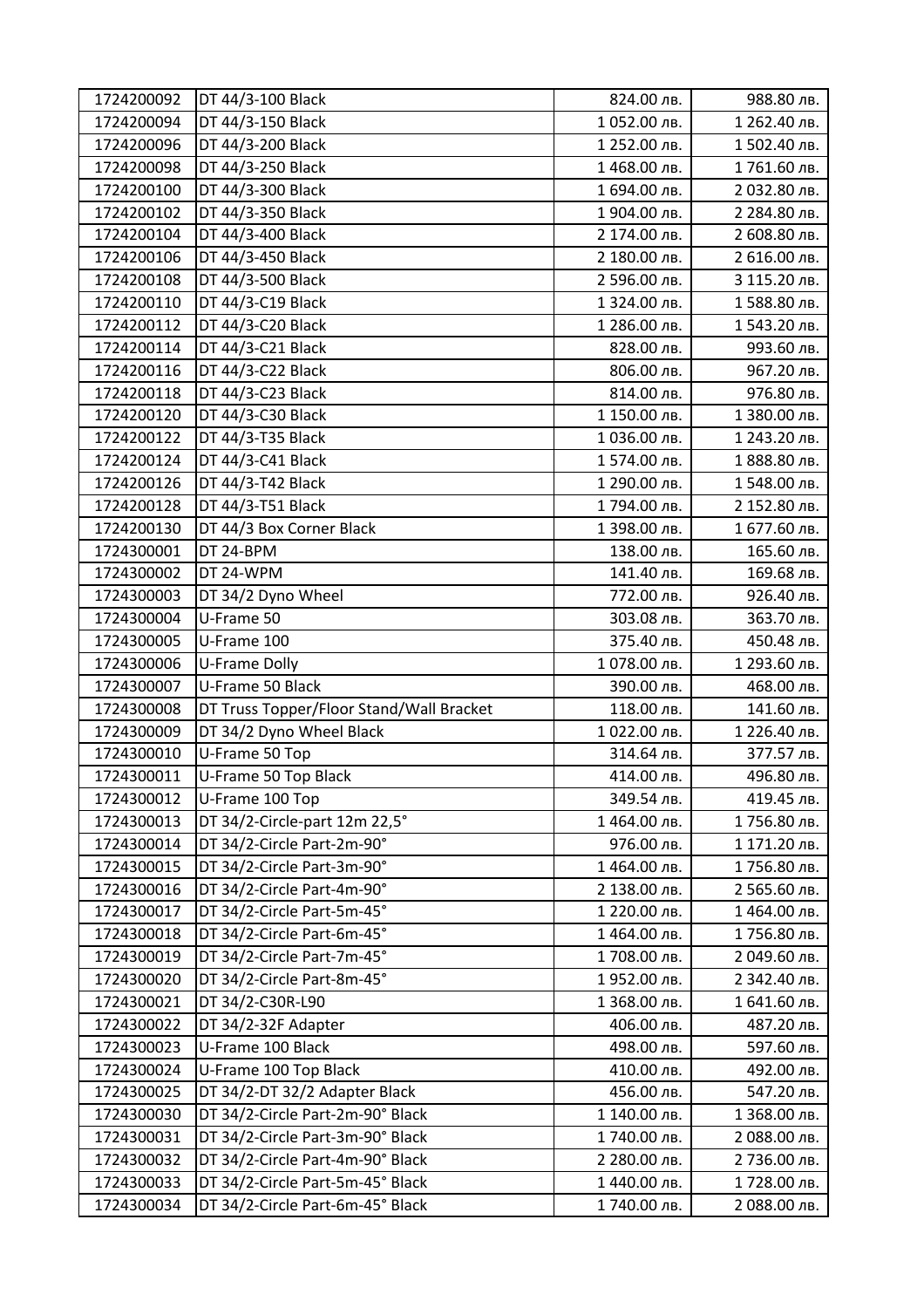| 1724300035 | DT 34/2-Circle Part-7m-45° Black        | 2 038.00 лв.  | 2 445.60 лв.  |
|------------|-----------------------------------------|---------------|---------------|
| 1724300036 | DT 34/2-Circle Part-8m-45° Black        | 2 280.00 лв.  | 2 736.00 лв.  |
| 1724300037 | DT 34/2-Circle Part-9m-30° Black        | 1740.00 лв.   | 2 088.00 лв.  |
| 1724400001 | DT 31/2-050                             | 91.00 лв.     | 109.20 лв.    |
| 1724400002 | DT 34-BPM.                              | 208.00 лв.    | 249.60 лв.    |
| 1724400003 | DT 34-BPF                               | 202.00 лв.    | 242.40 лв.    |
| 1724400004 | DT 34-WPF                               | 210.00 лв.    | 252.00 лв.    |
| 1724400005 | DT 44-BPM                               | 292.00 лв.    | 350.40 лв.    |
| 1724400006 | DT 31/2-350                             | 190.00 лв.    | 228.00 лв.    |
| 1724400007 | DT 31/2-C21-L90 Black                   | 166.00 лв.    | 199.20 лв.    |
| 1724400008 | DT 34-WPF Black                         | 264.00 лв.    | 316.80 лв.    |
| 1724400009 | DT 34-BPF schwarz                       | 264.00 лв.    | 316.80 лв.    |
| 1724400042 | CANOPY Mesh for Left & Right Side, Rear | 11 400.00 лв. | 13 680.00 лв. |
| 1724400044 | DT Canopy-blue                          | 10 168.00 лв. | 12 201.60 лв. |
| 1724400055 | DT 14-BPM                               | 92.00 лв.     | 110.40 лв.    |
| 1724400056 | DT 14-BPM-R                             | 200.00 лв.    | 240.00 лв.    |
| 1724400057 | DT 14-BPM-SQ                            | 132.00 лв.    | 158.40 лв.    |
| 1724400059 | <b>DT 14-HC</b>                         | 9.20 лв.      | 11.04 лв.     |
| 1724400060 | <b>DT 14-CC</b>                         | 10.00 лв.     | 12.00 лв.     |
| 1724400061 | DT 14-Steel Pin                         | 2.50 лв.      | 3.00 лв.      |
| 1724400062 | DT 14-Safety Clip                       | 0.40 лв.      | 0.48 лв.      |
| 1724400065 | DT 14/2-Circle Part-2m-90°              | 740.00 лв.    | 888.00 лв.    |
| 1724400067 | DT 34-WPM                               | 206.00 лв.    | 247.20 лв.    |
| 1724400069 | DT 14/2-Circle Part-1m-90°              | 676.00 лв.    | 811.20 лв.    |
| 1724400070 | DT 14/2-Circle Part-1,5m-90°            | 722.00 лв.    | 866.40 лв.    |
| 1724400071 | DT 14-HCBC                              | 7.20 лв.      | 8.64 лв.      |
| 1724400080 | DT TrussCover 1m B1 White               | 29.00 лв.     | 34.80 лв.     |
| 1724400081 | DT TrussCover 1,5m B1 White             | 39.88 лв.     | 47.86 лв.     |
| 1724400082 | DT TrussCover 2m B1 White               | 54.38 лв.     | 65.26 лв.     |
| 1724400083 | DT TrussCover 2,5m B1 White             | 65.24 лв.     | 78.29 лв.     |
| 1724400084 | DT TrussCover 3m B1 White               | 76.10 лв.     | 91.32 лв.     |
| 1725100001 | DT 35/4-050                             | 912.00 лв.    | 1094.40 лв.   |
| 1725100002 | DT 35/4-100                             | 1 164.00 лв.  | 1 396.80 лв.  |
| 1725100003 | DT 35/4-150                             | 1404.00 лв.   | 1 684.80 лв.  |
| 1725100004 | DT 35/4-200                             | 1756.00 лв.   | 2 107.20 лв.  |
| 1725100005 | DT 35/4-250                             | 2 146.00 лв.  | 2 575.20 лв.  |
| 1725100006 | DT 35/4-300                             | 2 318.00 лв.  | 2 781.60 лв.  |
| 1725100007 | DT 35/4-350                             | 2 754.00 лв.  | 3 304.80 лв.  |
| 1725100008 | DT 35/4-400                             | 3 062.00 лв.  | 3 674.40 лв.  |
| 1725100009 | DT 35/4-450                             | 3 480.00 лв.  | 4 176.00 лв.  |
| 1725100010 | DT 35/4-500                             | 3 800.00 лв.  | 4 560.00 лв.  |
| 1725100011 | DT 45/4-050                             | 1 680.00 лв.  | 2 016.00 лв.  |
| 1725100012 | DT 45/4-100                             | 1 242.00 лв.  | 1490.40 лв.   |
| 1725100013 | DT 45/4-150                             | 1 638.00 лв.  | 1965.60 лв.   |
| 1725100014 | DT 45/4-200                             | 1962.00 лв.   | 2 354.40 лв.  |
| 1725100015 | DT 45/4-250                             | 2 140.00 лв.  | 2 568.00 лв.  |
| 1725100016 | DT 45/4-300                             | 2 544.00 лв.  | 3 052.80 лв.  |
| 1725100017 | DT 45/4-350                             | 2 856.00 лв.  | 3 427.20 лв.  |
| 1725100018 | DT 45/4-400                             | 3 244.00 лв.  | 3 892.80 лв.  |
| 1725100019 | DT 45/4-450                             | 3 630.00 лв.  | 4 356.00 лв.  |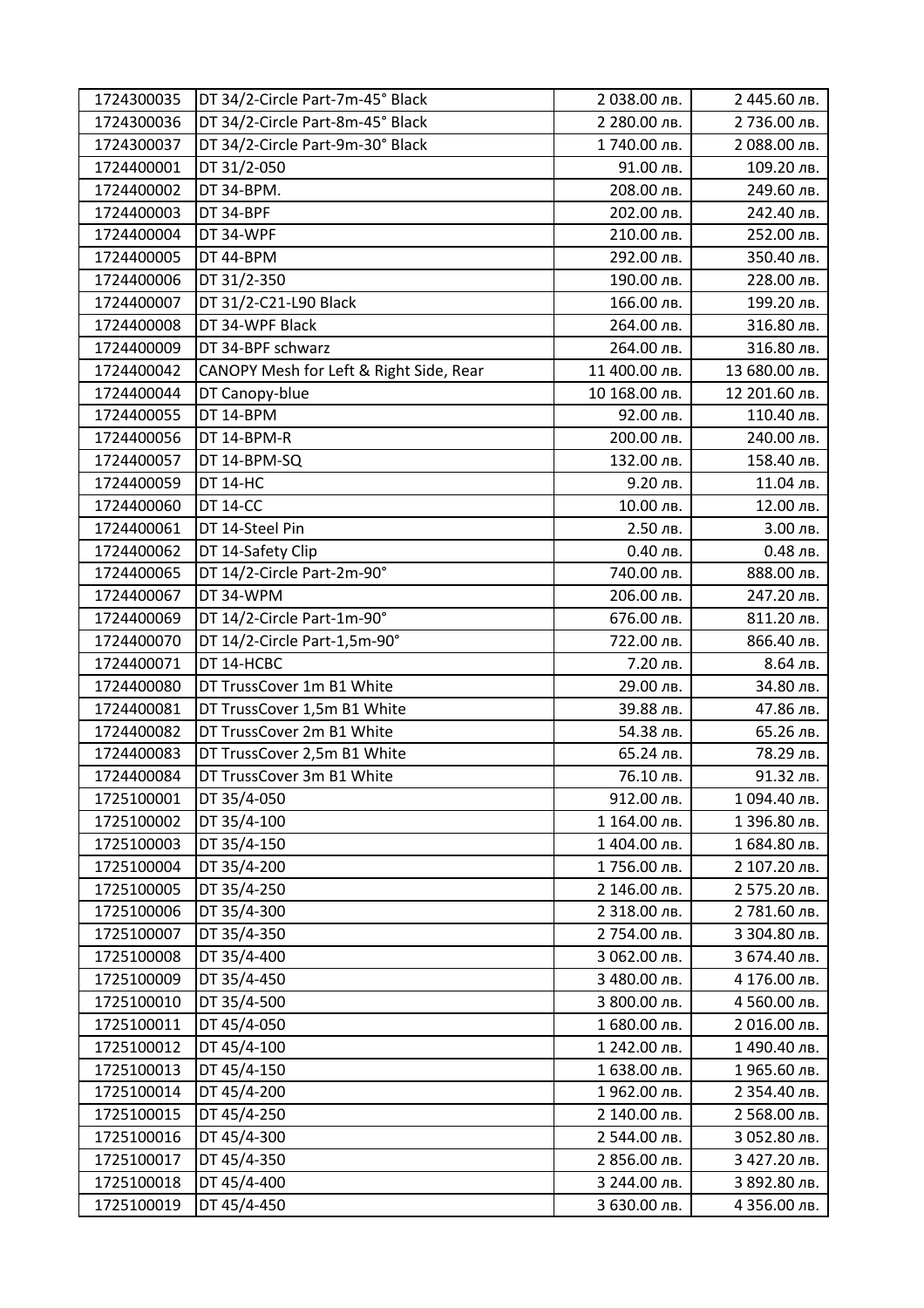| 1725100020 | DT 45/4-500                            | 3 816.00 лв. | 4 579.20 лв. |
|------------|----------------------------------------|--------------|--------------|
| 1725200001 | DT 35/4-050 Black                      | 976.00 лв.   | 1 171.20 лв. |
| 1725200002 | DT 35/4-100 Black                      | 1 288.00 лв. | 1545.60 лв.  |
| 1725200003 | DT 35/4-150 Black                      | 1540.00 лв.  | 1 848.00 лв. |
| 1725200004 | DT 35/4-200 Black                      | 2 010.00 лв. | 2 412.00 лв. |
| 1725200005 | DT 35/4-250 Black                      | 2 462.00 лв. | 2 954.40 лв. |
| 1725200006 | DT 35/4-300 Black                      | 2 700.00 лв. | 3 240.00 лв. |
| 1725200007 | DT 35/4-350 Black                      | 3 200.00 лв. | 3 840.00 лв. |
| 1725200008 | DT 35/4-400 Black                      | 3 570.00 лв. | 4 284.00 лв. |
| 1725200009 | DT 35/4-450 Black                      | 4 052.00 лв. | 4 862.40 лв. |
| 1725200010 | DT 35/4-500 Black                      | 4 436.00 лв. | 5 323.20 лв. |
| 1725200011 | DT 45/4-050 Black                      | 1036.00 лв.  | 1 243.20 лв. |
| 1725200012 | DT 45/4-100 Black                      | 1 380.00 лв. | 1 656.00 лв. |
| 1725200013 | DT 45/4-150 Black                      | 1 846.00 лв. | 2 215.20 лв. |
| 1725200014 | DT 45/4-200 Black                      | 2 236.00 лв. | 2 683.20 лв. |
| 1725200015 | DT 45/4-250 Black                      | 2 482.00 лв. | 2 978.40 лв. |
| 1725200016 | DT 45/4-300 Black                      | 2 952.00 лв. | 3 542.40 лв. |
| 1725200017 | DT 45/4-350 Black                      | 3 330.00 лв. | 3 996.00 лв. |
| 1725200018 | DT 45/4-400 Black                      | 3 788.00 лв. | 4 545.60 лв. |
| 1725200019 | DT 45/4-450 Black                      | 4 238.00 лв. | 5 085.60 лв. |
| 1725200020 | DT 45/4-500 Black                      | 4 492.00 лв. | 5 390.40 лв. |
| 1733000001 | DT Ballast Frame Tower1                | 2 118.00 лв. | 2 541.60 лв. |
| 1733000002 | DT Ballast Frame Tower2                | 2 080.00 лв. | 2 496.00 лв. |
| 1733000004 | DT 34-Top T1                           | 1 284.00 лв. | 1540.80 лв.  |
| 1733000005 | DT 34-Steel Base                       | 1948.00 лв.  | 2 337.60 лв. |
| 1733000006 | DT 34-Sleeve                           | З 410.00 лв. | 4 092.00 лв. |
| 1733000007 | DT LO-B34                              | 700.00 лв.   | 840.00 лв.   |
| 1733000008 | DT 34-Safety Hook                      | 160.00 лв.   | 192.00 лв.   |
| 1733000009 | DT Motor Support                       | 804.00 лв.   | 964.80 лв.   |
| 1733000010 | DT Manual 1 Ton Hoist                  | 1 638.00 лв. | 1965.60 лв.  |
| 1733000011 | DT 44/2-T42 Special                    | 1 658.00 лв. | 1989.60 лв.  |
| 1733000012 | DT 44/2-74                             | 688.00 лв.   | 825.60 лв.   |
| 1733000013 | DT SO-B34                              | 494.26 лв.   | 593.11 лв.   |
| 1733000014 | DT 44/2-C21 Special                    | 1718.00 лв.  | 2 061.60 лв. |
| 1733000015 | DT 44-Sleeve Block Tower 2 - DT44      | 4 096.00 лв. | 4 915.20 лв. |
| 1733000016 | DT 44-Top T2                           | 1752.00 лв.  | 2 102.40 лв. |
| 1733000017 | DT 44-Steel Base                       | 3 814.00 лв. | 4576.80 лв.  |
| 1733000018 | DT 44/2-DT34-reduct.                   | 610.00 лв.   | 732.00 лв.   |
| 1733000019 | DT 33/2-93                             | 398.00 лв.   | 477.60 лв.   |
| 1733000020 | DT Clamp + Halfconnector Roof System 2 | 81.90 лв.    | 98.28 лв.    |
| 1733000021 | DT34-Base PA1                          | 2 372.00 лв. | 2 846.40 лв. |
| 1733000022 | DT Rear Stabilizer                     | 672.00 лв.   | 806.40 лв.   |
| 1733000023 | <b>DT Connection Stab</b>              | 276.00 лв.   | 331.20 лв.   |
| 1733000024 | DT 34-Top PA1                          | 1 284.00 лв. | 1540.80 лв.  |
| 1733000025 | DT Stabilizer Pipes 60x5               | 700.44 лв.   | 840.53 лв.   |
| 1733000026 | DT 34-Screw Jack Attachment            | 326.00 лв.   | 391.20 лв.   |
| 1733000027 | DT Screw Jack                          | 183.58 лв.   | 220.30 лв.   |
| 1733000028 | DT 36-3000                             | 2 556.00 лв. | 3 067.20 лв. |
| 1733000029 | DT 36-2500                             | 2 246.00 лв. | 2 695.20 лв. |
| 1733000030 | DT 36-Base PA2                         | 4 152.00 лв. | 4 982.40 лв. |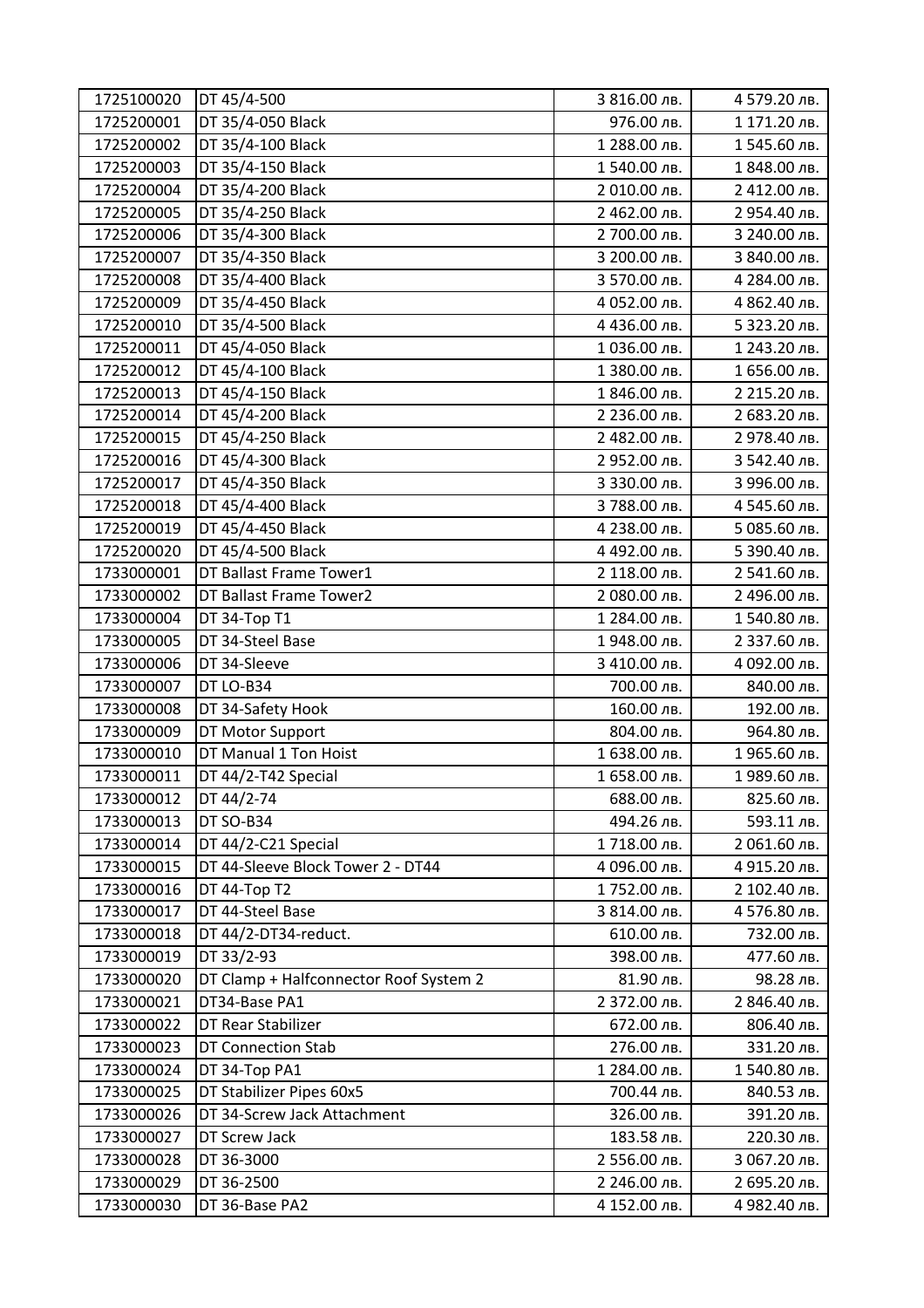| 1733000031 | <b>DT Rear Stabilizer</b>              | 2 048.00 лв.  | 2 457.60 лв.  |
|------------|----------------------------------------|---------------|---------------|
| 1733000032 | DT Connection Stabilizer right         | 652.00 лв.    | 782.40 лв.    |
| 1733000033 | DT Connection Stabilizer left          | 652.00 лв.    | 782.40 лв.    |
| 1733000034 | DT 36-Top PA2                          | 1934.00 лв.   | 2 320.80 лв.  |
| 1733000035 | DT Hinge Female 0°                     | 132.00 лв.    | 158.40 лв.    |
| 1733000036 | DT Hinge Male 0°                       | 132.00 лв.    | 158.40 лв.    |
| 1733000037 | DT Hinge Female 90°                    | 132.00 лв.    | 158.40 лв.    |
| 1733000038 | DT Hinge Male 90°                      | 132.00 лв.    | 158.40 лв.    |
| 1733000039 | DT Extra Spigot                        | 14.60 лв.     | 17.52 лв.     |
| 1733000040 | DT Extra R-Clip                        | 0.80 лв.      | 0.96 лв.      |
| 1733000041 | DT LO-B44                              | 1 228.00 лв.  | 1473.60 лв.   |
| 1733000042 | DT 34/3-Flex Tower                     | 9 920.00 лв.  | 11 904.00 лв. |
| 1733000043 | DT Screw-M10 BPL                       | 0.82 лв.      | 0.98 лв.      |
| 1733000044 | DT 44-Box Corner                       | 1 350.00 лв.  | 1 620.00 лв.  |
| 1733000045 | DT 34-Niveler Foot                     | 660.00 лв.    | 792.00 лв.    |
| 1733000046 | DT Lower Attach. Roof System 2         | 174.00 лв.    | 208.80 лв.    |
| 1733000047 | DT Paralel Clamp 8003 Roof System 2    | 90.40 лв.     | 108.48 лв.    |
| 1733000048 | DT Safety Set R2-1 Roof System 2       | 3 954.00 лв.  | 4 744.80 лв.  |
| 1733000049 | DT KEDR Profile Roof System 2          | 1 604.00 лв.  | 1924.80 лв.   |
| 1733000050 | DT Top Canopy Roof System 2 / 12x10m   | 22 500.00 лв. | 27 000.00 лв. |
| 1733000051 | DT Side Canopy Roof System 2 / 12x10m  | 20 200.00 лв. | 24 240.00 лв. |
| 1733000055 | DT Top Canopy Roof System 2 / 10x8m    | 13 840.00 лв. | 16 608.00 лв. |
| 1733000056 | DT Side Canopy Roof System 2 / 10x8m   | 18 600.00 лв. | 22 320.00 лв. |
| 1733000057 | DT Top Canopy Roof System 2 / 8x6m     | 10 732.00 лв. | 12 878.40 лв. |
| 1733000058 | DT Side Canopy Roof System 2 / 8x6m    | 15 400.00 лв. | 18 480.00 лв. |
| 1733000061 | DT Pulley                              | 354.00 лв.    | 424.80 лв.    |
| 1733000062 | DT Motor holder                        | 214.00 лв.    | 256.80 лв.    |
| 1733000063 | DT Handwinch Set PA05                  | 4 022.00 лв.  | 4 826.40 лв.  |
| 1733000064 | DT Handwinch Holder                    | 640.00 лв.    | 768.00 лв.    |
| 1733000065 | DT Hinge Section 0° PA2                | 268.00 лв.    | 321.60 лв.    |
| 1733000066 | DT Hinge Section 90° PA2               | 268.00 лв.    | 321.60 лв.    |
| 1733000067 | DT 44-Sleeve Block Tower 2 - DT54+DT74 | 4 178.00 лв.  | 5 013.60 лв.  |
| 1733000068 | DT Erector System Tower 2              | 5 398.00 лв.  | 6 477.60 лв.  |
| 1733000069 | DT Safety Hook 2                       | 298.64 лв.    | 358.37 лв.    |
| 1733000071 | DT 34/2-T42 Special LED 1              | 1944.00 лв.   | 2 332.80 лв.  |
| 1733000072 | DT LED Frame 1 + Eye bolts             | 424.00 лв.    | 508.80 лв.    |
| 1733000073 | DT LED Frame 1 SAFETY SET              | 1 284.00 лв.  | 1540.80 лв.   |
| 1733000076 | DT Screw M8x16 BPL                     | 0.38 лв.      | 0.46 лв.      |
| 1733000077 | DT Screw M10x30                        | 0.94 лв.      | 1.13 лв.      |
| 1733000078 | DT Screw M12x30                        | 1.26 лв.      | 1.51 лв.      |
| 1733000079 | DT Speaker Mount                       | 362.22 лв.    | 434.66 лв.    |
| 1733000081 | DT 44-Screw Jack Attachment            | 198.00 лв.    | 237.60 лв.    |
| 1733000082 | DT 44/4-T42 Special LED 2              | 1 872.00 лв.  | 2 246.40 лв.  |
| 1733000083 | DT LED Frame 2 Safety Set              | 1468.00 лв.   | 1761.60 лв.   |
| 1733000084 | DT Nut M10 selflocking 10pcs           | 2.90 лв.      | 3.48 лв.      |
| 1733000085 | DT Nut M12 selflocking 10pcs           | 3.60 лв.      | 4.32 лв.      |
| 1733000086 | DT Speaker Mount Black                 | 473.18 лв.    | 567.82 лв.    |
| 1733000087 | DT Nut M10 Selflocking Black (10pcs)   | 3.60 лв.      | 4.32 лв.      |
| 1733000088 | DT Nut M12 Selflocking Black (10pcs)   | 6.50 лв.      | 7.80 лв.      |
| 1733000089 | DT 44-LED Frame 2 + Eye bolts          | 508.00 лв.    | 609.60 лв.    |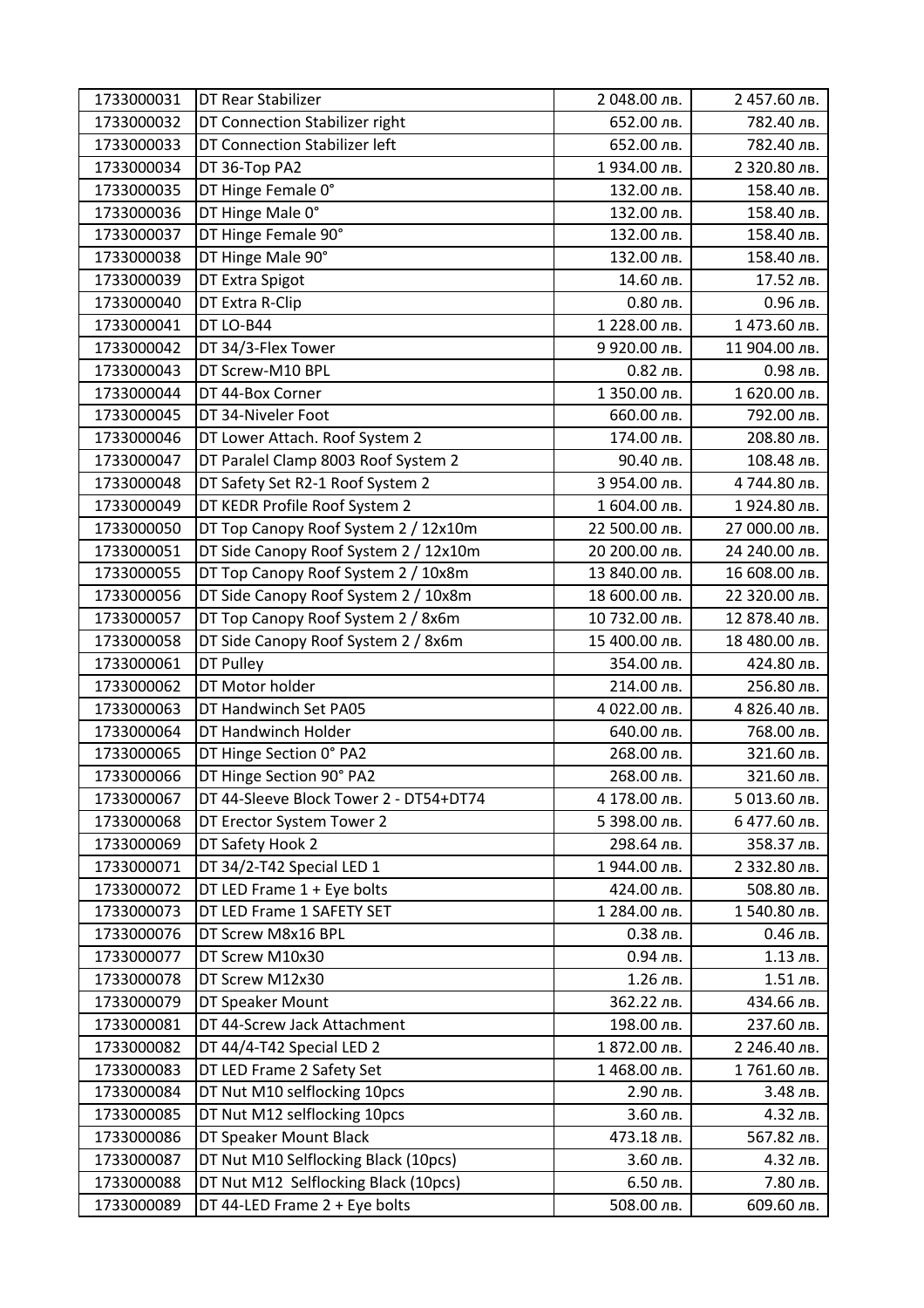| 1733000091 | DT H U                                   | 1 802.00 лв.  | 2 162.40 лв.  |
|------------|------------------------------------------|---------------|---------------|
| 1733000092 | <b>DTHUL</b>                             | 1 802.00 лв.  | 2 162.40 лв.  |
| 1733000093 | DT 34 Motorholder Sleeve Block           | 988.00 лв.    | 1 185.60 лв.  |
| 1733000094 | DT TP15 169,5                            | 70.60 лв.     | 84.72 лв.     |
| 1733000095 | DT H CEP                                 | 326.00 лв.    | 391.20 лв.    |
| 1733000096 | DT 44/2-259                              | 1 288.00 лв.  | 1545.60 лв.   |
| 1733000097 | DT 44/2-0886 CON                         | 1 246.00 лв.  | 1495.20 лв.   |
| 1733000098 | DT 44-Sleeve Block Tower 2 - DT44+DT54   | 4 096.00 лв.  | 4 915.20 лв.  |
| 1733000099 | DT 44-Sleeve Block Tower 2 - DT44+54+74  | 5 226.00 лв.  | 6 271.20 лв.  |
| 1733000110 | DT LED Support Steel Base Black          | 952.00 лв.    | 1 142.40 лв.  |
| 1733000111 | DT 32/3-050 LED Support Black            | 248.00 лв.    | 297.60 лв.    |
| 1733000112 | DT 32/3-075 LED Support Black            | 302.00 лв.    | 362.40 лв.    |
| 1733000113 | DT 32/3-100 LED Support Black            | 356.00 лв.    | 427.20 лв.    |
| 1733000114 | DT 32/3-150 LED Support Black            | 464.00 лв.    | 556.80 лв.    |
| 1733000115 | DT 32/3-200 LED Support Black            | 572.00 лв.    | 686.40 лв.    |
| 1733000117 | DT LED Support Connection Bar 50 Black   | 106.00 лв.    | 127.20 лв.    |
| 1733000118 | DT LED Support Connection Bar 100 Black  | 162.00 лв.    | 194.40 лв.    |
| 1733000119 | DT LED Support Connection EndBar50 Black | 182.00 лв.    | 218.40 лв.    |
| 1733000120 | DT LED Support Panel Connector Black     | 194.00 лв.    | 232.80 лв.    |
| 1733000121 | DT LED Support Stabilizer 100 Black      | 248.00 лв.    | 297.60 лв.    |
| 1733000122 | DT LED Support Stabilizer 50 Black       | 218.00 лв.    | 261.60 лв.    |
| 1733000125 | DT Universal Sandbag 12kg (without sand) | 196.00 лв.    | 235.20 лв.    |
| 1733000126 | DT Universal Sandbag 10kg (without sand) | 204.00 лв.    | 244.80 лв.    |
| 1733000201 | DT Lower Attach ATT1                     | 204.00 лв.    | 244.80 лв.    |
| 1733000202 | DT PRO Clamp + HALFCONSP 1               | 81.90 лв.     | 98.28 лв.     |
| 1733000203 | DT SAFETY SET S9                         | 2 684.00 лв.  | 3 220.80 лв.  |
| 1733000204 | DT Top Canopy Gable Roof 8x6x6.1m        | 10 732.00 лв. | 12 878.40 лв. |
| 1733000205 | DT Side Canopy Set Gable Roof 8x6x6.1    | лв.           | лв.           |
| 1733000252 | SAFETY SET R2-2                          | 3 390.00 лв.  | 4 068.00 лв.  |
| 1733000291 | MIDDLE ATTACHEMENT                       | 192.06 лв.    | 230.47 лв.    |
| 1733000292 | DT Safety Set R2                         | 4 520.00 лв.  | 5424.00 лв.   |
| 1733000293 | DT KEDR Profile 2G                       | 2 078.00 лв.  | 2 493.60 лв.  |
| 1734000002 | DT ST-2800B-ECO                          | 468.00 лв.    | 561.60 лв.    |
| 1734000004 | DT ST-3800B                              | 552.00 лв.    | 662.40 лв.    |
| 1734000009 | <b>DT ST-5200P</b>                       | 3 270.00 лв.  | 3 924.00 лв.  |
| 1734000010 | DT ST-A28-35                             | 37.80 лв.     | 45.36 лв.     |
| 1734000011 | <b>DT ST-E450</b>                        | 105.80 лв.    | 126.96 лв.    |
| 1734000012 | DT ST-A35-MM                             | 105.80 лв.    | 126.96 лв.    |
| 1734000014 | DT ST-TA250                              | 97.00 лв.     | 116.40 лв.    |
| 1734000015 | DT ST-TA400                              | 108.00 лв.    | 129.60 лв.    |
| 1734000016 | DT ST-B1500                              | 120.00 лв.    | 144.00 лв.    |
| 1734000017 | DT ST-PMB                                | 128.00 лв.    | 153.60 лв.    |
| 1734000018 | <b>DT ST-4500P</b>                       | 1938.00 лв.   | 2 325.60 лв.  |
| 1734000019 | DT ST-PMC                                | 60.00 лв.     | 72.00 лв.     |
| 1734000021 | <b>DT Bag 2800</b>                       | 113.80 лв.    | 136.56 лв.    |
| 1734000022 | DT Bag 4500                              | 125.00 лв.    | 150.00 лв.    |
| 1734000023 | DT Cover 5200                            | 374.00 лв.    | 448.80 лв.    |
|            |                                          |               |               |
| 1734000024 | DT Spigot 28mm for ST-2800 & ST-3800     | 185.00 лв.    | 222.00 лв.    |
| 1734000025 | Spigot 28mm for ST-4500P & ST-5200P      | 185.00 лв.    | 222.00 лв.    |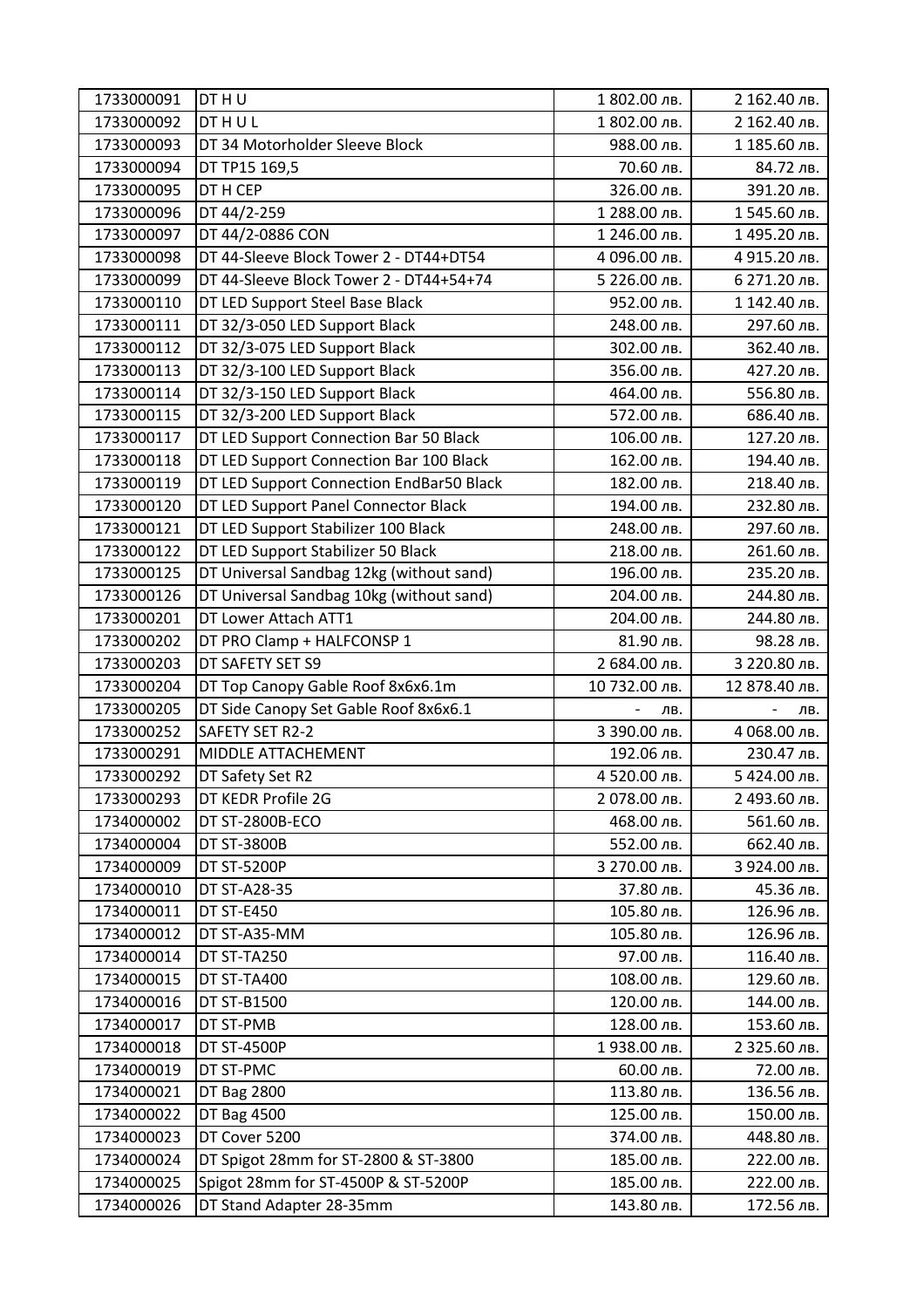| 1734000030 | <b>DT ST-R5200</b>                    | 3 870.00 лв. | 4 644.00 лв. |
|------------|---------------------------------------|--------------|--------------|
| 1741000014 | TV-SPIGOT 28mm With M10 Screw         | 12.00 лв.    | 14.40 лв.    |
| 1741000020 | DT Eye Clamp                          | 36.00 лв.    | 43.20 лв.    |
| 1741000021 | DT Eye Clamp Black                    | 36.70 лв.    | 44.04 лв.    |
| 1741000022 | DT Mini 360                           | 13.20 лв.    | 15.84 лв.    |
| 1741000023 | DT Mini 360 Black                     | 13.70 лв.    | 16.44 лв.    |
| 1741000024 | <b>DT Narrow Clamp</b>                | 24.20 лв.    | 29.04 лв.    |
| 1741000025 | DT Narrow Clamp Black                 | 24.60 лв.    | 29.52 лв.    |
| 1741000026 | DT Pro Clamp                          | 32.40 лв.    | 38.88 лв.    |
| 1741000027 | DT Pro Clamp Black                    | 32.70 лв.    | 39.24 лв.    |
| 1741000028 | DT Pro Swivel Clamp                   | 61.10 лв.    | 73.32 лв.    |
| 1741000029 | DT Pro Swivel Clamp Black             | 61.90 лв.    | 74.28 лв.    |
| 1741000030 | <b>DT ST-824</b>                      | 34.38 лв.    | 41.26 лв.    |
| 1741000031 | DT Swivel Clamp/N                     | 46.26 лв.    | 55.51 лв.    |
| 1741000032 | DT Trigger Clamp                      | 35.14 лв.    | 42.17 лв.    |
| 1741000033 | DT Trigger Clamp Black                | 36.22 лв.    | 43.46 лв.    |
| 1741000034 | DT Jr Clamp                           | 13.80 лв.    | 16.56 лв.    |
| 1741000035 | DT Jr Clamp-Pro                       | 26.30 лв.    | 31.56 лв.    |
| 1741000037 | DT Jr Clamp Pro Black                 | 27.00 лв.    | 32.40 лв.    |
| 1741000038 | DT Jr Eye Clamp                       | 17.20 лв.    | 20.64 лв.    |
| 1741000039 | DT Jr Swivel Clamp                    | 24.60 лв.    | 29.52 лв.    |
| 1741000040 | DT Jr Trigger Clamp                   | 29.70 лв.    | 35.64 лв.    |
| 1741000041 | DT Mini 360-F14                       | 10.00 лв.    | 12.00 лв.    |
| 1741000047 | DT Jr Clamp Black                     | 15.00 лв.    | 18.00 лв.    |
| 1741000048 | DT Jr Swivel Clamp Black              | 26.10 лв.    | 31.32 лв.    |
| 1741000049 | DT Selflock Clamp                     | 37.64 лв.    | 45.17 лв.    |
| 1741000050 | DT Selflock Clamp Black               | 38.72 лв.    | 46.46 лв.    |
| 1741000051 | DT PRO EX-Clamp 50C 350kg             | 40.60 лв.    | 48.72 лв.    |
| 1741000052 | DT PRO EX-Clamp 50S 350kg             | 37.00 лв.    | 44.40 лв.    |
| 1741000055 | DT PRO EX-Clamp 50C 350kg Black       | 41.70 лв.    | 50.04 лв.    |
| 1741000056 | DT PRO EX-Clamp 50S 350kg Black       | 38.10 лв.    | 45.72 лв.    |
| 1741000059 | DT Snap Clamp                         | 36.48 лв.    | 43.78 лв.    |
| 1741000060 | DT Snap Clamp Black                   | 38.72 лв.    | 46.46 лв.    |
| 1741000062 | DT Pro Clamp with Spigot 28mm 500kg   | 43.10 лв.    | 51.72 лв.    |
| 1741000063 | DT Mini 360 Swivel Clamp 100kg        | 25.40 лв.    | 30.48 лв.    |
| 1741000064 | DT Mini 360 Swivel Clamp 100 kg Black | 26.80 лв.    | 32.16 лв.    |
| 1741000065 | DT Panel Holder 6-10mm                | 17.40 лв.    | 20.88 лв.    |
| 1741000066 | DT Panel Holder 10-16mm               | 17.40 лв.    | 20.88 лв.    |
| 1741000067 | DT Swivel Clamp Narrow Black          | 47.66 лв.    | 57.19 лв.    |
| 1741000068 | DT Jr Trigger Clamp Black             | 30.42 лв.    | 36.50 лв.    |
| 1741000069 | DT Mini 360-F14 Black                 | 10.70 лв.    | 12.84 лв.    |
| 1741000070 | DT Jr Clamp With Halfcone 75kg        | 20.70 лв.    | 24.84 лв.    |
| 1741000071 | DT Jr Clamp With Halfcone 75kg Black  | 21.50 лв.    | 25.80 лв.    |
| 1741000072 | DT Jr Snap Clamp 75kg                 | 25.00 лв.    | 30.00 лв.    |
| 1741000073 | DT Jr Snap Clamp 75kg Black           | 25.70 лв.    | 30.84 лв.    |
| 1741000074 | DT PRO Clamp 750kg                    | 35.40 лв.    | 42.48 лв.    |
| 1741000075 | DT PRO Clamp 750kg Black              | 36.10 лв.    | 43.32 лв.    |
| 1741000076 | DT PRO Side Truss Clamp 500kg         | 51.50 лв.    | 61.80 лв.    |
| 1741000077 | DT PRO Side Truss Clamp 500kg Black   | 52.60 лв.    | 63.12 лв.    |
| 1741000078 | DT Jr Eye Clamp 75kg Black            | 18.10 лв.    | 21.72 лв.    |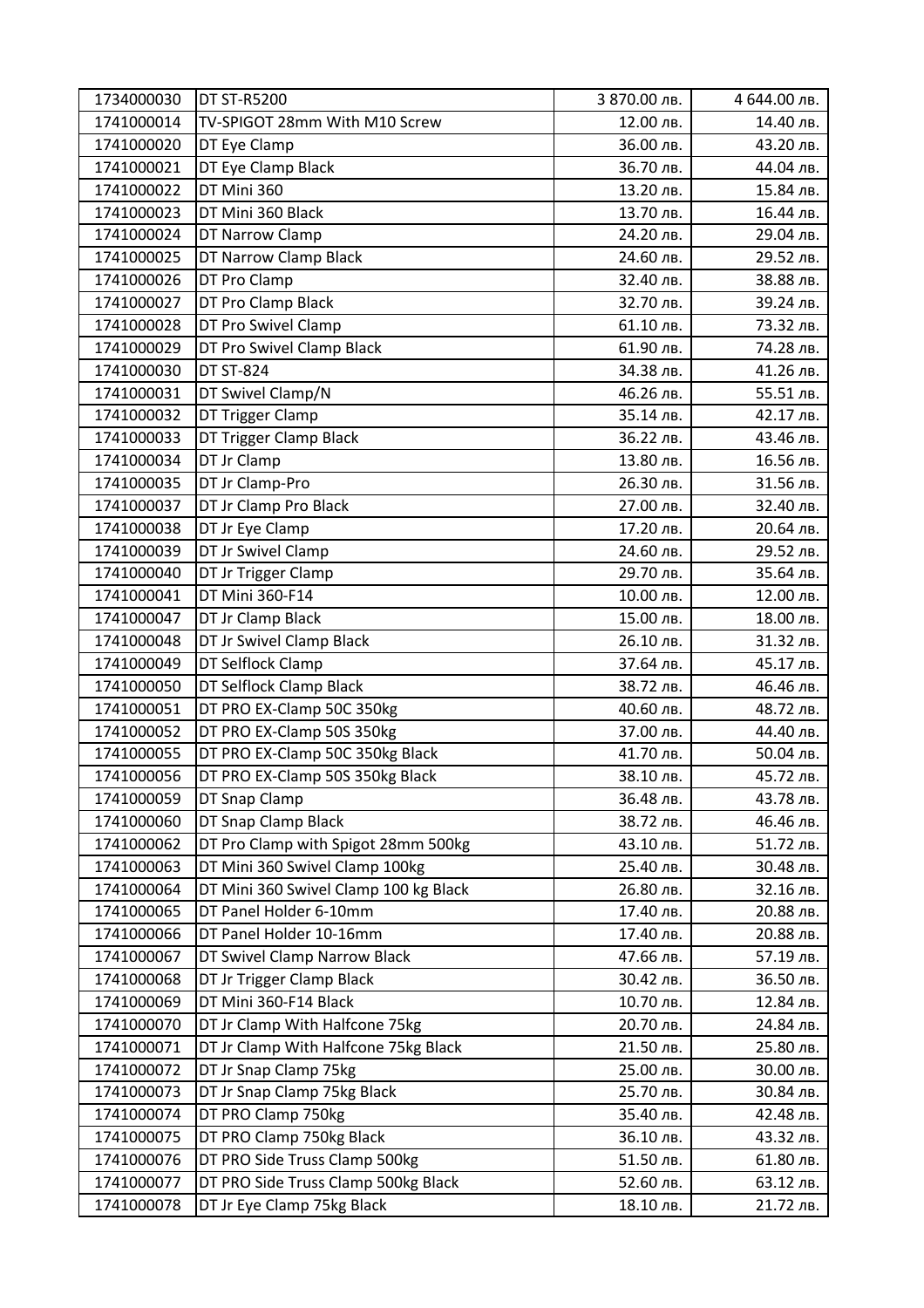| 1741000079 | DT Jr Selflock Clamp 50kg               | 25.40 лв.  | 30.48 лв.  |
|------------|-----------------------------------------|------------|------------|
| 1741000080 | DT Jr Selflock Clamp 50kg Black         | 26.00 лв.  | 31.20 лв.  |
| 1741000081 | DT Mini 360 Swivel F14 10kg             | 15.90 лв.  | 19.08 лв.  |
| 1741000082 | DT Mini 360 Swivel F14 10kg Black       | 16.70 лв.  | 20.04 лв.  |
| 1741000083 | DT Mini 360 Quick Panel Clamp 100kg     | 16.70 лв.  | 20.04 лв.  |
| 1741000084 | DT Mini 360 Quick Panel Clamp 100kg Bla | 18.10 лв.  | 21.72 лв.  |
| 1741000085 | DT BIG Selflock Clamp 200kg             | 50.70 лв.  | 60.84 лв.  |
| 1741000086 | DT BIG Selflock Clamp 200kg Black       | 52.00 лв.  | 62.40 лв.  |
| 1741000087 | DT Selflock Eye Clamp 500kg             | 50.10 лв.  | 60.12 лв.  |
| 1741000088 | DT Selflock Eye Clamp 500kg Black       | 51.62 лв.  | 61.94 лв.  |
| 1741000090 | DT ST-824 Black                         | 35.14 лв.  | 42.17 лв.  |
| 1741000091 | DT Wing Nut M8 Silver                   | 4.00 лв.   | 4.80 лв.   |
| 1741000092 | DT Wing Nut M8 Black                    | 4.40 лв.   | 5.28 лв.   |
| 1741000093 | DT BIG PRO Clamp 750kg                  | 50.20 лв.  | 60.24 лв.  |
| 1741000094 | DT BIG PRO Clamp 750kg Black            | 45.90 лв.  | 55.08 лв.  |
| 1741000095 | DT BIG PRO Swivel Clamp 750kg           | 72.60 лв.  | 87.12 лв.  |
| 1741000096 | DT BIG PRO Swivel Clamp 750kg Black     | 73.90 лв.  | 88.68 лв.  |
| 1741000097 | DT BIG Jr Clamp 100kg                   | 13.30 лв.  | 15.96 лв.  |
| 1741000098 | DT BIG Jr Clamp 100kg Black             | 13.60 лв.  | 16.32 лв.  |
| 1741000099 | DT BIG Trigger Clamp 250kg              | 43.50 лв.  | 52.20 лв.  |
| 1741000100 | DT BIG Trigger Clamp 250kg Black        | 44.90 лв.  | 53.88 лв.  |
| 1741000101 | DT Narrow Eye Clamp 200kg               | 27.90 лв.  | 33.48 лв.  |
| 1741000102 | DT Narrow Eye Clamp 200kg Black         | 29.00 лв.  | 34.80 лв.  |
| 1741000103 | DT Jr Clamp Wing 75kg                   | 14.80 лв.  | 17.76 лв.  |
| 1741000104 | DT Jr Clamp Wing 75kg Black             | 16.50 лв.  | 19.80 лв.  |
| 1741000105 | DT PRO Clamp With Spigot 500kg Black    | 44.20 лв.  | 53.04 лв.  |
| 1741000106 | DT PRO Selflock Clamp 500kg             | 41.40 лв.  | 49.68 лв.  |
| 1741000107 | DT PRO Selflock Clamp 500kg Black       | 42.40 лв.  | 50.88 лв.  |
| 1741000108 | DT PRO Swivel Clamp 750 kg              | 68.40 лв.  | 82.08 лв.  |
| 1741000109 | DT PRO Swivel Clamp 750 kg Black        | 69.80 лв.  | 83.76 лв.  |
| 1741000110 | DT PRO-Studio-Clamp Easy 250kg          | 63.80 лв.  | 76.56 лв.  |
| 1741000111 | DT PRO-Studio-Clamp Easy 250kg Black    | 67.80 лв.  | 81.36 лв.  |
| 1741000112 | DT PRO-Studio-Clamp 300kg/40kg          | 92.00 лв.  | 110.40 лв. |
| 1741000113 | DT PRO-Studio-Clamp 300kg/40kg Black    | 96.00 лв.  | 115.20 лв. |
| 1744000010 | DT 20/40-Safety Clip                    | 0.40 лв.   | 0.48 лв.   |
| 1744000011 | Shackle w screw bolt, 1000kg            | 7.30 лв.   | 8.76 лв.   |
| 1744000013 | Shackle w screw safety bolt, 1000kg     | 9.30 лв.   | 11.16 лв.  |
| 1744000014 | Shackle w screw/splint, 3250kg          | 16.70 лв.  | 20.04 лв.  |
| 1744000036 | Shackle w screw bolt, 2000kg            | 10.70 лв.  | 12.84 лв.  |
| 1744000041 | DT Shackle 1000kg Screw Pin Black       | 8.00 лв.   | 9.60 лв.   |
| 1744000042 | DT Shackle 2000kg Safety Bolt Black     | 10.00 лв.  | 12.00 лв.  |
| 1744000043 | DT Shackle 3250kg Safety Bolt Black     | 18.00 лв.  | 21.60 лв.  |
| 1744000061 | DT Softsteel WLL 2T 0,5m DGUV Black     | 62.00 лв.  | 74.40 лв.  |
| 1744000062 | DT Softsteel WLL 2T 1,0m DGUV Black     | 83.00 лв.  | 99.60 лв.  |
| 1744000063 | DT Softsteel WLL 2T 1,5m DGUV Black     | 106.00 лв. | 127.20 лв. |
| 1744000064 | DT Softsteel WLL 2T 2,0m DGUV Black     | 133.00 лв. | 159.60 лв. |
| 1744000065 | DT Softsteel WLL 2T 2,5m DGUV Black     | 158.00 лв. | 189.60 лв. |
| 1744000066 | DT Softsteel WLL 2T 3,0m DGUV Black     | 183.00 лв. | 219.60 лв. |
| 1744000067 | DT Quick Chain Fasterner 3.5mm, B50     | 3.20 лв.   | 3.84 лв.   |
| 1744000068 | DT Quick Chain Fasterner 4mm, B90       | 3.50 лв.   | 4.20 лв.   |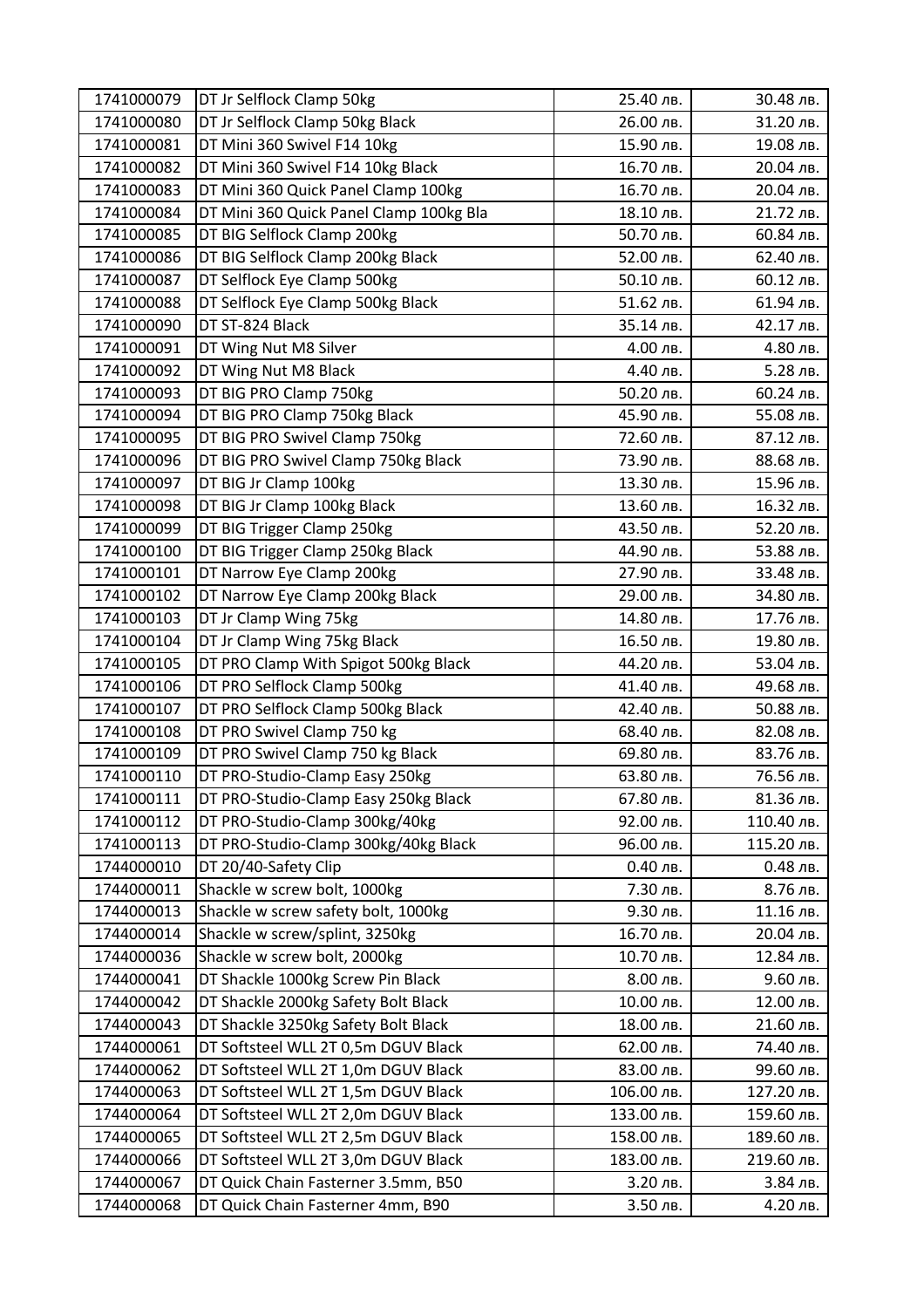| 1744000069 | DT Quick Chain Fasterner 5mm, B140        | 3.80 лв.   | 4.56 лв.   |
|------------|-------------------------------------------|------------|------------|
| 1744000070 | DT Quick Chain Fasterner 6mm, B200        | 4.20 лв.   | 5.04 лв.   |
| 1744000071 | DT Quick Chain Fasterner 8mm, B350        | 6.40 лв.   | 7.68 лв.   |
| 1744000073 | DT Quick Chain Fasterner 3.5mm, B50 Black | 4.20 лв.   | 5.04 лв.   |
| 1744000074 | DT Quick Chain Fasterner 4mm, B90 Black   | 4.50 лв.   | 5.40 лв.   |
| 1744000075 | DT Quick Chain Fasterner 5mm, B140 Black  | 4.80 лв.   | 5.76 лв.   |
| 1744000076 | DT Quick Chain Fasterner 6mm, B200 Black  | 5.10 лв.   | 6.12 лв.   |
| 1744000077 | DT Quick Chain Fasterner 8mm, B350 Black  | 9.60 лв.   | 11.52 лв.  |
| 1744000079 | DT Safety 2mm, 0,3m, 2kg, DGUV            | 18.10 лв.  | 21.72 лв.  |
| 1744000080 | DT Safety 2mm, 0,6m, 2kg, DGUV            | 18.10 лв.  | 21.72 лв.  |
| 1744000081 | DT Safety 3mm, 0,6m, 5kg, DGUV            | 19.50 лв.  | 23.40 лв.  |
| 1744000082 | DT Safety 3mm, 1,0m, 9kg, DGUV            | 20.40 лв.  | 24.48 лв.  |
| 1744000083 | DT Safety 4mm, 0,6m, 10kg, DGUV           | 23.70 лв.  | 28.44 лв.  |
| 1744000084 | DT Safety 4mm, 1,0m, 16kg, DGUV           | 24.90 лв.  | 29.88 лв.  |
| 1744000085 | DT Safety 5mm, 0,6m, 15kg, DGUV           | 26.40 лв.  | 31.68 лв.  |
| 1744000086 | DT Safety 5mm, 1,0m, 25kg, DGUV           | 26.00 лв.  | 31.20 лв.  |
| 1744000087 | DT Safety 6mm, 0,6m, 22kg, DGUV           | 31.60 лв.  | 37.92 лв.  |
| 1744000088 | DT Safety 6mm, 1,0m, 36kg, DGUV           | 31.70 лв.  | 38.04 лв.  |
| 1744000089 | DT Safety 2mm, 0,3m, 2kg, DGUV Black      | 26.20 лв.  | 31.44 лв.  |
| 1744000090 | DT Safety 2mm, 0,6m, 2kg, DGUV Black      | 26.20 лв.  | 31.44 лв.  |
| 1744000091 | DT Safety 3mm, 0,6m, 5kg, DGUV Black      | 30.60 лв.  | 36.72 лв.  |
| 1744000092 | DT Safety 3mm, 1,0m, 9kg, DGUV Black      | 33.30 лв.  | 39.96 лв.  |
| 1744000093 | DT Safety 4mm, 0,6m, 10kg, DGUV Black     | 37.80 лв.  | 45.36 лв.  |
| 1744000094 | DT Safety 4mm, 1,0m, 16kg, DGUV Black     | 41.50 лв.  | 49.80 лв.  |
| 1744000095 | DT Safety 5mm, 0,6m, 15kg, DGUV Black     | 43.10 лв.  | 51.72 лв.  |
| 1744000096 | DT Safety 5mm, 1,0m, 25kg, DGUV Black     | 44.50 лв.  | 53.40 лв.  |
| 1744000097 | DT Safety 6mm, 0,6m, 22kg, DGUV Black     | 48.70 лв.  | 58.44 лв.  |
| 1744000098 | DT Safety 6mm, 1,0m, 36kg, DGUV Black     | 51.20 лв.  | 61.44 лв.  |
| 1744000101 | DT SAVEKING® 3mm, 0,6m, 20kg, DGUV        | 27.40 лв.  | 32.88 лв.  |
| 1744000102 | DT SAVEKING® 3mm, 1,0m, 20kg, DGUV        | 26.40 лв.  | 31.68 лв.  |
| 1744000103 | DT SAVEKING® 4mm, 0,6m, 40kg, DGUV        | 34.60 лв.  | 41.52 лв.  |
| 1744000104 | DT SAVEKING® 4mm, 1,0m, 40kg, DGUV        | 35.80 лв.  | 42.96 лв.  |
| 1744000105 | DT SAVEKING® 5mm, 0,6m, 60kg, DGUV        | 39.80 лв.  | 47.76 лв.  |
| 1744000106 | DT SAVEKING® 5mm, 1,0m, 60kg, DGUV        | 39.60 лв.  | 47.52 лв.  |
| 1744000111 | DT SAVEKING® 3mm, 0,6m, 20kg, DGUV Black  | 40.30 лв.  | 48.36 лв.  |
| 1744000112 | DT SAVEKING® 3mm, 1,0m, 20kg, DGUV Black  | 40.40 лв.  | 48.48 лв.  |
| 1744000113 | DT SAVEKING® 4mm, 0,6m, 40kg, DGUV Black  | 48.60 лв.  | 58.32 лв.  |
| 1744000114 | DT SAVEKING® 4mm, 1,0m, 40kg, DGUV Black  | 55.00 лв.  | 66.00 лв.  |
| 1744000115 | DT SAVEKING® 5mm, 0,6m, 60kg, DGUV Black  | 58.80 лв.  | 70.56 лв.  |
| 1744000116 | DT SAVEKING® 5mm, 1,0m, 60kg, DGUV Black  | 62.80 лв.  | 75.36 лв.  |
| 1744000117 | DT O-Ring Red WLL: 1,6t                   | 26.80 лв.  | 32.16 лв.  |
| 1744000118 | DT O-Ring Red WLL: 2,12t                  | 36.40 лв.  | 43.68 лв.  |
| 1744000119 | DT O-Ring Red WLL: 3,15t                  | 45.80 лв.  | 54.96 лв.  |
| 1745000047 | DT 30/40 Truss Adapter                    | 236.00 лв. | 283.20 лв. |
| 1745000048 | DT 30/40 Truss Adapter Black              | 434.00 лв. | 520.80 лв. |
| 1745000049 | DT 20 Truss Adapter 35mm                  | 148.00 лв. | 177.60 лв. |
| 1745000050 | DT 20 Truss Adapter 35mm Black            | 268.00 лв. | 321.60 лв. |
| 1749000001 | DT Truss Carrier-29/60                    | 15.60 лв.  | 18.72 лв.  |
| 1749000002 | DT Corner Brace 1m                        | 598.00 лв. | 717.60 лв. |
| 1749000003 | DT Corner Brace 2m                        | 562.00 лв. | 674.40 лв. |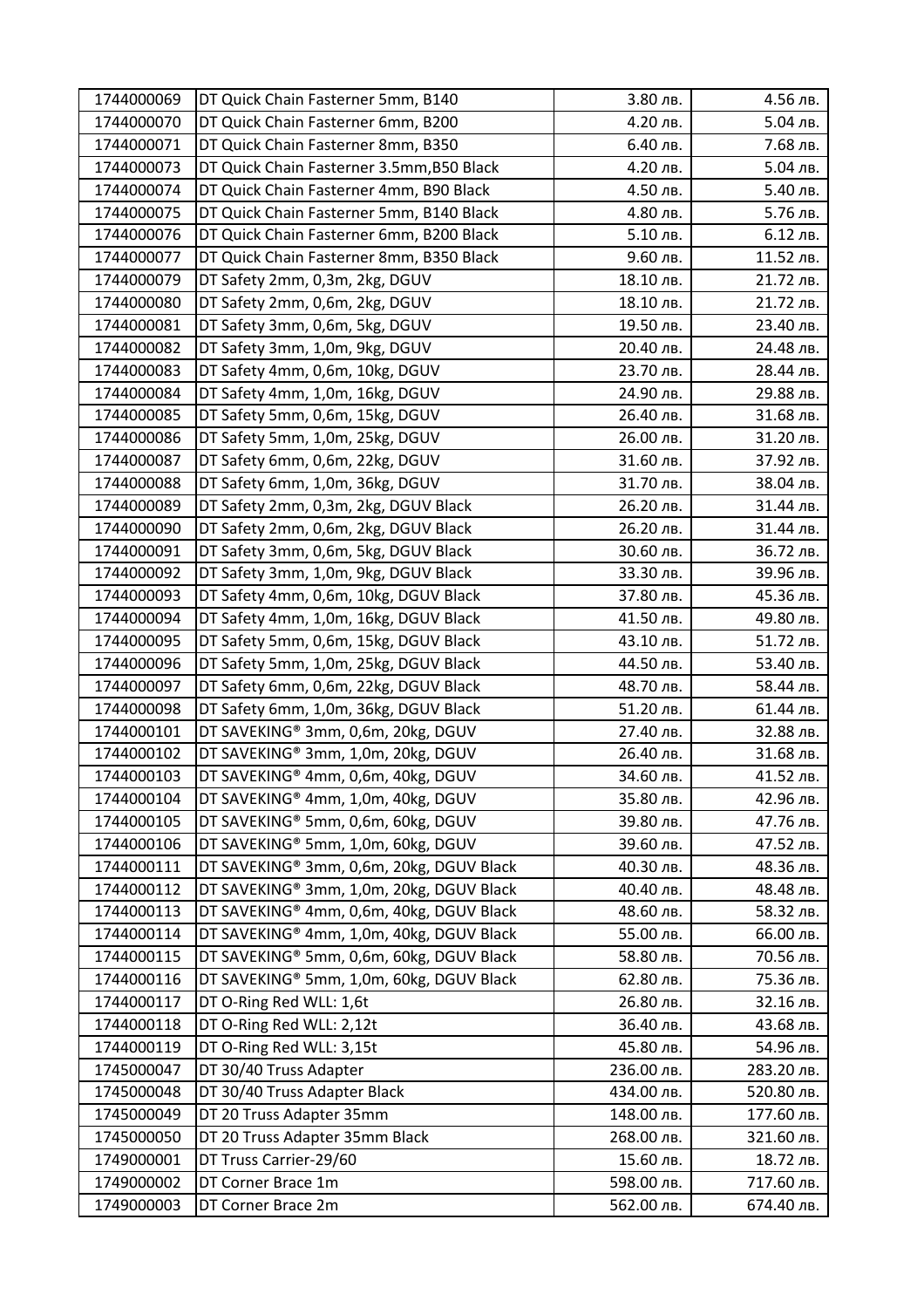| 1749000004 | DT Corner Brace 3m               | 606.00 лв. | 727.20 лв. |
|------------|----------------------------------|------------|------------|
| 1749000005 | DT 30/40-HC-M8                   | 16.20 лв.  | 19.44 лв.  |
| 1749000006 | DT 30/40-Steel Pin               | 4.50 лв.   | 5.40 лв.   |
| 1749000007 | DT 30/40-Steel Pin-M8            | 4.50 лв.   | 5.40 лв.   |
| 1749000008 | DT 30/40-Terminal Piece          | 33.20 лв.  | 39.84 лв.  |
| 1749000009 | DT Hinge Section                 | 174.00 лв. | 208.80 лв. |
| 1749000010 | DT Spacer-105mm                  | 45.44 лв.  | 54.53 лв.  |
| 1749000011 | DT 30/40-HC-M10                  | 14.20 лв.  | 17.04 лв.  |
| 1749000012 | DT 30/40-Short Pin M8            | 5.00 лв.   | 6.00 лв.   |
| 1749000013 | DT 30/40-Short Pin               | 5.00 лв.   | 6.00 лв.   |
| 1749000014 | DT Corner Brace A                | 424.00 лв. | 508.80 лв. |
| 1749000015 | DT 30/40-HC+10mm                 | 17.40 лв.  | 20.88 лв.  |
| 1749000016 | Rubber Strip White (Set: 25pc)   | 55.00 лв.  | 66.00 лв.  |
| 1749000017 | Rubber Strip Black (Set: 25pc)   | 55.00 лв.  | 66.00 лв.  |
| 1749000018 | DT 20-HCC                        | 12.20 лв.  | 14.64 лв.  |
| 1749000019 | Truss Dolly 12                   | 416.00 лв. | 499.20 лв. |
| 1749000020 | Reutlinger 50 SV III Ring        | 116.68 лв. | 140.02 лв. |
| 1749000021 | Reutlinger 50SV III M12          | 120.20 лв. | 144.24 лв. |
| 1749000022 | Reutlinger 50SV III ZW M12i      | 142.72 лв. | 171.26 лв. |
| 1749000023 | Reutlinger 50SV III ZW Fork      | 179.94 лв. | 215.93 лв. |
| 1749000024 | Reutlinger 50SV III ZW T58081    | 280.50 лв. | 336.60 лв. |
| 1749000025 | Reutlinger 50SV III Fork         | 169.40 лв. | 203.28 лв. |
| 1749000026 | Reutlinger 50SV III ZW Ring      | 148.32 лв. | 177.98 лв. |
| 1749000027 | Reutlinger 66SV III Ring         | 190.80 лв. | 228.96 лв. |
| 1749000028 | Reutlinger 66SV III M16          | 191.94 лв. | 230.33 лв. |
| 1749000029 | Reutlinger 66SV III ZW M16i      | 230.98 лв. | 277.18 лв. |
| 1749000030 | Reutlinger 66SV III ZW Fork      | 266.12 лв. | 319.34 лв. |
| 1749000031 | Reutlinger 66SV III ZW T58101    | 380.60 лв. | 456.72 лв. |
| 1749000032 | Reutlinger 66SV III Fork         | 233.68 лв. | 280.42 лв. |
| 1749000033 | Reutlinger 66SV III ZW Ring      | 237.68 лв. | 285.22 лв. |
| 1749000034 | Reutlinger 80SV III Ring         | 329.70 лв. | 395.64 лв. |
| 1749000035 | Reutlinger 80SV III M20          | 331.08 лв. | 397.30 лв. |
| 1749000036 | Reutlinger 80SV III ZW M12 i     | 335.28 лв. | 402.34 лв. |
| 1749000037 | Reutlinger 80SV III ZW Fork      | 418.96 лв. | 502.75 лв. |
| 1749000038 | Reutlinger 80SV III ZW T57010    | 530.74 лв. | 636.89 лв. |
| 1749000039 | Reutlinger 80SV III Fork         | 414.06 лв. | 496.87 лв. |
| 1749000040 | Reutlinger 80SV III ZW Ring      | 350.78 лв. | 420.94 лв. |
| 1749000041 | Reutlinger 50 SV III Nickel M12  | 120.20 лв. | 144.24 лв. |
| 1749000042 | Reutlinger 50 SV III Nickel Fork | 171.54 лв. | 205.85 лв. |
| 1749000043 | Reutlinger 50 SV III Nickel Ring | 116.68 лв. | 140.02 лв. |
| 1749000044 | DT SNAP Black                    | 2.76 лв.   | 3.31 лв.   |
| 1749000045 | DT SNAP Light Black              | 2.44 лв.   | 2.93 лв.   |
| 1749000046 | DT SNAP Silver                   | 2.76 лв.   | 3.31 лв.   |
| 1749000047 | DT SNAP Light Silver             | 2.44 лв.   | 2.93 лв.   |
| 1749000048 | DT SNAP O-Ring (Set: 25pcs)      | 12.68 лв.  | 15.22 лв.  |
| 1749000049 | DT Holdon MIDI CLIP Black        | 2.90 лв.   | 3.48 лв.   |
| 1749000050 | DT Holdon MIDI CLIP White        | 2.90 лв.   | 3.48 лв.   |
| 1749000051 | DT Holdon MIDI CLIP grey         | 2.90 лв.   | 3.48 лв.   |
| 1749000052 | Reutlinger Steel Rope 5x5000     | 34.78 лв.  | 41.74 лв.  |
| 1749000053 | Reutlinger Steel Rope 6x6000     | 62.58 лв.  | 75.10 лв.  |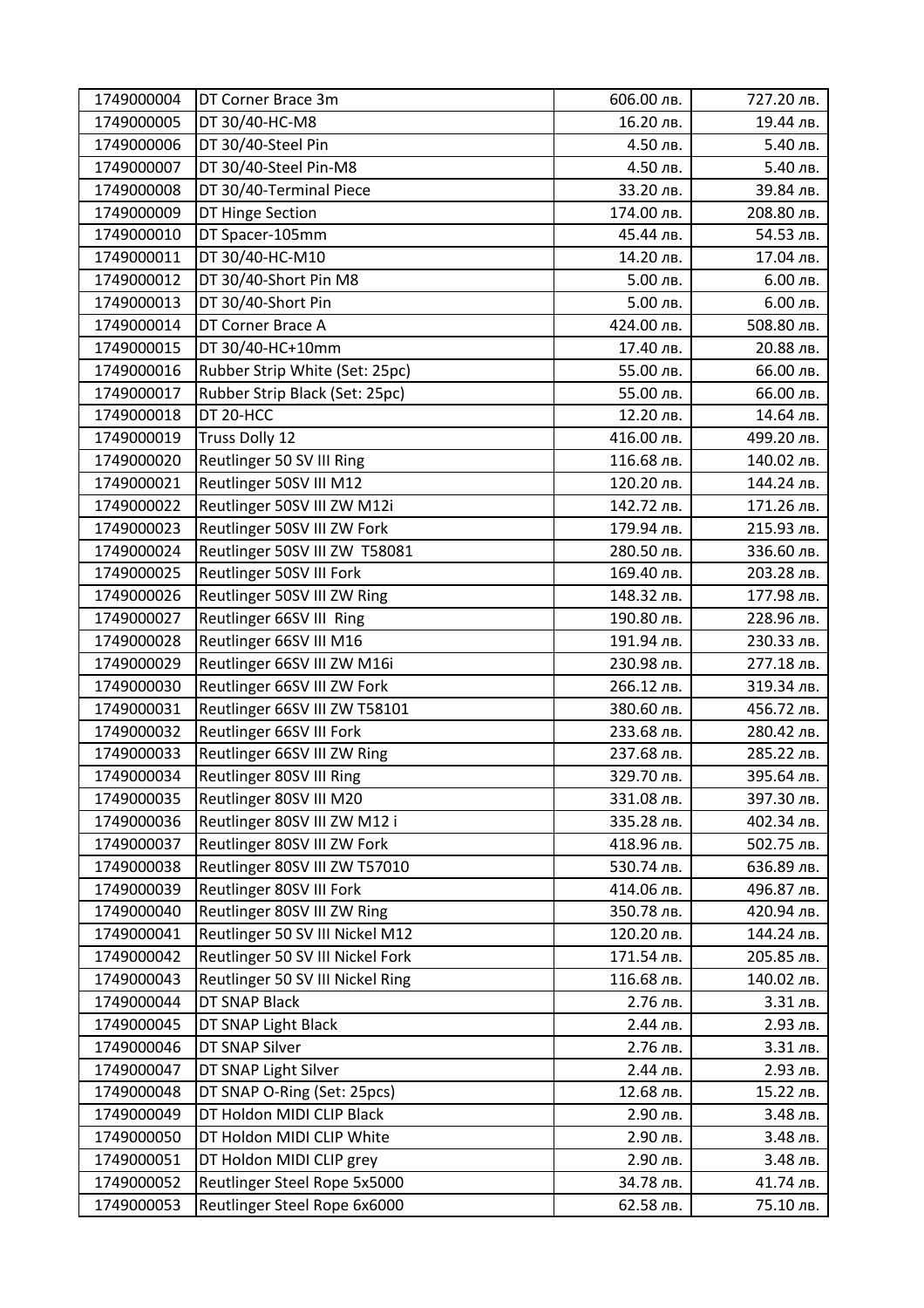| 1749000054 | Reutlinger Steel Rope 8x8000              | 159.92 лв.   | 191.90 лв.   |
|------------|-------------------------------------------|--------------|--------------|
| 1749000055 | DT Corner Brace 1m Black                  | 634.00 лв.   | 760.80 лв.   |
| 1749000056 | DT Corner Brace 2m Black                  | 6 316.00 лв. | 7 579.20 лв. |
| 1749000057 | DT Corner Brace 3m Black                  | 800.00 лв.   | 960.00 лв.   |
| 1749000058 | DT Spacer-105mm Black                     | 79.96 лв.    | 95.95 лв.    |
| 1749000059 | DT 30/40-Terminal Piece Black             | 39.20 лв.    | 47.04 лв.    |
| 1749000060 | DT Claw Arm 50cm                          | 186.00 лв.   | 223.20 лв.   |
| 1749000061 | DT Claw Arm 100cm                         | 172.00 лв.   | 206.40 лв.   |
| 1749000062 | DT Claw Arm 150cm                         | 190.00 лв.   | 228.00 лв.   |
| 1749000063 | DT Claw Arm 200cm                         | 262.00 лв.   | 314.40 лв.   |
| 1749000064 | DT 34 Plate for VARIO Corner incl.screws  | 528.00 лв.   | 633.60 лв.   |
| 1749000069 | DT 30/40-Stainless Steel Pin-M8           | 15.60 лв.    | 18.72 лв.    |
| 1749000070 | DT CC Adapter Prolyte/Duratruss           | 18.90 лв.    | 22.68 лв.    |
| 1749000071 | DT Steel pin P-Style                      | 5.64 лв.     | 6.77 лв.     |
| 1749000072 | DT 30/40 HC M8 P-Style                    | 16.50 лв.    | 19.80 лв.    |
| 1749000075 | DT Spannfix 4mm 20cm Black (Set: 25pc)    | 51.80 лв.    | 62.16 лв.    |
| 1749000076 | DT Spannfix 4mm 20cm White (Set: 25pc)    | 51.80 лв.    | 62.16 лв.    |
| 1749000077 | DT Spannfix 4mm 27cm Black (Set: 25pc)    | 58.00 лв.    | 69.60 лв.    |
| 1749000078 | DT Spannfix 4mm 27cm White (Set: 25pc)    | 58.00 лв.    | 69.60 лв.    |
| 1749000079 | DT Spannfix B1 4mm 20cm Black (25pc)      | 119.80 лв.   | 143.76 лв.   |
| 1749000080 | DT Spannfix B1 4mm 27cm Black (25pc)      | 135.80 лв.   | 162.96 лв.   |
| 1749000081 | DT Spannfix 6mm 27cm Black (Set: 25pc)    | 105.60 лв.   | 126.72 лв.   |
| 1749000082 | DT Spannfix 6mm 27cm White (Set: 25pc)    | 105.60 лв.   | 126.72 лв.   |
| 1749000083 | DT Ball Bungee 5mm 20cm Black (Set:25pc)  | 86.00 лв.    | 103.20 лв.   |
| 1749000084 | DT Ball Bungee 5mm 20cm White (Set:25pc)  | 86.00 лв.    | 103.20 лв.   |
| 1749000085 | DT Ball Bungee Loop 5mm 20cm Black(25pc)  | 92.00 лв.    | 110.40 лв.   |
| 1749000087 | DT Spannflex 5mm 50cm Black (Set: 25pc)   | 86.00 лв.    | 103.20 лв.   |
| 1749000088 | DT Spannflex 5mm 50cm White (Set: 25pc)   | 92.00 лв.    | 110.40 лв.   |
| 1749000089 | DT 30/40-HC+25mm M12                      | 18.90 лв.    | 22.68 лв.    |
| 1749000090 | DT Hinge Section 0° for DT32              | 182.00 лв.   | 218.40 лв.   |
| 1749000091 | DT Steel Pin for Hinge Section            | 13.88 лв.    | 16.66 лв.    |
| 1749000092 | Blue Wheel without Brake, incl. Screw Set | 34.00 лв.    | 40.80 лв.    |
| 1749000093 | Lashing strap with ratchet, 6 Meter x25mm | 19.80 лв.    | 23.76 лв.    |
| 1749000094 | Blue Wheel with Brake, incl. Screw Set    | 39.00 лв.    | 46.80 лв.    |
| 1749000095 | DT Truss Dolly 33/34 MP                   | 115.72 лв.   | 138.86 лв.   |
| 1749000097 | DT Truss Carrier 34 MP                    | 24.80 лв.    | 29.76 лв.    |
| 1749000098 | DT Truss Carrier 33/34 MP                 | 26.00 лв.    | 31.20 лв.    |
| 1749000101 | DT Truss Dolly 44 MP                      | 166.38 лв.   | 199.66 лв.   |
| 1749000103 | DT Truss Carrier 44 MP                    | 33.80 лв.    | 40.56 лв.    |
| 1749000105 | DT Truss Dolly Wheel Mounting Set         | 3.82 лв.     | 4.58 лв.     |
| 1750000001 | DT 34-LCT-1                               | 570.00 лв.   | 684.00 лв.   |
| 1750000003 | DT-STOOL 1 4 legs straight                | 697.88 лв.   | 837.46 лв.   |
| 1750000005 | DT-STOOL 3 3 legs straight                | 736.00 лв.   | 883.20 лв.   |
| 1750000006 | DT-TABLE 1 3 legs round, 3 pipes          | 1016.00 лв.  | 1 219.20 лв. |
| 1750000010 | DT Universal Clamp incl. TV-Tap Female    | 45.94 лв.    | 55.13 лв.    |
| 1750000011 | DT PRO Clamp with halfcone 300kg          | 44.60 лв.    | 53.52 лв.    |
| 1750000012 | DT Mini 360 Wing                          | 18.10 лв.    | 21.72 лв.    |
| 1750000013 | DT Mini 360 Wing Black                    | 18.80 лв.    | 22.56 лв.    |
| 1750000014 | DT TV-Tap Female                          | 4.40 лв.     | 5.28 лв.     |
| 1750000015 | DT TV-Tap Male                            | 4.40 лв.     | 5.28 лв.     |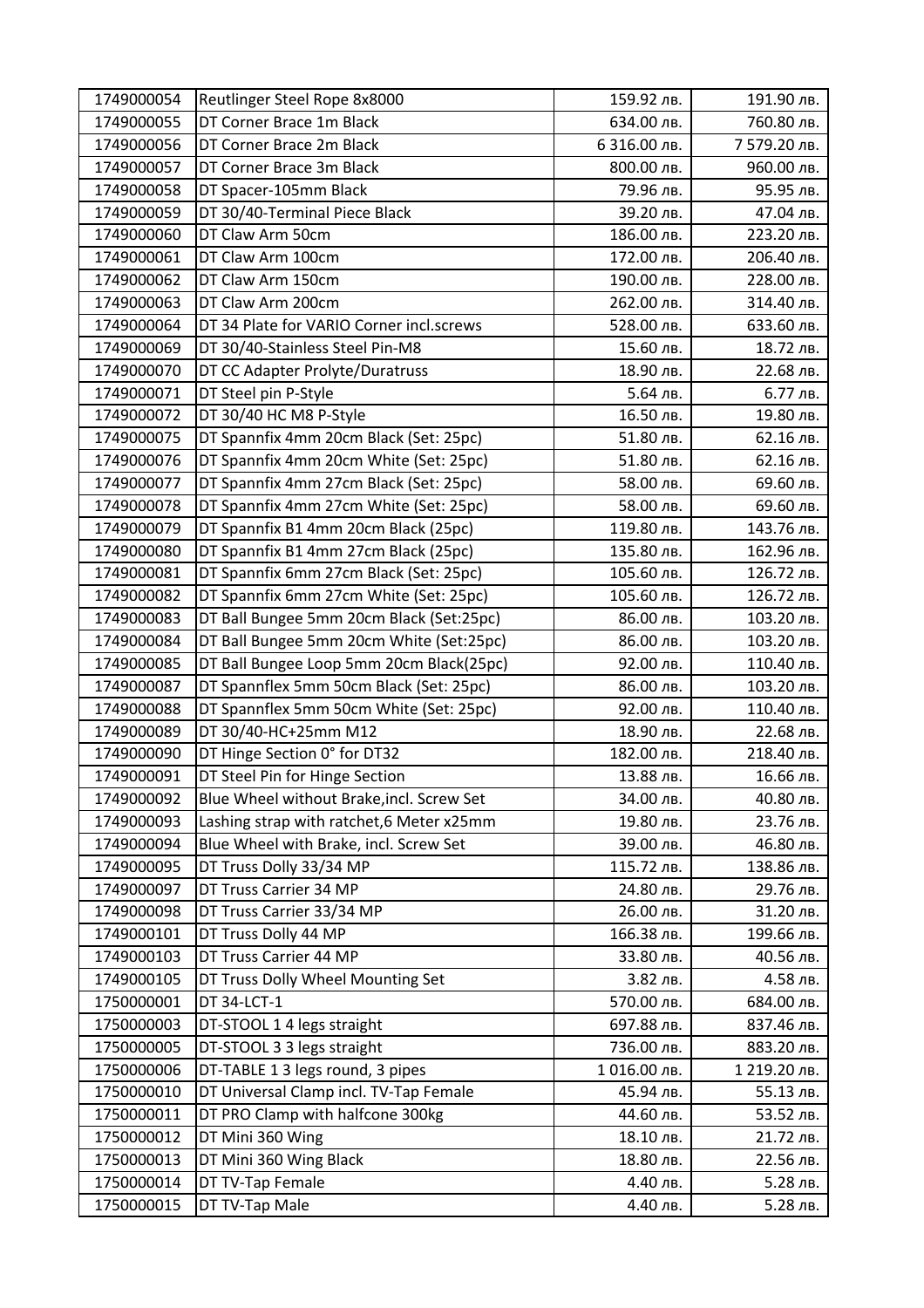| 1750000016 | DT Eye Nut M10                           | 5.20 лв.     | 6.24 лв.     |
|------------|------------------------------------------|--------------|--------------|
| 1750000017 | DT Eye Nut M12                           | 10.00 лв.    | 12.00 лв.    |
| 1750000018 | DT Eye Screw M10                         | 5.80 лв.     | 6.96 лв.     |
| 1750000019 | DT Eye Screw M12                         | 5.80 лв.     | 6.96 лв.     |
| 1750000020 | DT PRO Clamp With Halfcone 300kg Black   | 45.00 лв.    | 54.00 лв.    |
| 1750000021 | DT Tent Mount 150kg                      | 107.98 лв.   | 129.58 лв.   |
| 1750000022 | DT Tent Mount 150kg Black                | 111.62 лв.   | 133.94 лв.   |
| 1750000025 | DT Jr Clamp Quick 75kg                   | 22.60 лв.    | 27.12 лв.    |
| 1750000026 | DT Jr Clamp Quick 75kg Black             | 23.40 лв.    | 28.08 лв.    |
| 1750000027 | DT Mini 360 Quick 100kg                  | 20.30 лв.    | 24.36 лв.    |
| 1750000028 | DT Mini 360 Quick 100kg Black            | 20.80 лв.    | 24.96 лв.    |
| 1750000030 | DT PRO Mounting Plate 300kg              | 69.00 лв.    | 82.80 лв.    |
| 1750000032 | DT Slide 100KG                           | 32.00 лв.    | 38.40 лв.    |
| 1750000033 | DT Slide - Fixture Part                  | 32.00 лв.    | 38.40 лв.    |
| 1750000034 | DT Slide - Hook Part                     | 16.30 лв.    | 19.56 лв.    |
| 1750000035 | DT Eye Nut M8                            | 3.60 лв.     | 4.32 лв.     |
| 1750000036 | DT Eye Nut M16                           | 9.90 лв.     | 11.88 лв.    |
| 1750000037 | DT Eye Nut M20                           | 15.30 лв.    | 18.36 лв.    |
| 1750000038 | DT Eye Screw M8                          | 4.20 лв.     | 5.04 лв.     |
| 1750000039 | DT Eye Screw M16                         | 10.90 лв.    | 13.08 лв.    |
| 1750000040 | DT Eye Screw M20                         | 17.40 лв.    | 20.88 лв.    |
| 1750000041 | DT Eye Nut M8 Black                      | 3.70 лв.     | 4.44 лв.     |
| 1750000042 | DT Eye Nut M10 Black                     | 4.40 лв.     | 5.28 лв.     |
| 1750000043 | DT Eye Nut M12 Black                     | 8.70 лв.     | 10.44 лв.    |
| 1750000044 | DT Eye Nut M16 Black                     | 10.40 лв.    | 12.48 лв.    |
| 1750000045 | DT Eye Nut M20 Black                     | 22.50 лв.    | 27.00 лв.    |
| 1750000046 | DT Eye Screw M8 Black                    | 4.20 лв.     | 5.04 лв.     |
| 1750000047 | DT Eye Screw M10 Black                   | 5.20 лв.     | 6.24 лв.     |
| 1750000048 | DT Eye Screw M12 Black                   | 10.20 лв.    | 12.24 лв.    |
| 1750000049 | DT Eye Screw M16 Black                   | 11.60 лв.    | 13.92 лв.    |
| 1750000050 | DT Eye Screw M20 Black                   | 23.20 лв.    | 27.84 лв.    |
| 1750000051 | DT Mini 360 Quick Swivel Clamp 100kg     | 36.20 лв.    | 43.44 лв.    |
| 1750000052 | DT Mini 360 Quick Swivel Clamp 100kg Bla | 38.40 лв.    | 46.08 лв.    |
| 1750000060 | C-Hook 50kg TÜV 35-51mm                  | 19.40 лв.    | 23.28 лв.    |
| 1750000061 | C-Hook 50kg TÜV 35-51mm Black            | 20.50 лв.    | 24.60 лв.    |
| 1791040001 | DT 104/6-100 DT High Load Rigging Truss  | 3 728.00 лв. | 4 473.60 лв. |
| 1791040002 | DT 104/6-200 DT High Load Rigging Truss  | 5 364.00 лв. | 6 436.80 лв. |
| 1791040003 | DT 104/6-300 DT High Load Rigging Truss  | 7 030.00 лв. | 8 436.00 лв. |
| 1791040004 | DT 104/6-C41 High Load Rigging Multi Box | 4 096.00 лв. | 4 915.20 лв. |
| 1791040005 | DT 104/6-T35 High Load Rigging T-joint   | 4 878.00 лв. | 5 853.60 лв. |
| 1791040011 | DT 104/4-CC                              | 28.60 лв.    | 34.32 лв.    |
| 1791040012 | DT 104/6-Steel Pin                       | 13.20 лв.    | 15.84 лв.    |
| 1791040013 | DT 104/6-Safety Clip                     | 0.56 лв.     | 0.67 лв.     |
| 1794010012 | DT 4030/3-Book Corner                    | 1 388.00 лв. | 1 665.60 лв. |
| 1794030001 | DT 4030/3-050                            | 748.00 лв.   | 897.60 лв.   |
| 1794030002 | DT 4030/3-100                            | 944.00 лв.   | 1 132.80 лв. |
| 1794030003 | DT 4030/3-150                            | 1 062.00 лв. | 1 274.40 лв. |
| 1794030004 | DT 4030/3-200                            | 1 212.00 лв. | 1454.40 лв.  |
| 1794030005 | DT 4030/3-250                            | 1 386.00 лв. | 1 663.20 лв. |
| 1794030006 | DT 4030/3-300                            | 1512.00 лв.  | 1 814.40 лв. |